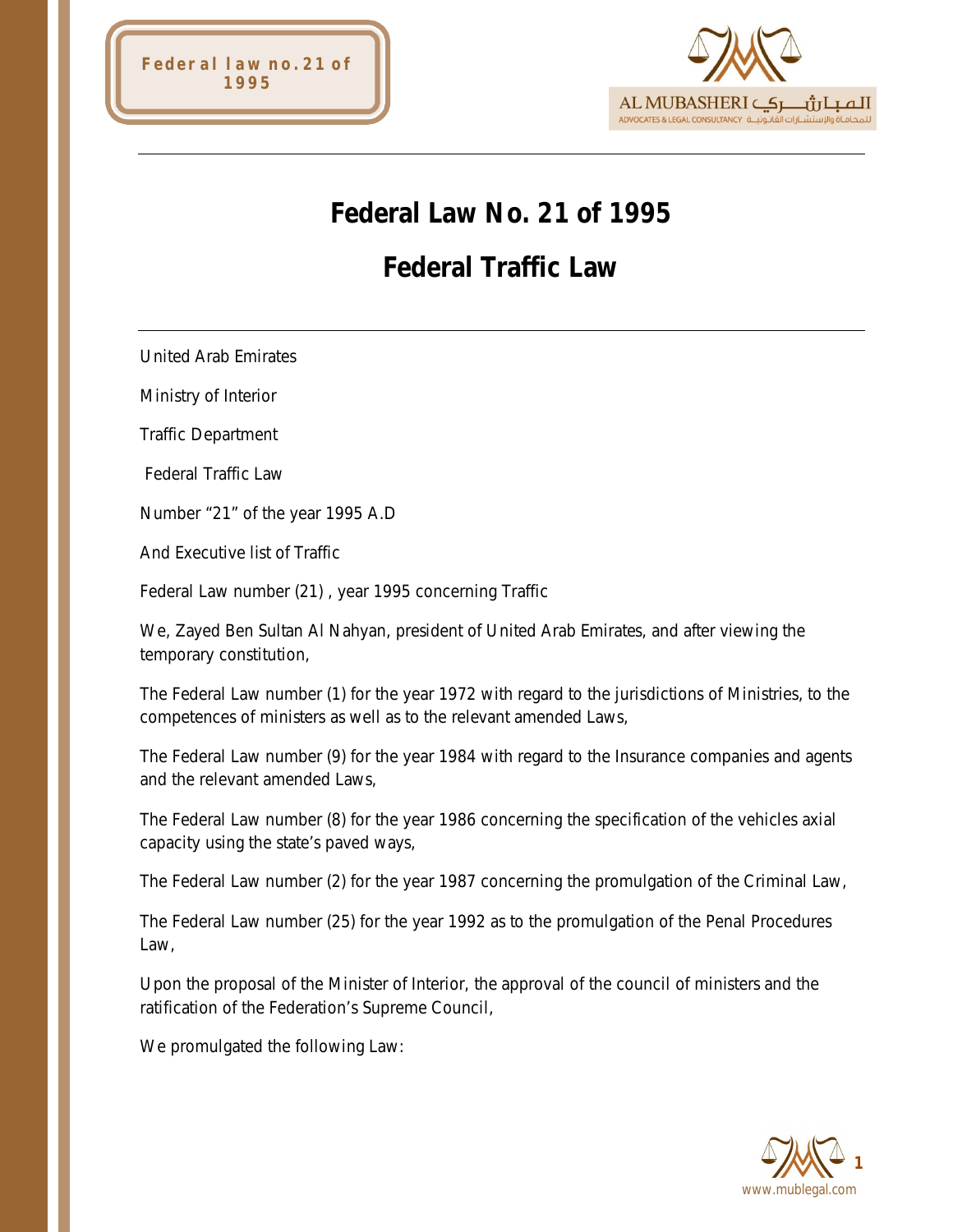### **Introductory provisions**

# **Article (1)**

The following terms and expressions shall have, in the enforcement of the said Law's provisions, the meaning figuring next to each one of them, unless the context means otherwise:

**Licensing Authority:** The competent authority in the Emirate, responsible for the issuance of vehicles driving licenses, their registration and their driving on public ways. **Drive way:** Every way open for public driving. **Way's column:** A side of the used way authorizing the driving of vehicles. **Way's path:** One of the longitudinal parts to where the way's column is located, and whose width allows the passage of one line of successive vehicles, whether specified or not by longitudinal marks on the way. It encompasses the quarter and the leading way. **Licensed way:** Every way destined for the passage of public buses. **Traffic signs:** They are displayed on the ways in order to alert the users of a certain way, controlling thus traffic. These signs aim at showing the traffic directions, inhabited places, distances between them, maximal speed limits, priorities as well as parking places. The said marks may have the form of columns or signs polished on the way. They encompass light signs or any other warning or controllers related to the organization of traffic **Sidewalk:** A part of the way parallel to the way's column from both sides. It is destined for walkers. **Vehicle:** A mechanic vehicle or a regular bicycle, a motorcycle, or any other vehicle able to be driven on the way with a mechanic power or any other means including the tractor. **Private car:** A car destined for the personal usage in order to transport passengers and the personal requirements thereof. **Taxi:** A car destined for the transportation of passengers against some fees. It is to be noted that the maximal capacity thereof is 4 persons. **Tractor:** An auto-draw vehicle, designed to draw, or to push trailers or vehicles or machines. **Trailer:** A vehicle designed to be related to a mechanical vehicle or a tractor.

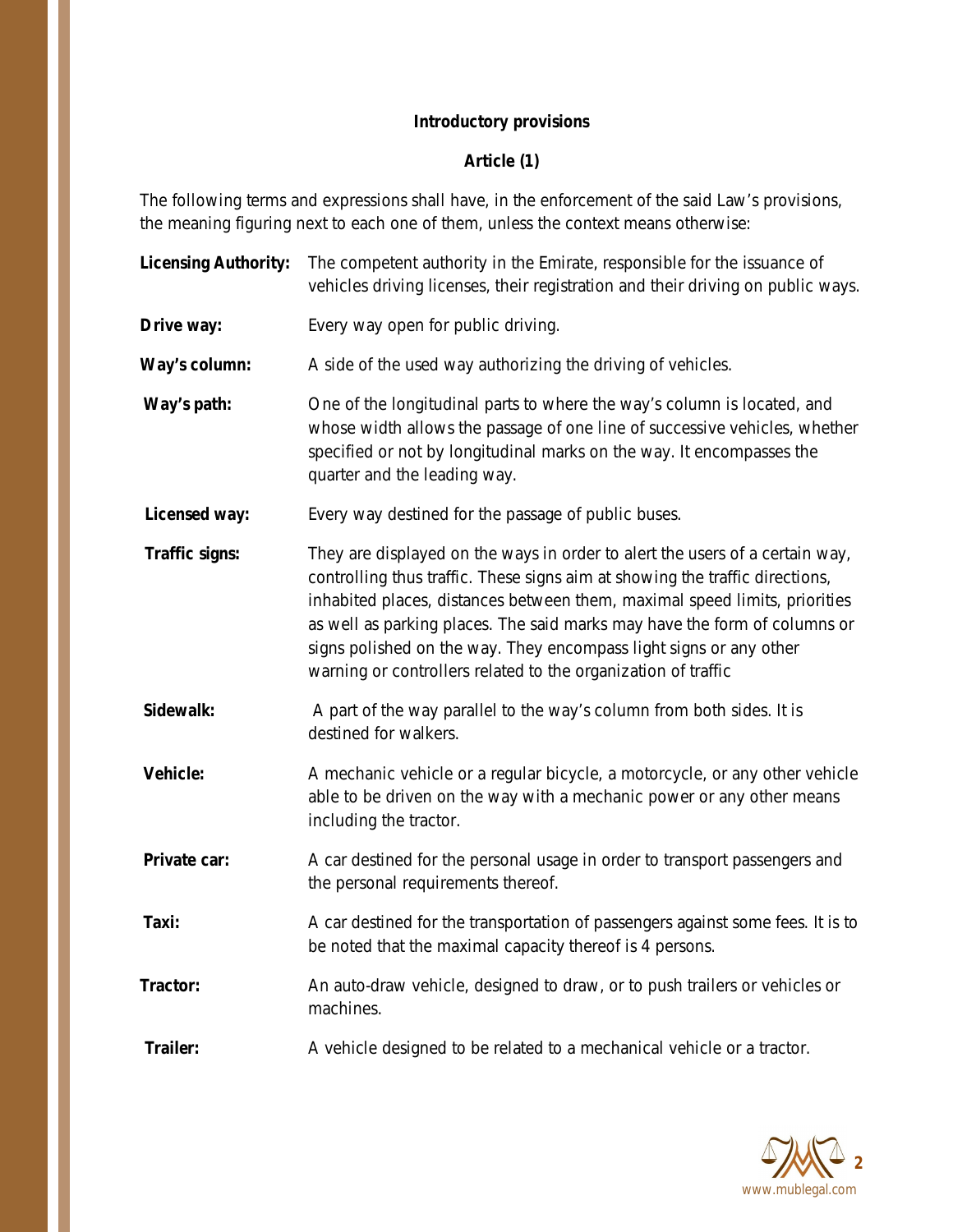| Quasi trailer:       | A trailer that does not dispose of a front axe and that is related to a certain<br>means, making a great part of its weight loaded by the trailer or the<br>mechanic vehicle.               |
|----------------------|---------------------------------------------------------------------------------------------------------------------------------------------------------------------------------------------|
| Motorcycle:          | A vehicle with two or more wheels, equipped with an automatic engine. It<br>is destined for the transportation of persons and belongings.                                                   |
| <b>Bikes:</b>        | Vehicle with two or more wheels and that is not equipped with an<br>automatic engine. It is driven by the propel power of the cyclist and is<br>destined for the transportation of persons. |
| Carriage:            | Vehicle that can be drawn or propelled by the human or animal power. It is<br>used for the transportation of persons and merchandises.                                                      |
|                      | Non-deliberate stoppage: The stoppage of the vehicle for a certain period required for the getting<br>in and out of people or for the loading and unloading of merchandises.                |
| Deliberate stoppage: | To be centralized in a certain place for a long period of time and in the<br>other cases of (deliberate) stoppage.                                                                          |
| <b>Higher light:</b> | The light of the vehicle that is destined for lighting a long distance                                                                                                                      |
| Lower light:         | The light of the vehicle used for lighting a short distance of the way in front<br>of the vehicle in a way that does not blurs the vision of the other drivers.                             |
| Spotlights:          | Front and backlights of the vehicle, used to alert the others. Besides, they<br>show its width from the front and backsides.                                                                |
| Tariff:              | Paid against the transportation of passengers in public buses and taxis.                                                                                                                    |

# **Article (3)**

The provisions of the said Law shall be applicable to all kinds of vehicles, the drivers thereof, the walkers' passage and animals in public ways.

# **Article (4)**

Mechanical vehicles are categorized for this Law's purposes. Any resolutions issued in accordance with the provisions thereof shall be as follows:

1-Light vehicle:

Every vehicle designed for the transportation of persons or merchandises, with a maximal empty weight of (2,5) 2 tones and the half. The car includes the salon, the motorcycle designed for the transportation of merchandises of whatever weight.

It is of two types: Private and public.

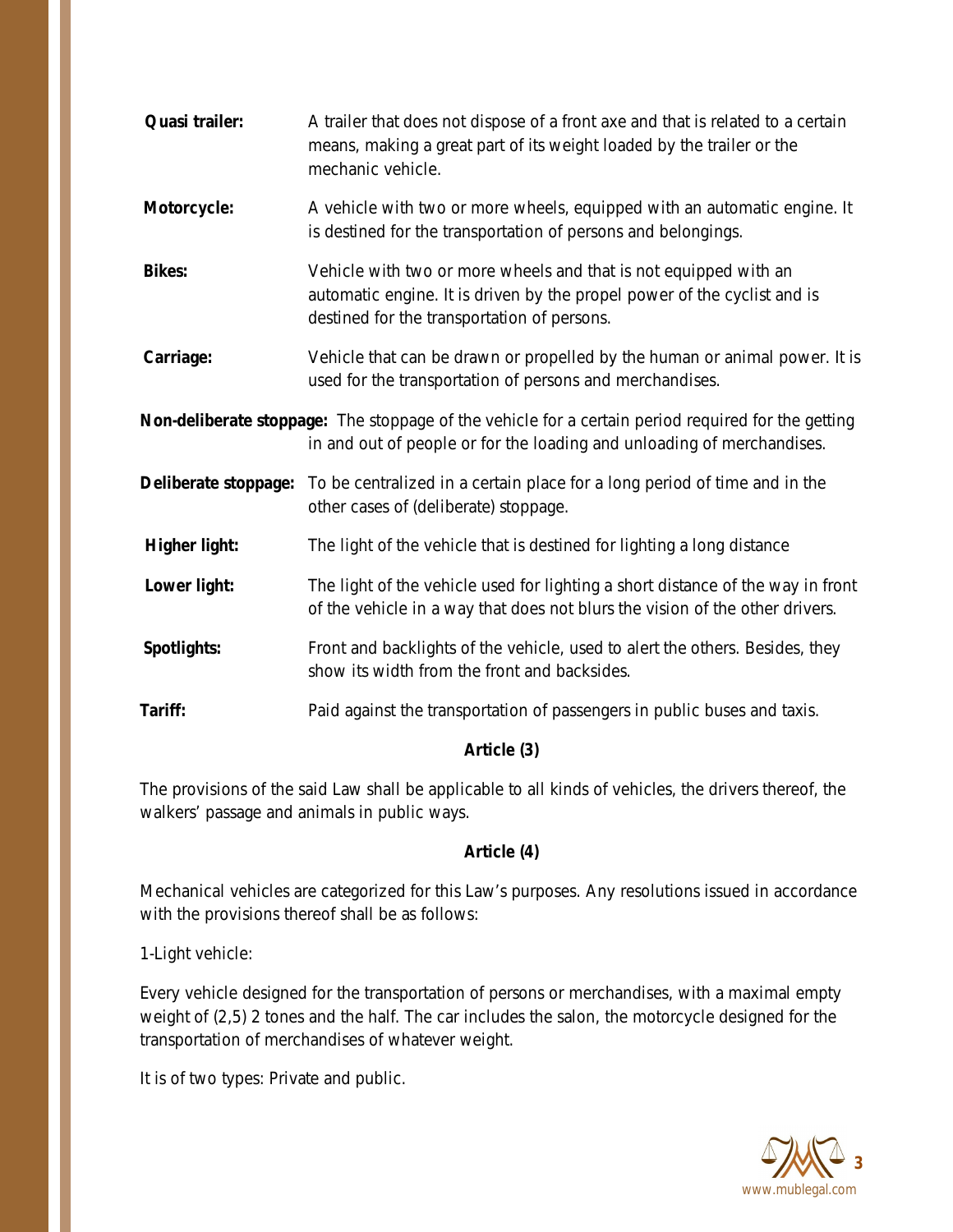2- Heavy vehicle

Every vehicle designed for the transportation of merchandises. The empty weight thereof is over (2,5) two tones and the half.

It is of two types: Private and public.

3-Bus

Every vehicle designed for the transportation of fourteen passengers as a maximum.

It is of two types:

1. Light buses: The maximal capacity thereof is 26 passengers except for the driver.

2. B- Heavy buses: The minimal capacity thereof is twenty-six passengers except for the driver. All previous buses are divided into private and public buses.

4-Tractors and mechanical vehicles

Vehicles designed for any purposes except for the transportation of persons and merchandises.

They are divided into three parts:

1. Vehicles without wheels, having whatever weight.

2. Light vehicles with wheels, having a maximal empty weight of seven tones and the half.

3. Heavy vehicles with wheels, having a minimal weight of seven tones and the half.

# 5-Handicappeds transporters

Vehicles having a maximal weight of 250Kg designed and manufactured particularly to be only used by handicapped persons. They do not include mechanical vehicles that witnessed a certain change, after their manufacturing, destined for such usage.

6- Motorcycles:

# **Section 1 Traffic Rules Chapter 1 Public provisions Article (4)**

Every user of the way shall abide by the instructions of the policeman wearing his formal outfit, and shall comply with the traffic signs, rules and some standards set out to organize traffic.

**Article (5)**

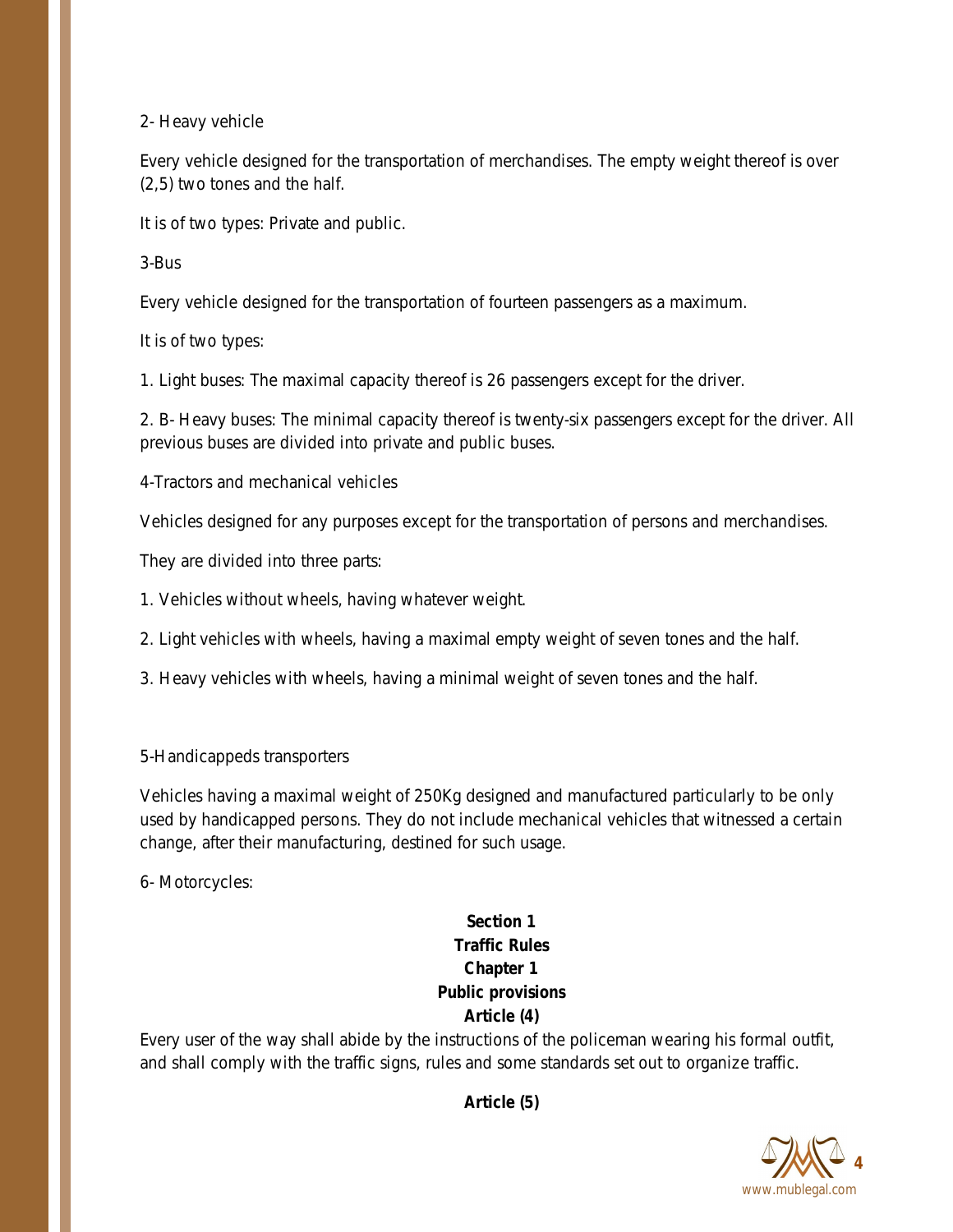Every mechanical vehicle driver shall abide by the following:

1-To submit his personal data documents and those of the vehicle to any policeman present upon the occurrence of any accident that has caused a certain damage to any person, animal or property, to offer the necessary and available assistance in order to help the injured and to notify the nearest police force of the said accident, within a maximal period of six hours, unless the lateness in notification results from an acceptable reason, in case there was no policeman upon the occurrence of the accident.

2- To slow down while driving near the walkers passage that is not organized by a traffic sign or a policeman, or when changing direction to get into another way. Therefore, it is indispensable to stop completely in order to make the way for walkers who started to cross the way.

3- To allow the crossing of walkers who already started to cross where they were allowed on the passageway with a traffic sign or a policeman. Then, driving shall not be resumed unless after this passage becomes empty of walkers.

4- To not park the vehicle where it is not allowed. In case he is obliged to park it on the way, he shall park only on the right side, away from crossways, junctions, slopes and turns, along with undertaking all the necessary measures in order to ensure safety for traffic on the way.

Furthermore, he shall not leave the vehicle and the engine thereof turned on, shall guaranty the unmoving of the vehicle during his absence and shall turn the lights on between sunset and sunrise, in accordance with the necessity of alerting third parties of its presence.

5- To not drive a vehicle causing serious noises. To not use an alarm inside cities unless to prevent risks and accidents.

In case there is no policeman organizing traffic, or any traffic sign for the same purpose, on junctions or crossways, the priority of crossing shall be given to vehicles coming from a main way. In case there is a traffic circle, priority shall be given to whomever coming from the left side.

1. Official vehicles

2. Fire fighting vehicles during the achievement of their tasks.

3. Vehicles destined for the transportation of patients and injured persons during the achievement of their tasks

- 4. Military vehicles when driven in a convoy.
- 5. Police's vehicles when using alarms and light plates.

# **Article (7)**

The way shall not be used in a way that hinders the continuous traffic of vehicles, persons and animals thereon.

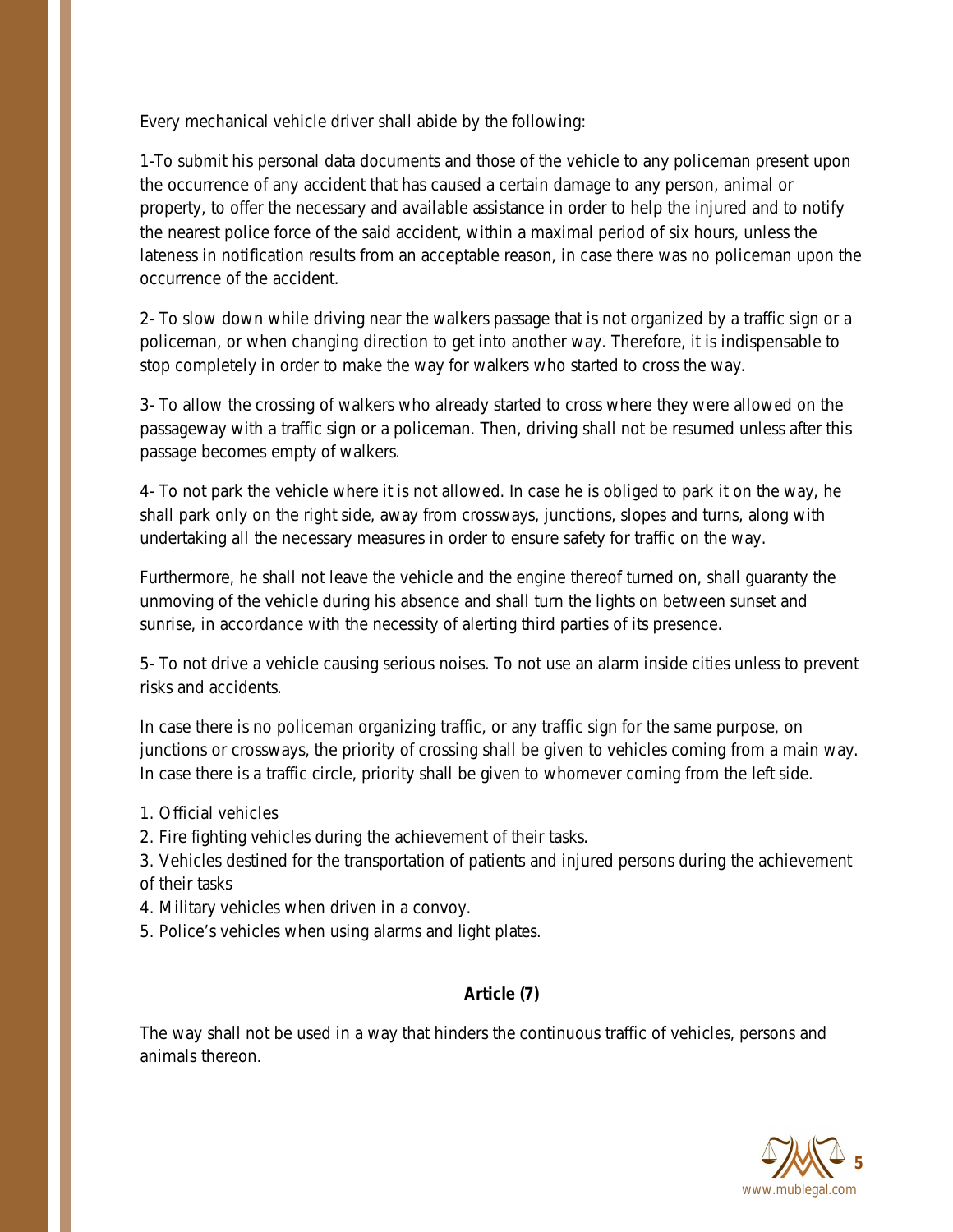### **Article (8)**

Any substance shall not be put on the way in order to prevent any damage that might be caused thereto or to their users or that might hinder the traffic thereon.

# **Article (9)**

Any traffic sign or signs shall not be put unless with the approval of competent authorities, in accordance with the stipulation of this law's executive list.

### **Chapter 2**

Engagements of the vehicle's driver while driving

### **Article (10)**

The driver shall abide, when driving any vehicle on the way, by:

1. Keeping it in the nearest part to the right side of the way as to the driving of the vehicle.

2. Making sure that there is a sufficient place in front him to see whenever he intends to pass over a vehicle, a person, an animal or a traffic blockage. He shall also abide by expressing his will to cross and by alerting third parties by using alert signs and making sure that they responded to the said alert.

3. Staying to the maximum on the right side of the way, allowing thus traffic movement of a certain priority to cross the way.

4. Taking all necessary precautions before getting into a turn, a crossway, or a junction. Besides, He shall use the sign required for the change of his path and make sure that he is able to turn without exposing the way's users to any danger.

5. He shall not cross over any other vehicle driven on the same way unless from the left side thereof, and if the front vehicle does not move to the left, in order to turn to the left reaching another way, after having given the driver the required sign, whereas there should be a sufficient distance on the way allowing him to cross without any danger.

6. He shall not drive the vehicle while being under the impact of any alcoholic substance or drugs or any similarity.

7. He shall not drive the vehicle while being so exhausted that he becomes unable to control the car.

8. He shall slow down, or stop whenever necessary, in order to enable another vehicle that gave a sign in front of him to turn to the right or to the left.

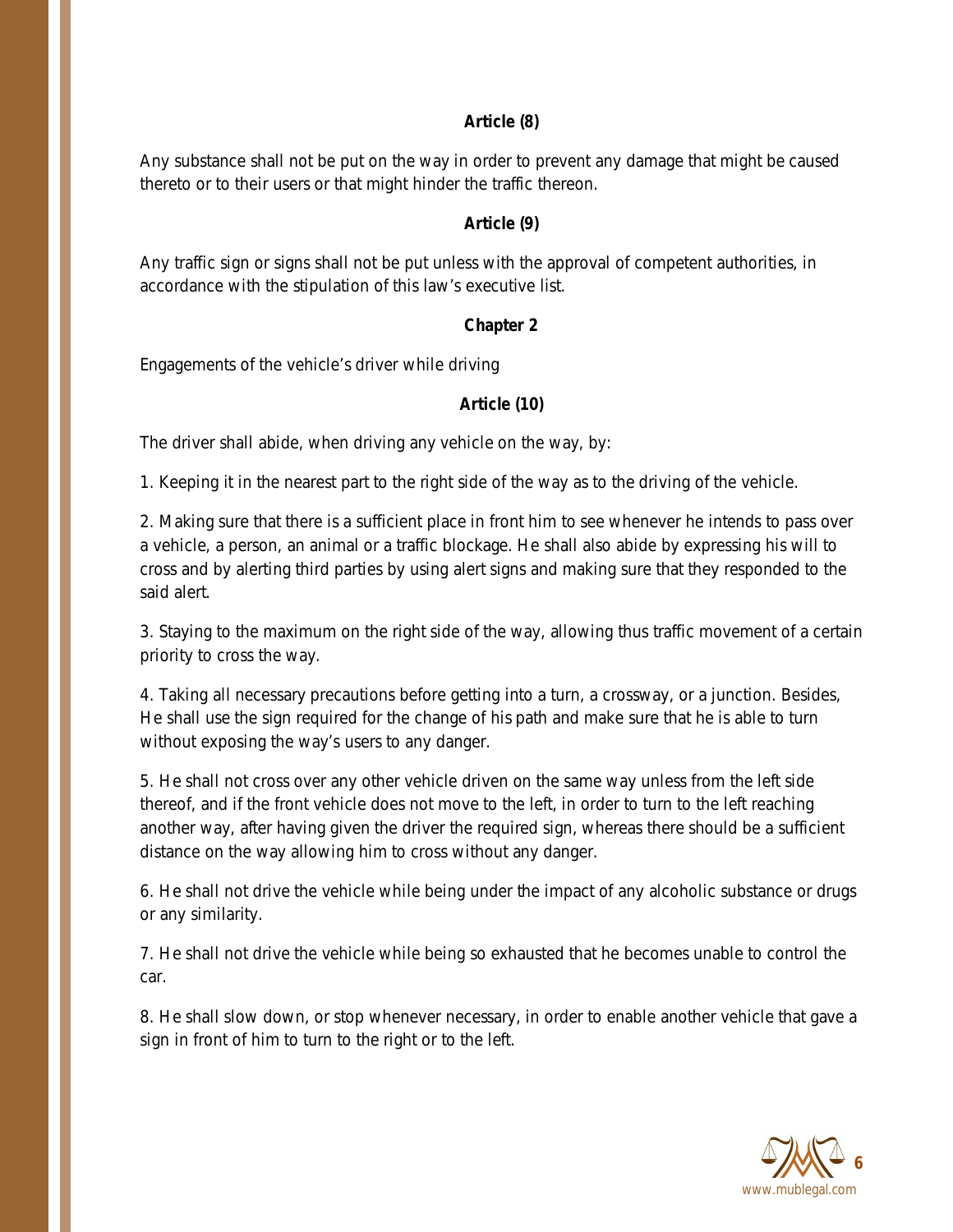9. He shall not expose walkers to any danger whatsoever. He shall also stop whenever required, in order to avoid disturbing or damaging any way's user.

10. He shall not exceed the maximal speed specified for the way, in compliance with the circumstances of the place, the weather, the vehicle and other related safety requirements.

11. He shall not cause any obvious damage to the paved way and shall not violate the provisions of the above-mentioned Federal Law number (8) for the year 1986.

12. He shall not drive the vehicle back unless he makes sure that the way is empty provided that there should be a certain distance necessary to safety and turning.

13. He shall abide by the policeman's signs who organizes traffic.

14. He shall use the automatic indicator of the vehicle, upon turning according to the right or left turning direction.

15. He shall light the vehicle during sunset and sunrise and whenever necessary, alerting thus third parties of the vehicle's presence.

#### **Chapter 3**

#### **Engagements of the drivers of passengers- transportation vehicles**

#### **And heavy vehicles drivers**

#### **Article (11)**

In conformity with the provisions of the previous articles, the driver of the vehicle destined for the transportation of passengers, shall abide by the following:

The number of passengers shall not exceed the number authorized by the Licensing Authority.

1. He shall prevent any sorting out of heads, hands and others from windows.

2. He shall, in this regard, put an announcement of the same in an obvious place as to the bus.

3. He shall light the bus from inside between sunset and sunrise and whenever necessary.

4. He shall not stop to get the passengers in or out unless in authorized places.

5. He shall not talk to passengers while driving, and shall not allow them to stand or sit next to him.

6. He shall not refuse any person expressing his will to pay the agreed tariff, if the number of vehicle does not reach the authorized number.

7. He shall put an obvious placard showing that the vehicle is a taxi and the authorized number of passengers.

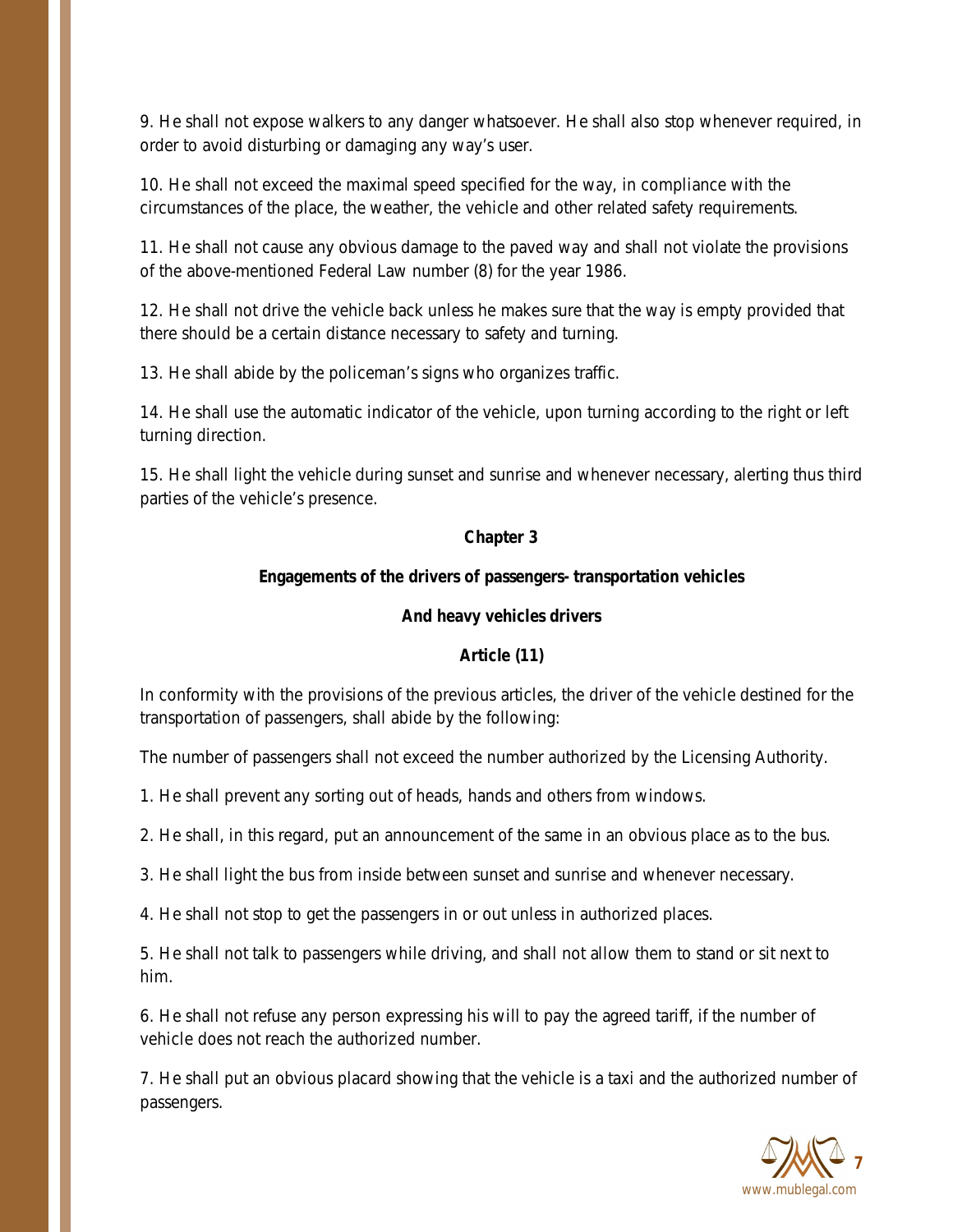8. He shall attach in an obvious place or shall hold a copy of the agreed tariff in order to show it upon request.

9. He shall inspect his vehicle upon the end of every ride, searching for any left belonging, if any. Furthermore, he shall deliver whatever found within 24 hours to the nearest police force by virtue of a relevant receipt.

Article (13)

In compliance with the previous articles, the heavy vehicle's driver shall abide by the following:

1. He shall not exceed the load limit authorized by the Licensing Authority.

2. He shall not carry passengers except for the employees of the vehicle's owner as well as the uploading and unloading workers within the limits stipulated by article (45) of the said Law.

3. He shall not load the vehicle in a way that exposes people to any danger whatsoever, or that hinders the traffic movement.

4. He shall put a red light in the night and a red tissue during the day.

5. He shall write the empty weight of the vehicle as well as the authorized load weight and the existing weight in a readable and obvious way.

### **Section 2**

# **Drivers' licenses and driving teaching**

#### **Driving license**

# **Article (13)**

Any person shall not be entitled to drive any mechanical vehicle on the way unless he holds a valid driving license issued by the Licensing Authority, entitling him to drive the same vehicle driven by him.

The said license is referred thereto in the present law as a driving license.

Moreover, any person responsible for a mechanical vehicle shall not allow any person that does not have a driving license to drive the vehicle.

# **Article (14)**

Excluded from the enforcement of this section's provisions, are the following:

1. The members of armed forces, while driving military vehicles, provided that they hold statements issued by their military authorities.

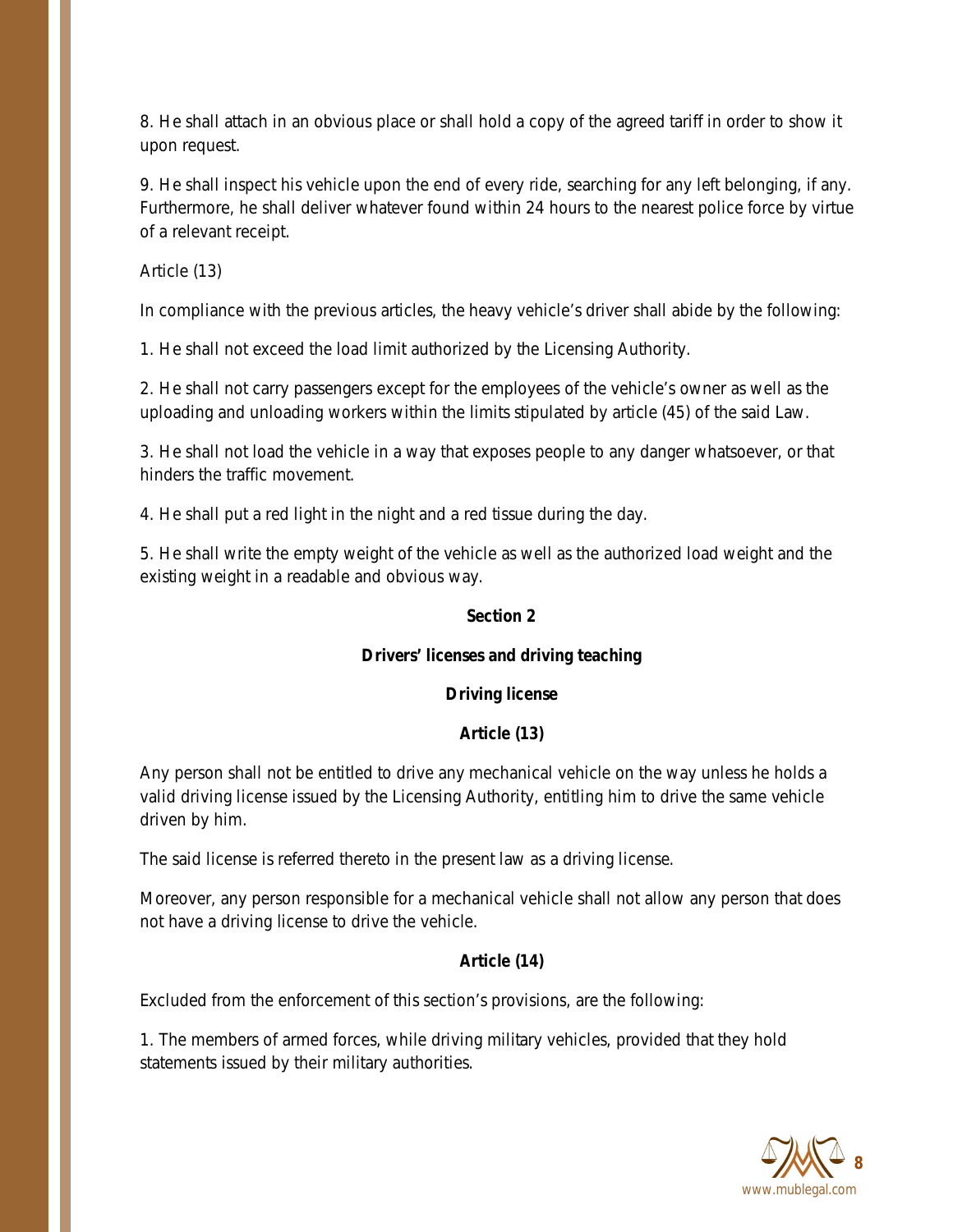2. The drivers of the mechanical vehicles that are registered and licensed in a foreign country and that are excluded from the provisions of registration and licensing figuring in this Law, when driving these vehicles, provided that they are holding driving licenses issued by competent authorities in that country, or enforceable international driving licenses allowing them to drive these vehicles within the period limit authorizing them to stay in the country, whether to cross , visit or for a specific task.

3. The holders of valid and enforceable international driving licenses authorizing them to stay in the country for a certain purpose other than residence or work.

# **Article (15)**

To give a driving license, the following requirements shall be available:

1. The applicant for the licensing of a certain vehicle figuring in article (3) of the present Law shall have reached the age of seventeen, in case he is applying for the licensing of the vehicles figuring in clauses (5) and (6). He shall have reached the age of eighteen as to the vehicles figuring in clause (1), the age of twenty as to the vehicles figuring in clause (2) or (4) and the age of twenty one as to the vehicles figuring in clause (2) .

2. He shall submit a medical report written by a governmental doctor or any doctor agreed upon by the Licensing Authority, proving his physical ability to drive a mechanical vehicle, allowing to wear medical glasses or to put contact lenses for the vision's correction in a way that makes him meet the requirements of the physical ability.

3. He shall pass the driving test organized by the lists and resolutions issued for the execution of the present law.

# **Article (16)**

The Licensing Authority shall be entitled to give driving licenses to whomever holding a valid license issued from a foreign country without applying the stipulations of clauses (2) and (3) of article (15), in case he belongs to the states' subjects.

# **Article (17)**

The Licensing Authority issues driving licenses after achieving procedures and in compliance with the conditions decided in this Law, lists and resolutions issued for the execution thereof.

The Licensing Authority shall be entitled to specify the validity period of the driving license. It shall be entitled also to ask the holder thereof, upon the end of the license's duration, to submit any proof as to his health ability before getting the approval on the renewing thereof.

Driving licenses given to license applicants in the age between seventeen and twenty-one, shall be temporary (under trial) and for a period of one year only, to be renewed, except for the license applicants according to clause (5) of article (3) of the said law.

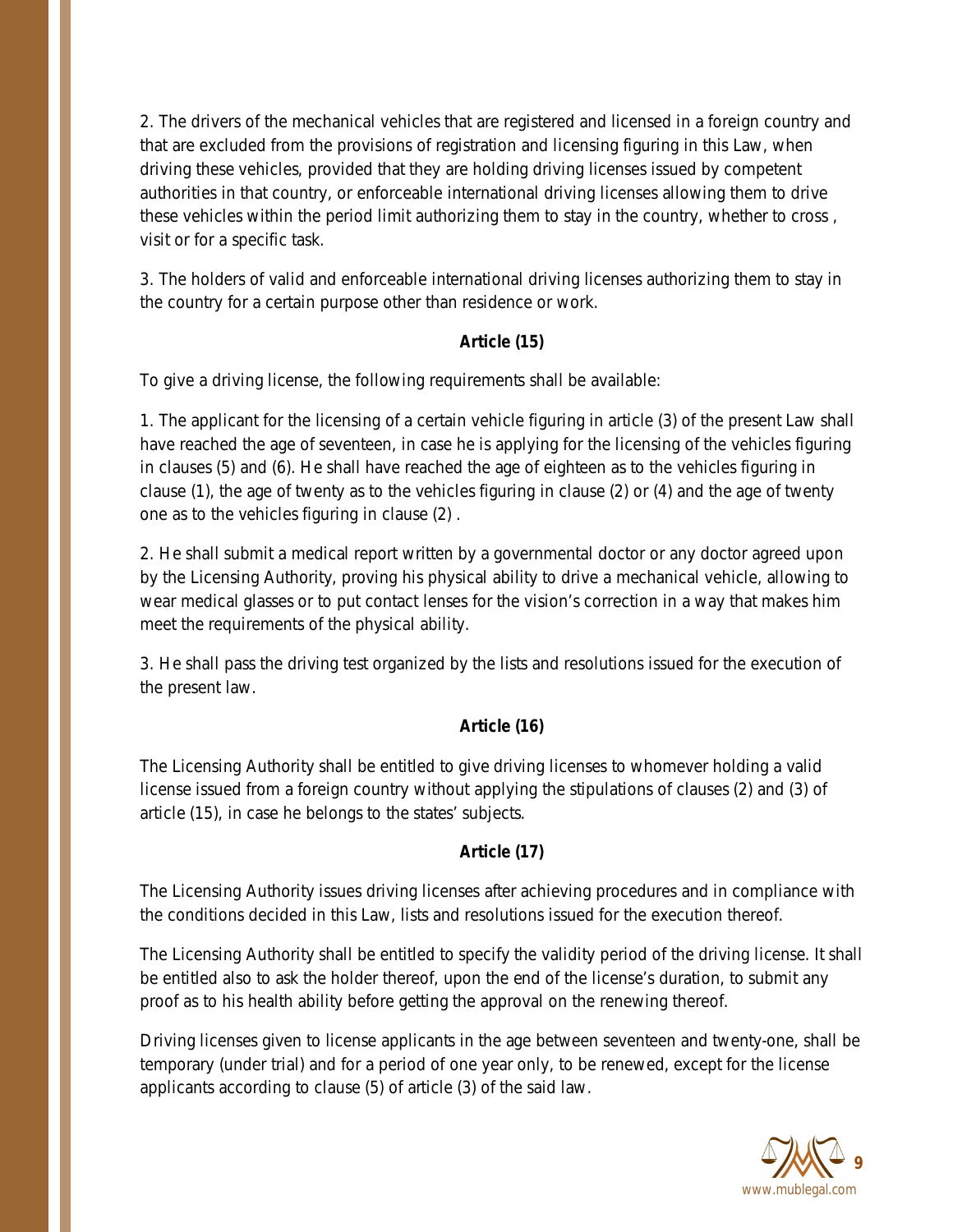Another copy of the lost or destroyed driving license might be issued.

# **Article (18)**

The Licensing Authority shall be entitled to annul any driving license or to make it void or to refuse the renewal thereof, in case it is proven that the license's holder does not enjoy the legal capacity or the health ability required to drive licensed vehicles.

# **Article (19)**

The cars clubs in the state are in charge of issuing international trip tickets and international driving licenses valid in one state or more. As to the executive list, it shows the procedures required to be followed in this context.

# **Chapter 2**

# **Driving teaching**

# **Article (30)**

Any person shall not be entitled to learn how to drive mechanical vehicles unless by virtue of an issued authorization.

# **Article (31)**

Any person shall not be entitled to teach the others how to drive a mechanical vehicle unless he is authorized by the Licensing Authority and is holding a duly issued driving license. Furthermore, he shall be responsible for the compliance with the provisions of this Law as well as with the resolutions issued for the execution thereof during the teaching process. He shall not also allow the trainee to drive the vehicle on any way located within inhabited areas unless he is convinced that the trainee is able to control the vehicle.

# **Article (32)**

It shall not be allowed to open schools for driving teaching unless for citizens and after getting an authorization from the competent authority.

# **Article (33)**

The holder of the driving teaching permit shall not be allowed to drive any mechanical vehicle carrying any passenger unless the person supervising him and sitting next to him. The trainee shall hold the permit when driving.

The Licensing Authority shall be entitled to set rules, conditions and other provisions in order to teach and learn how to drive vehicles.

**Section 3**

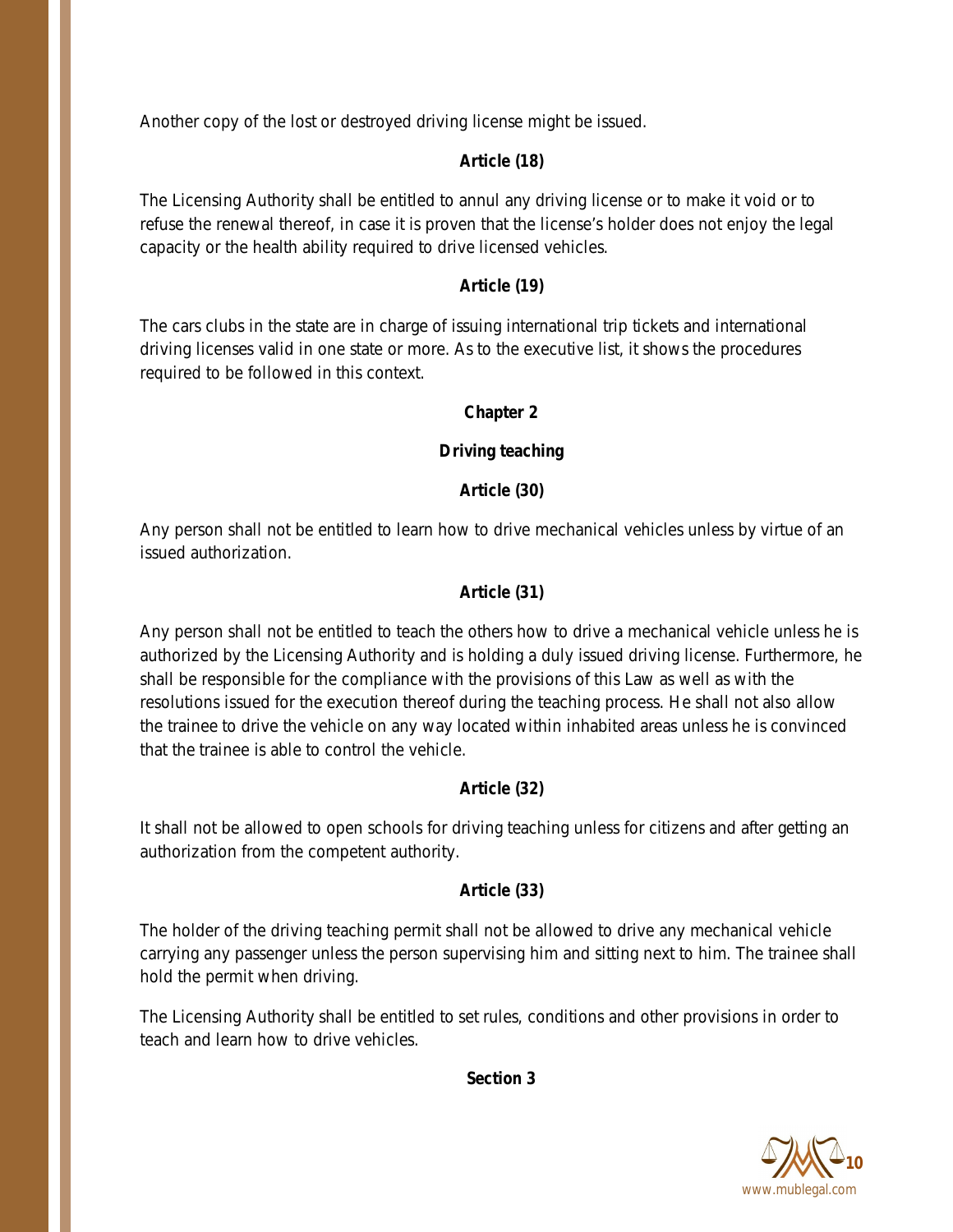#### **Registration and licensing of mechanical vehicles**

#### **Chapter 1**

### **General provisions**

# **Article (34)**

Any person shall not drive any mechanical vehicle or shall not allow the others to dive it on the way unless holding a driving license according to the provisions of the present Law, lists and resolutions issued for the execution thereof.

Article 25:

The following vehicles are excluded from the provisions of article 34:

1- The vehicles of the Emirate president and the governors

2- Vehicles owned by the federal and local governments according to the conditions and circumstances within which a resolution is issued by the minister of interior.

3- The vehicles registered upon the armed forces and holding their numbers

4- The vehicles owned by visitors and foreign tourists according to the conditions set by the Licensing Authority.

5- Transportation and factory vehicles licensed in any foreign country and allowed to visit the country within the conditions and circumstances stipulated in the lists and resolutions issued enforcing the provisions of this law.

6- The mechanical vehicles holding commercial numbers according to the conditions set by the Licensing Authority.

# **Article 26:**

The mechanical vehicles that shall be licensed according to the provisions of this law should be insured against third party at least.

The physically damaged person, due to the car using, might ask for indemnity from the insurance company

# **Article 27:**

The mechanical vehicle shall be licensed upon an application submitted by the owner thereof according to the sample set therefore with data proving documents enclosed, after meeting the safety requirements stipulated in the lists and resolutions issued enforcing this law.

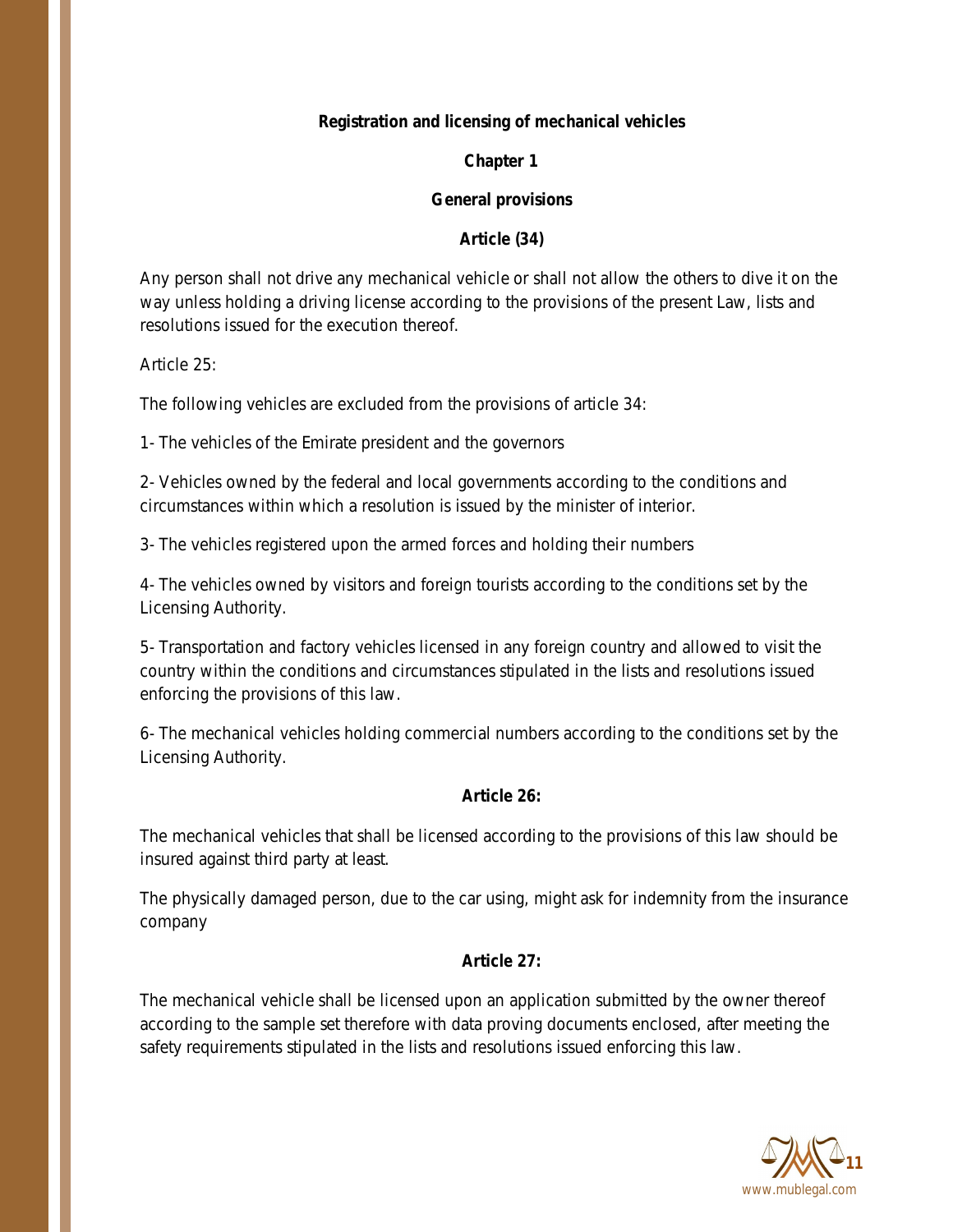The vehicle shall be licensed for the period set by the lists and resolutions issued enforcing the present law. These lists and resolutions also specify the conditions and circumstances of renewing the license and basic data mentioned in the driving license, as well as the cases of informing the License Authorities of any changing in data or specifications related to the owner or the vehicle; in addition to sending the vehicle outside the country or destroying it or even damaging the driving license. These lists and resolutions also mention the conditions and procedures of licensing vehicles owned by the president or governmental divan in each emirate.

# **Article 28:**

The mechanical vehicle shall be registered under the name of the person living or working in the emirate where the Licensing Authority is present. Public vehicles shall not be registered for foreigners, and private shipment vehicles shall not be licensed or renewed unless after the owner proves that the nature of his work stipulates owning such vehicles.

#### **Article 29:**

The Licensing Authority shall issue a vocational license for mechanical car dealer or for the owner of vehicle manufacturing factory. This license allows the trial of any vehicle after manufacturing or upon importing it or proposing it for sale. In this case the vehicle shall hold two number plates (under trial).

The executive list of this law shall specify the conditions and circumstances of using and renewing number plates and licenses mentioned in this article.

#### **Article 30:**

The Licensing Authority shall be entitled to examine or try any mechanical vehicle at anytime for commonweal.

The vehicle owner shall be entitled to complain during ten days before this authority if he sees the results as unfair.

#### **Article 31:**

No one shall be entitled to drive a mechanical vehicle unless holding two number plates bearing its registration number in an obvious place, one in the front and the other in the back, except for the vehicles exempted from registration provisions according to this law provisions and except for the vehicles of the emirate president and governors.

As to the trailer and quasi trailer, they shall hold only one number plate. The conditions and specifications of these plates shall be set in the resolutions issued enforcing this law.

**Article 32:**

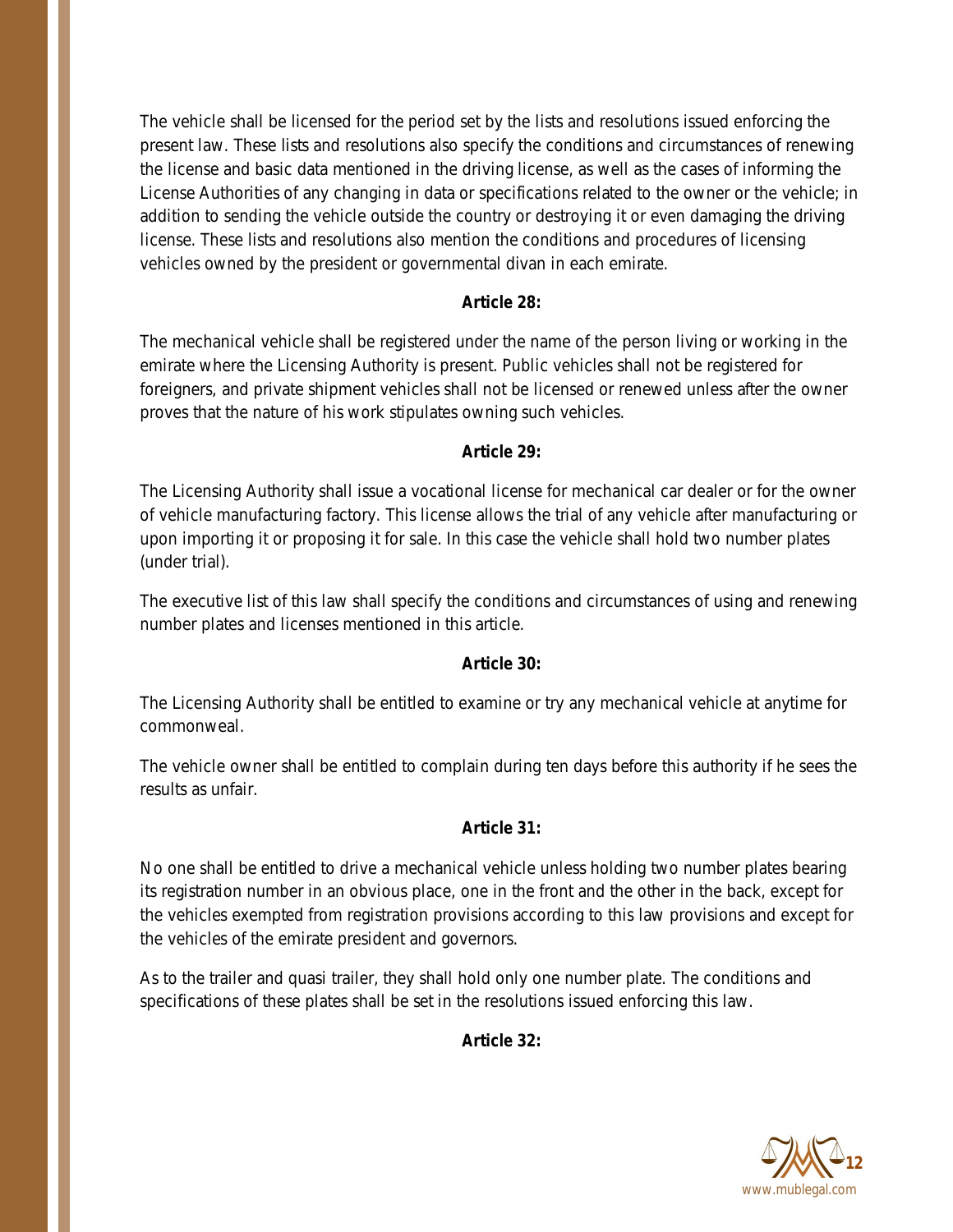The Licensing Authority shall be notified by any property transfer occurred on the mechanical vehicle within the period of 14 days by the two parties. The license holder shall be responsible of the engagements resulting from the car use until transferring the license to the other party.

### **Article 33**

The Licensing Authority shall be entitled to stop the vehicle license or damage it or refusing its renewal according to the conditions and circumstances set in the executive list of this law, without violating the penalties stipulated in the present law.

### **Chapter two**

### **Technical conditions of vehicles, their examination, reparation and use**

#### **First – technical conditions**

#### **Article 34**

No mechanical vehicle shall be used on the way unless enjoying a good mechanical condition an equipped by the following:

1- A strong steering wheel easy to rotate

2- Two effective brakes separated on each other or one effective vehicle of these brakes used in two ways each one separated from the other and capable to stop the vehicle immediately if the other is not working.

3- A suitable alarm capable to give a hearable alert when necessary.

4- A front mirror fixed in a way allowing the driver to observe the way from the back

5- A glass to prevent the air, of a transparent material that doesn't change the visual things and not causing sharp fragments while breaking it.

6- A tool to clean the glass moving in an automatic way when necessary

7- A seat belt. The executive list set the conditions and circumstances of using the seat belt.

8- A vehicle to prevent pollution and decreasing the exhaust voice.

9- A speed measuring vehicle.

10- A spare wheel filled with air in a good condition.

11- A fire fighting used in buses, vehicles and shipment tankers.

This engagement might be applied on other vehicles with the conditions and circumstances set by the lists and resolutions enforcing this law.

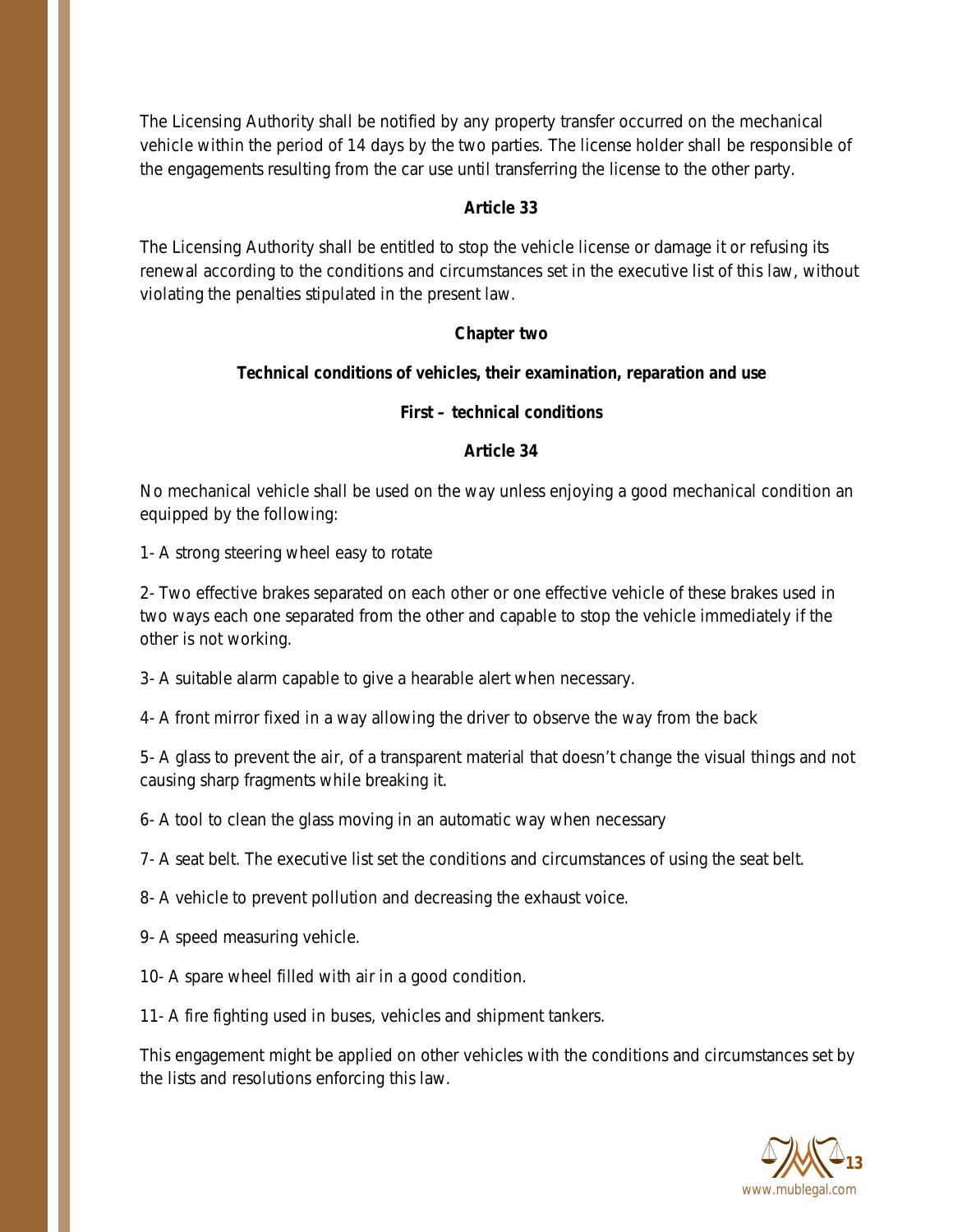The vehicles mentioned in clause (5), (6), (7) an (10) of this article are not necessary for motorcycles.

# **Article 35**

Every mechanical vehicle shall be equipped by lightening systems fixed on the vehicle in an obvious way showing the vehicle width and not allowing disabling them in any part of the vehicle or its loading. It shall also be equipped by an indicator to show its orientation.

Every trailer shall be equipped by backlights and side ones to show its length.

Motorcycles shall be equipped with a main light used to light its way during the night, in addition to a back one.

Bikes shall be equipped with a main light in the front and a red light and reflector in the back

Carriages shall be equipped with enough lights to alert other way users during the night.

Conditions and specifications of the lights mentioned in this article shall be specified in the lists and resolutions issued enforcing the provisions of this law.

# **Article 36**

Front main lights shall not be used when the car is stopped, as well as the red or the white light that emit direct radiations in its back.

The searchlights shall not be used in the vehicle as a lightening means unless for searching for the parts of the vehicle in current reparation.

Second- The examination of mechanical vehicles

# **Article 37**

All types of mechanical vehicles shall be subject to a technical exam lead by the Licensing Authority according to this chapter provision, except the vehicles exempted from registration and license conditions.

The chassis of the mechanical vehicle shall not be amended and the color shall not be change unless upon a prior license from the Licensing Authority.

The mechanical vehicle owner shall abide by asking the Licensing Authority to examine his vehicle after carrying out any main amendment in the chassis or the engine.

# **Article 38**

The mechanical vehicles shall be examined upon presenting its registration and license application as well as the license renewal application at the date and place settled by the Licensing Authority.

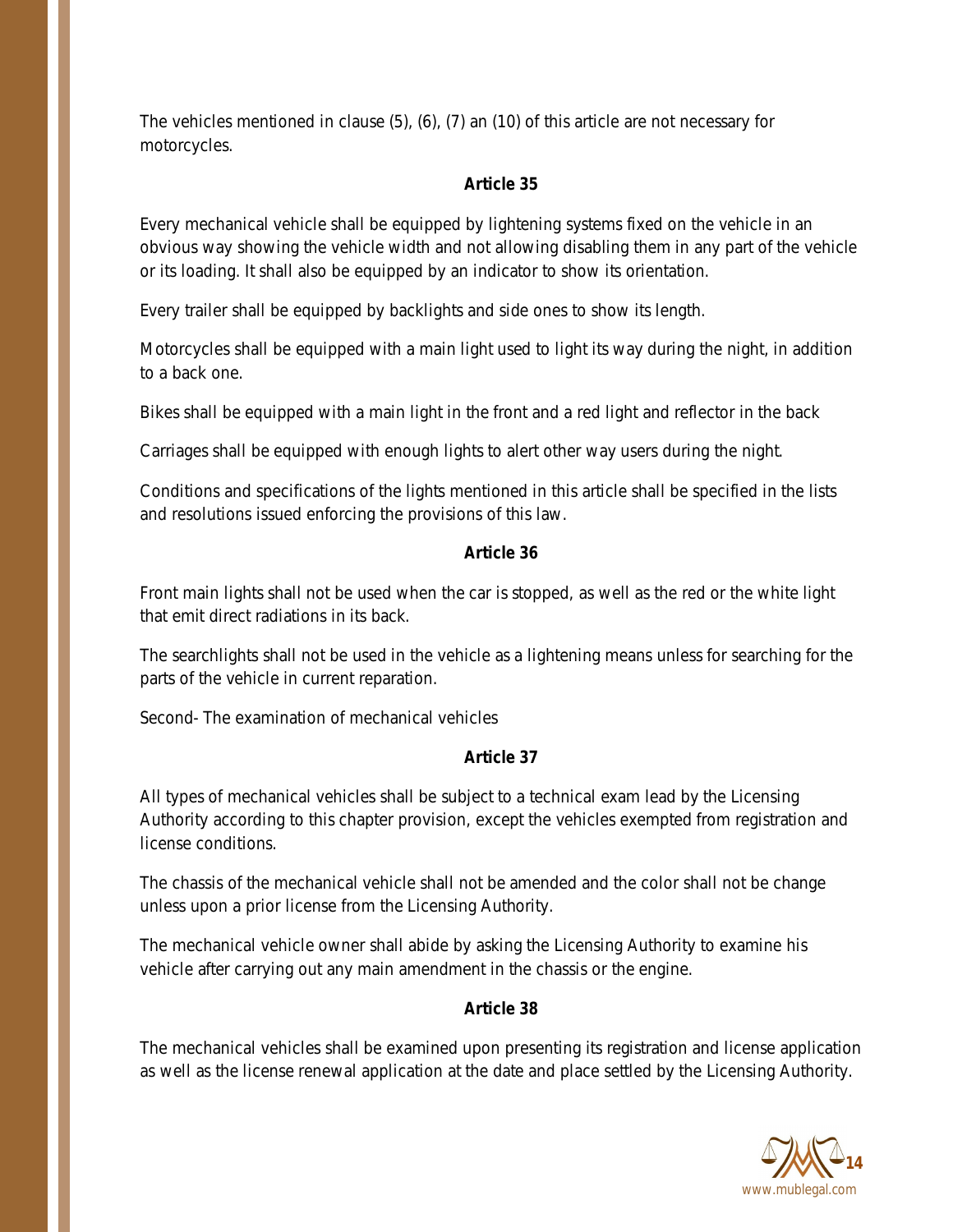New private light vehicles shall be exempted from examination for two years starting from its license date for the first time.

The vehicle owner shall be entitled to complain about the technical examination result by a request submitted to the Licensing Authority during ten days and its decision will be final.

# **Article 39**

The Licensing Authority might, after issuing any mechanical vehicle driving license, -for the commonweal necessity- examine the vehicle at any time. The vehicle owner shall abide by executing the instructions issued by the Authority according to what the examination reveals and shall reexamine it otherwise the Licensing Authority shall be entitled to withdraw or cancel the driving license.

# **Article 40**

In case the Licensing Authority is convinced by the appointed examiner report that the vehicle is not in a good condition, it shall be entitled to notify the owner for not driving it and the notification shall include the imperfections present in the vehicle and its owner shall stop using it completely until he reexamine it after repairing the defects.

The Licensing Authority shall assume the vehicle reexamination and allows the owner to reuse it if the necessary requirements are fulfilled. In case the vehicle needed to undertake several examinations in order to meet the requirements, the owner shall not abide to pay other than one examination fee.

Third- vehicle's repairing

# **Article 41**

No person or garage shall be entitled to repair any mechanical vehicle having accident signs without the Licensing Authority permission.

# **Article 42**

Any mechanical vehicle or part of it or any mechanical machine shall not be entitled to stop on the way or sidewalk in purpose of repair unless the damage repair was temporary and does not lead to obstruct the traffic or the crossing safety.

# **Chapter three**

# **Provisions special to taxi and shipment vehicles**

# **Article 43**

It shall be prohibited to rent a private vehicle not licensed for rent and it shall also be prohibited to use these vehicles in passengers or goods transportation against any type of indemnity.

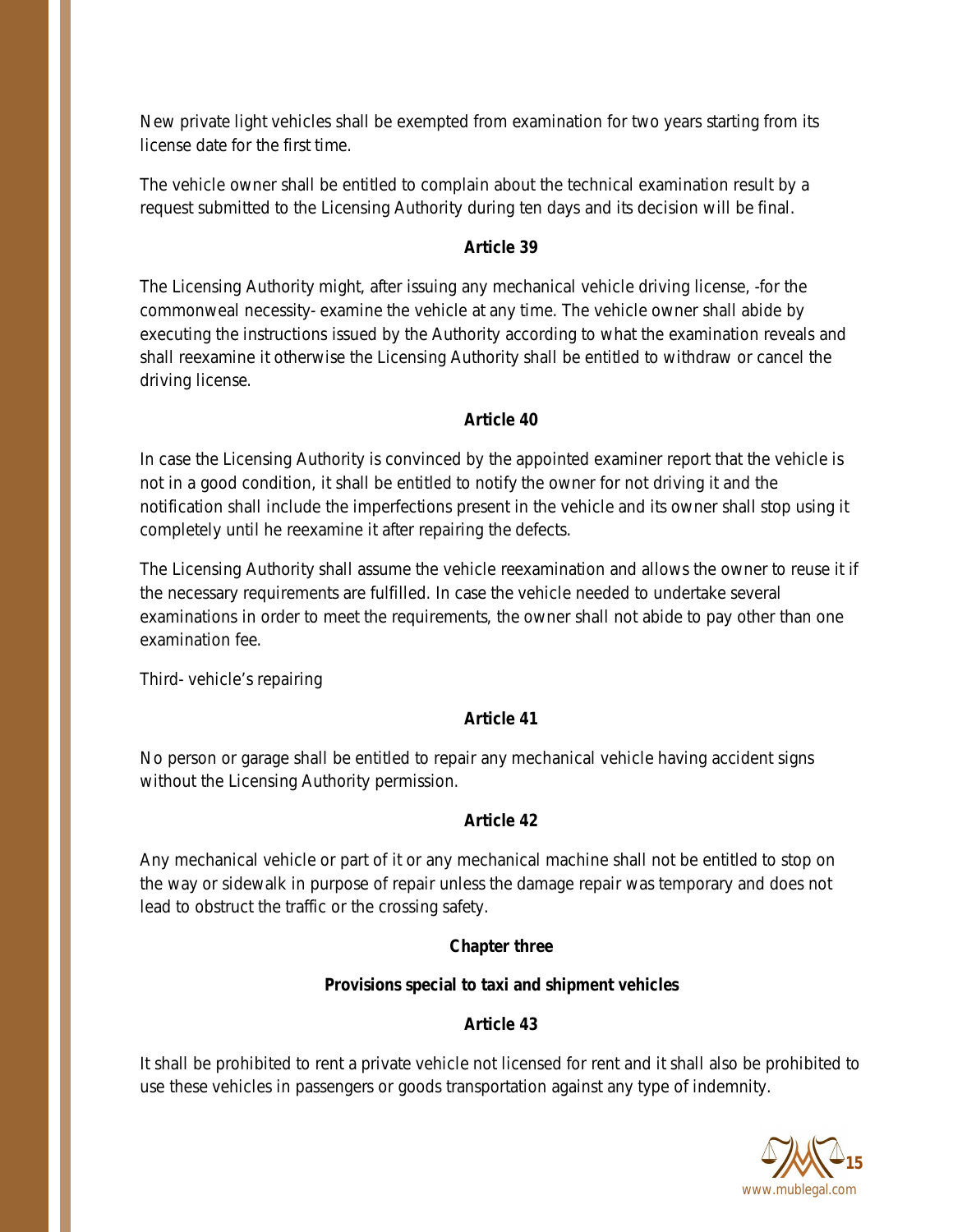It shall be prohibited to practice vehicle rental unless after obtaining a permission for the Licensing Authority. It shall also be prohibited to rent bikes for persons aged under fifteen.

# **Article 45**

According to the provisions of article (12) of this law, the shipment vehicle shall not be entitled to put passengers on its board expect for the vehicle user or a number of employees for uploading or downloading its charges in condition that the number shall not exceed the number needed for this purpose according to what is set in the executive list.

# **Article 46**

The Licensing Authority shall be entitled to give a license for any public shipment vehicle in order to transport passengers for charge if convinced that no danger will occur, in condition that the vehicle shall provide seats for passengers and the number shall not exceed 15 persons for light shipment vehicles and 30 for heavy shipment vehicles.

# **Article 47**

The public buses, unequipped by places for furniture, shall be loaded only by heavy luggage hold by hand. These luggages shall not be put near the doors or in any place causing inconvenience for the passengers.

# **Article 48**

While using passenger or shipment vehicles, nobody shall be entitled to hold a person or loading or any additions causing damages to passengers or obstructing the traffic whether the vehicle was empty or loaded according to what is set in the executive list of this law.

# **Section four**

# **Traffic sanctions and its procedures**

# **Chapter one**

# **Sanctions**

# **Article 49**

Shall be jailed for a maximal period of two years and fined for a maximal amount of seven thousands dirham or one of these two sanctions every person who committed one of the following acts:

1- Copying or using a plate number in contrary to the provisions of this law

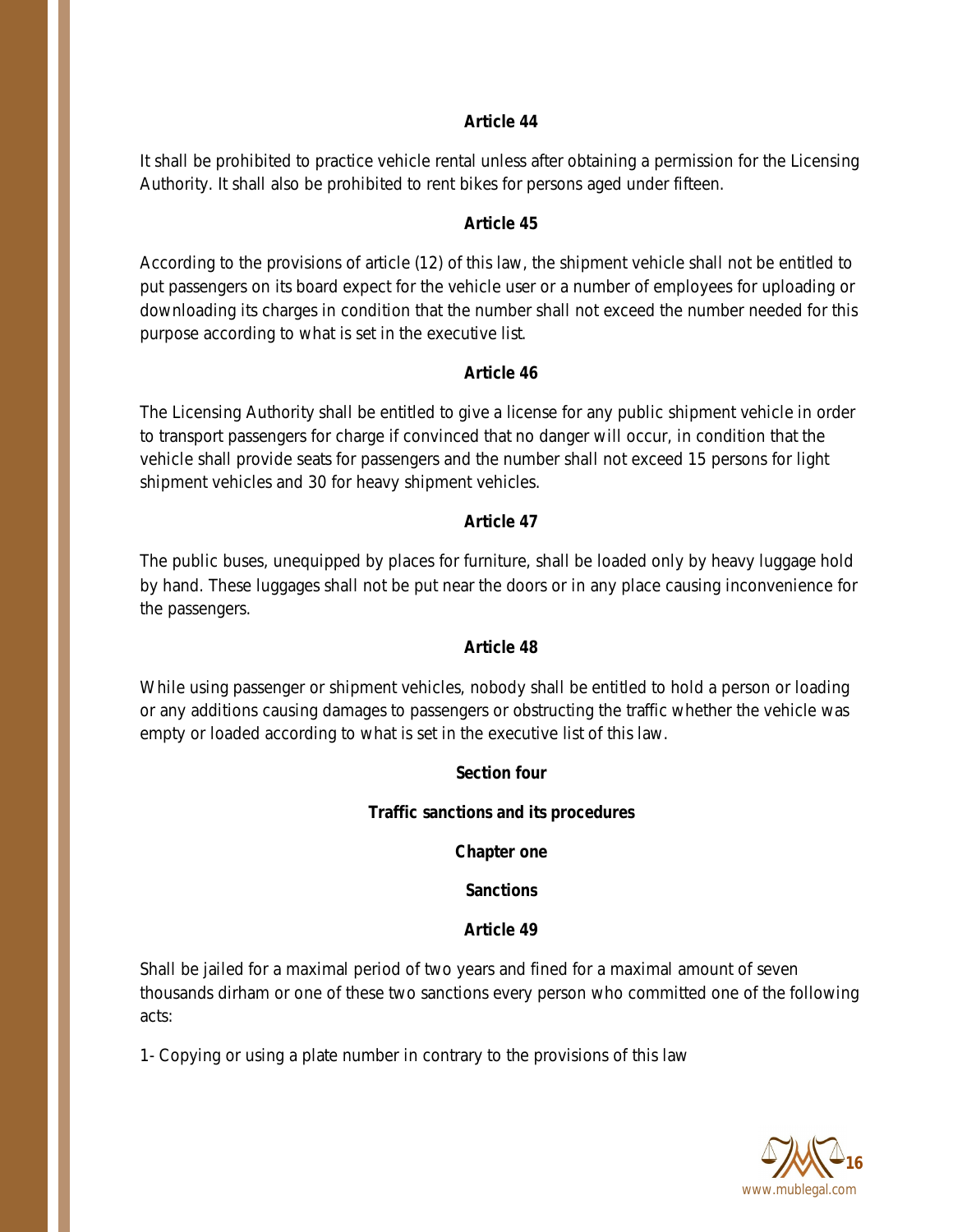2- Damaging or hiding or changing the data of a plate number issued according to the provisions of this law and the executive resolutions thereof.

3- Using or allowing third party to use any plate number issued according to the provisions of this law and the executive resolutions thereof, knowing that it has been damaged or hidden or changed.

4- Borrowing or leasing any plate number issued according to the provisions of this law and in contrary to the provisions thereof.

5- Submitting a fallacious written statement or hiding any essential data necessary for issuing a license according to this law and the executive provisions thereof.

6- The retardation of the vehicle owner, who caused an offense or accident, on submitting data that could revealed the circumstances of the offense or accident or the person in charge and could facilitate arresting him.

7- Driving a mechanical vehicle on the way while being drunk or drugged.

8- The Court shall be entitled in the above-mentioned cases to disable the driving license for a maximal period of twelve month starting from his sentence date.

# **Article 50**

Shall be jailed for a maximal period of six months and fined for a maximal amount of five thousands dirham or one of these two sanctions every person who drives a vehicle while sentenced for not driving by a court order or a Licensing Authority order.

# **Article 51**

Shall be jailed for a maximal period of three months and fined for a maximal amount of six thousands dirham or one of these two sanctions every person who drives a vehicle without a driving license or a license allowing him to drive such a vehicle.

# **Article 52**

Shall be jailed for a maximal period of three months and fined for a maximal amount of five thousands dirham or one of these two sanctions every person who committed one of the following acts:

1- To transfer a plate number from a car to another without the permission of the Licensing Authority.

2- To not stop, without an acceptable excuse, when he causes an accident or an accident occurs to him and there are injured people.

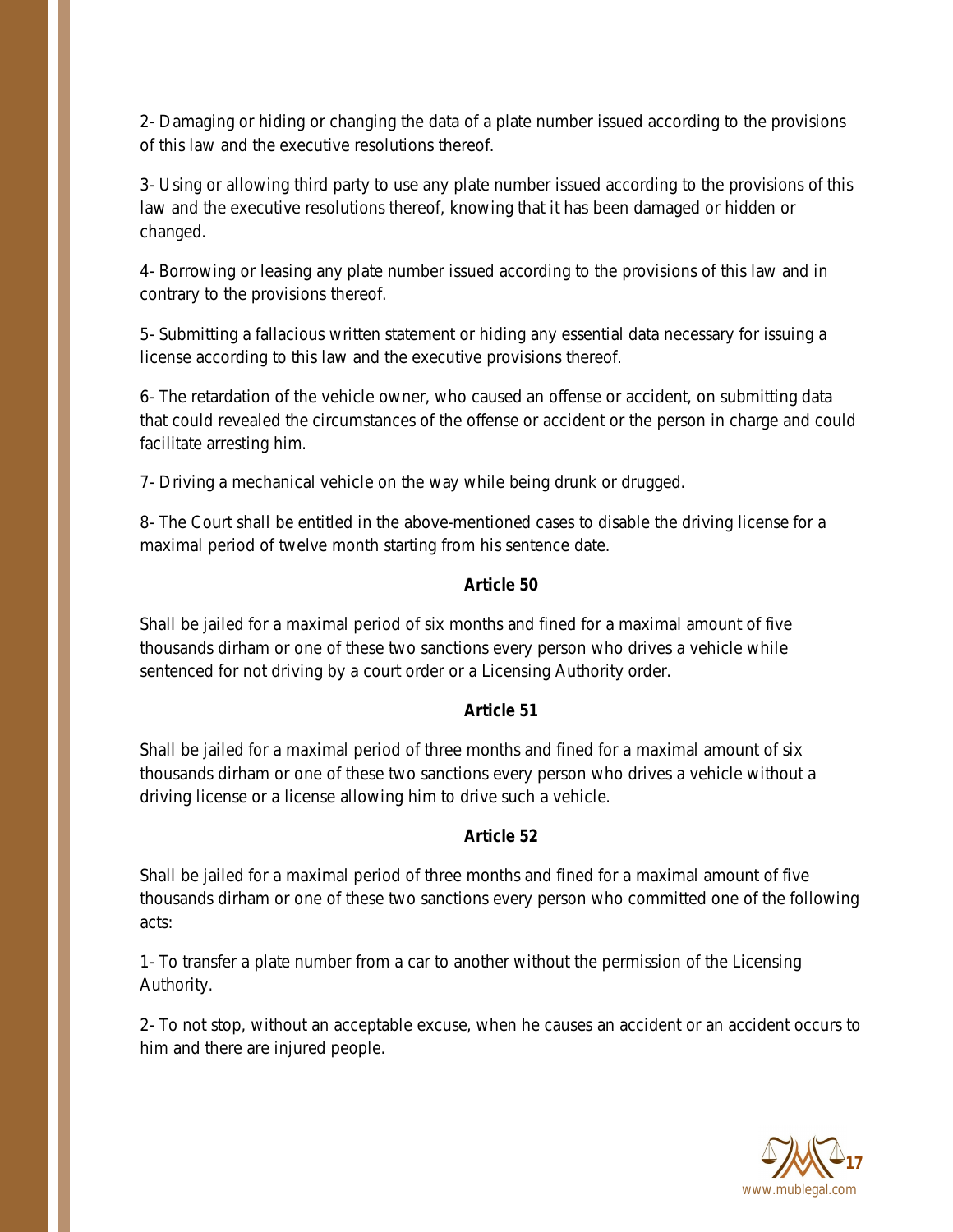Shall be jailed for a maximal period of six months and fined for a maximal amount of three thousands dirham or one of these two sanctions every person who committed one of the following acts:

1- Every owner using his vehicle noticing that it does not meet the requirements set by the provisions of this law and the resolutions issued enforcing the conditions and specifications thereof.

2- Every person driving very fast or in rashness or in a way causing a danger on people if circumstances are not took into consideration.

# **Article 54**

Shall be jailed for a maximal period of three months and fined for a maximal amount of two thousands dirham or one of these two sanctions every person causing damages to third party properties without prior intention as a result of using a vehicle not in conformity with the provisions of this law.

# **Article 55**

Shall be jailed for a maximal period of three months and fined for a maximal amount of three thousands dirham or one of these two sanctions every person driving in contrary to the traffic way.

# **Article 56**

Shall be jailed for a maximal period of three months and fined for a maximal amount of two thousands dirham or one of these two sanctions every person refusing to give his name or address or giving a misleading statement to the policeman wearing his official costume in case he was involved in committing a crime sanctioned on it according to the provisions of the law thereof.

# **Article 57**

Without breaching the sanctions mentioned in this section, shall be jailed for a maximal period of one month and fined for a maximal amount of five hundreds dirham or one of these two sanctions every person violating any provision of this law or the resolutions issued enforcing it.

The repetition of a crime sanctioned on it according to the provisions of this law and the resolutions issued enforcing it is considered a very aggravating circumstance, during one year.

# **Article 58**

If the court proved the condemnation of a person by a crime related to driving a vehicle, it shall be entitled to:

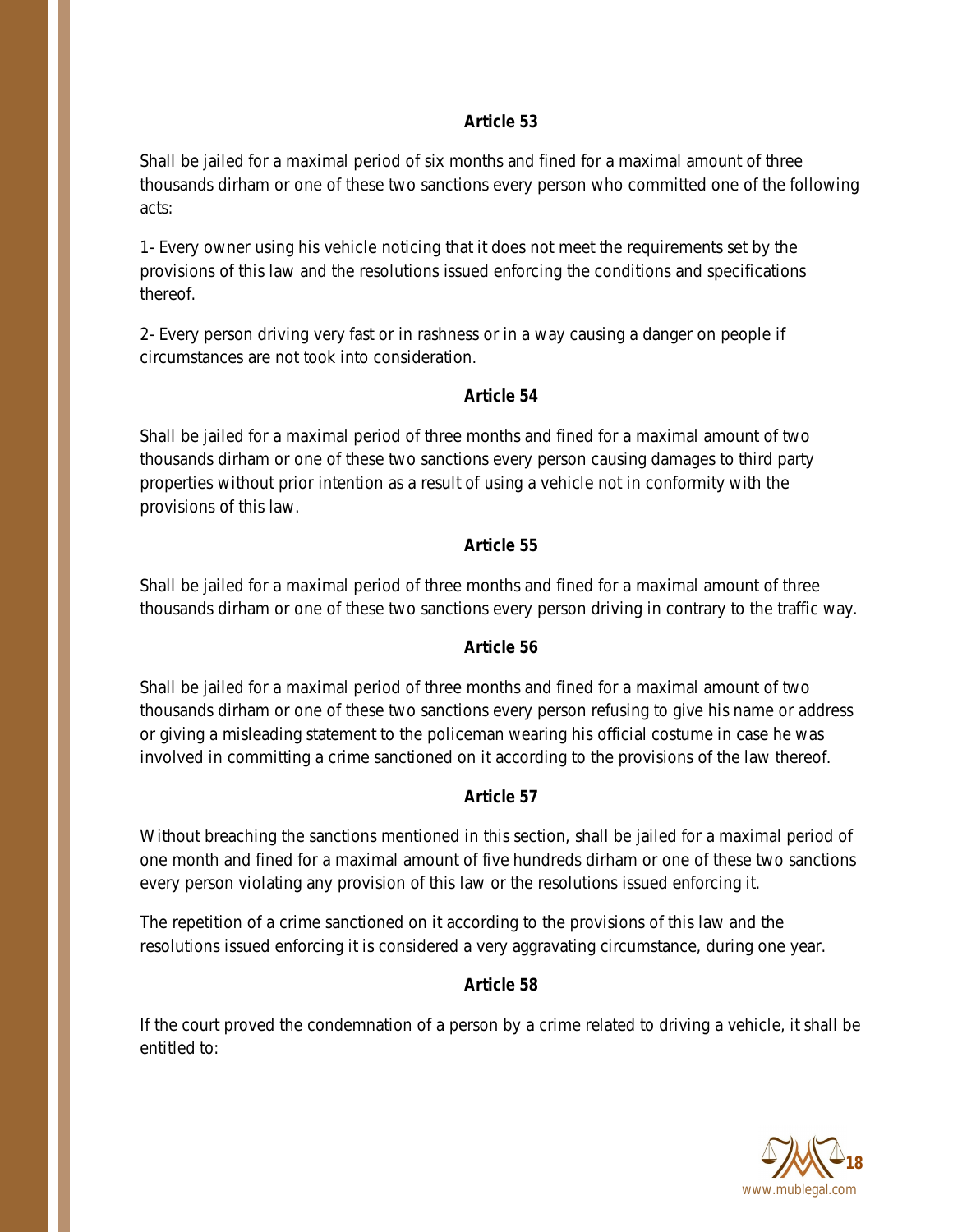1- Disable his driving license for a certain period or forbid him from having a renewed license for another period after the expiry date of the disabled one.

2- Forbid him from having a driving license for a certain period if he does not have one according to this law.

As a consequence of disabling the license or forbidding it, the person shall not be entitled of using it during the disabling period and shall not have another license during the said period. Shall be considered violating the provisions of this law the person applying for a license contrary to the provisions of this article. The license obtained through this violation shall be considered void.

The person forbidden from a driving license shall be entitled to submit a request to the court to cancel this sentence after a period of six months.

#### **Chapter two**

### **Procedures of traffic crimes**

### **Article 59**

The policeman shall be entitled to arrest the vehicle driver in case he has committed one of the following crimes:

1- Causing the death or injuring a person while driving his vehicle

2- Driving in a rash or dangerous way.

3- Driving while drunk or drugged or while incapable to control the vehicle

4- Refusing to give his name or address or giving a false name or address while one of the mentioned crimes occurs.

5- Trying to escape when an accident occurs or when the policeman orders him to stop.

The provisions of the penalty procedure law are applicable on this procedure.

# **Article 60**

The policeman shall be entitled to keep the vehicle in one of the following cases:

1- If driving it while not qualified or does not meet the requirements of this law concerning the plates or the voice isolator or does not have brakes or lights to be used during the night. In such cases the vehicle shall not be used until the defaults will be repaired. If the vehicle needs a garage to be repaired, it shall be transported by a trailer and it shall not be used until it meets all the legal requirements.

2- If the driver was sentenced before for using it without a driving license and he reuse it without this license. In such a case the vehicle shall be kept until showing the mentioned license.

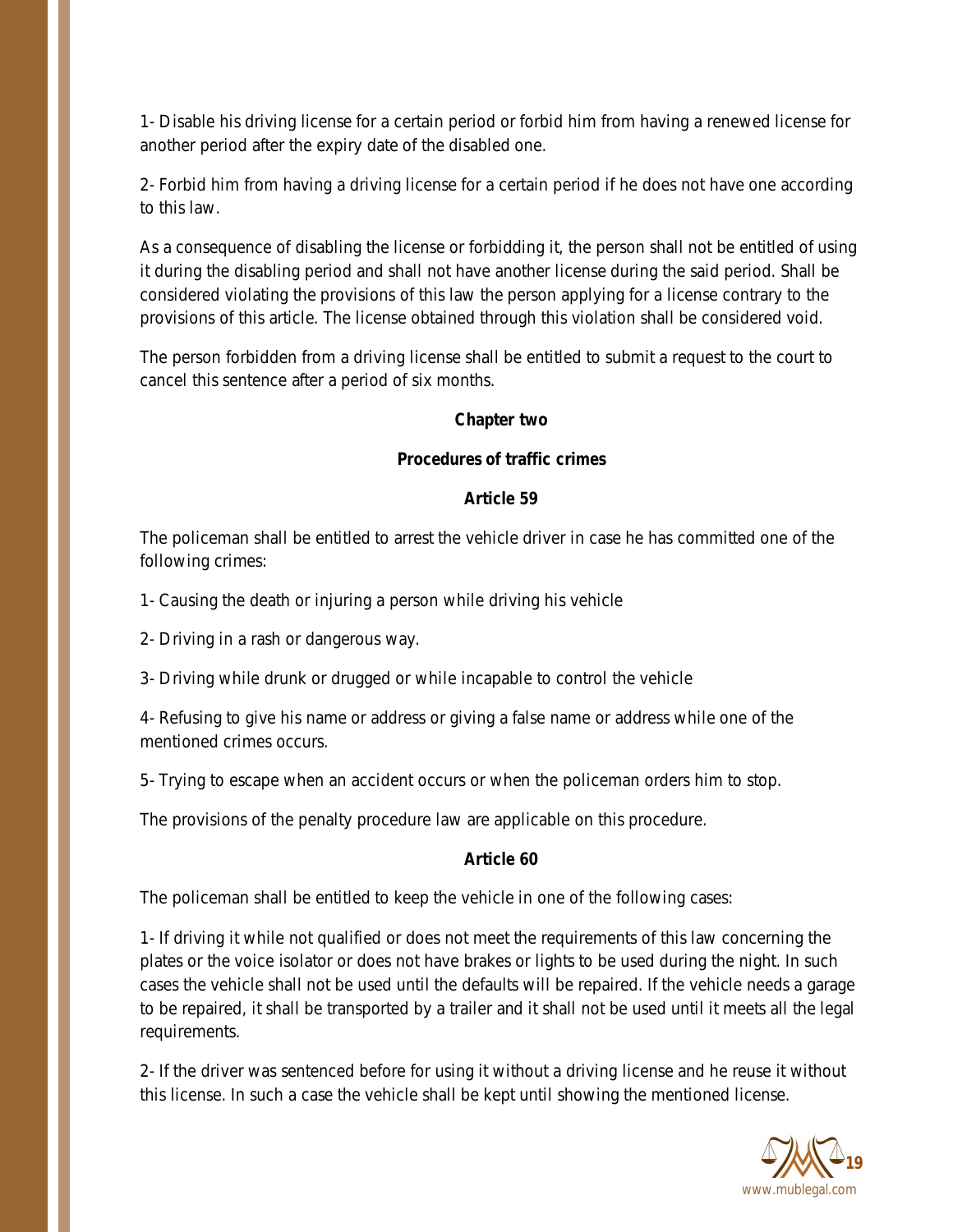3- If the driver does not hold a driving license or permit to drive it unless he was exempted from this. In such a case the vehicle shall not be handed except for a driver holding a driving license and appointed legally to receive the vehicle.

4- If the car was used after undertaking essential changes on the chassis or color without notifying the Licensing Authority of these changes according to what stipulated in this law.

5- If the vehicle was responsible of a crime and it was necessary to use it as proof in the court.

# **Article 61**

The Minister of Interior shall specify the violations, the fine that shall be paid in each case in condition that it shall not exceed the five hundred dirham as well as the legal procedures necessary to proceed this reconciliation. Everybody shall abide by this reconciliation. In case the violator refuses the reconciliation, the papers shall be referred to the office of the attorney general.

# **Section five**

# **The fees of law procedures and the execution thereof**

**Chapter one**

**The fees**

# **Article 62**

The fees due on each procedure mentioned in this law and the executive list thereof shall be specified in a maximal amount of three thousands dirham for each fee. The fees collected by the Federal Traffic Authorities shall be transferred to the State Public Treasury.

# **Article 63**

Shall be exempted from registration fees the following vehicles:

1- Local or federal government department vehicles

2- Agricultural or transport vehicles

3- Handicapped or aged people vehicles

# **Article 64**

Shall be exempted from driving license renewal fees the mechanical vehicles used for a maximal period of six months, in condition that the vehicle owner shall notify the Licensing Authority of this and shall deliver the driving license and plate numbers thereof.

# **Article 65**

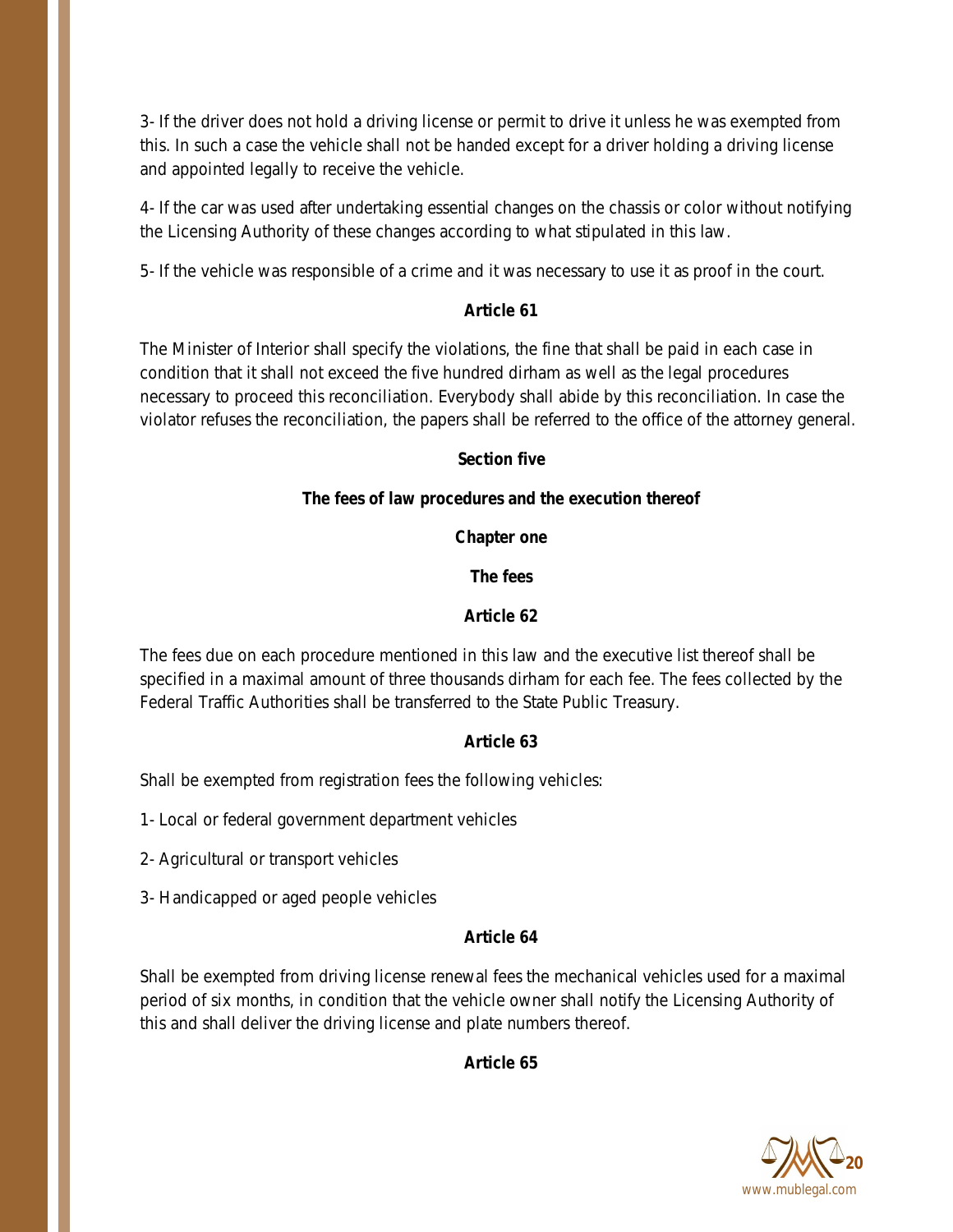Shall not be registered again the vehicle that the registration had been cancelled due to the non renewal of its driving license after one year of its expiry date, unless after paying the due registration fees.

### **Chapter 2**

### **Law Execution**

### **Article 66**

The Minister of Interior decides on the contraventions made in case of violation of the provisions of the law.

# **Article 67**

The license's authority provides the application forms submitted to get a license or a permit according to the provisions of this law; these forms are given upon the decision of the Minister of Interior.

# **Article 68**

The license's authority sets the rules and the measures that permit the respect of the traffic regulations, decrease the percentage of contraventions and achieve the best level of driving. This includes as well the regulations designated for pedestrians, drivers, vehicles and animals.

# **Article 69**

The Minister of Interior promulgates the required rules and regulations to execute this code, but as long as these regulations and rules didn't come into effect the former tenure will stay effective.

# **Article 70**

The licenses and permits are in force during the period shown on them even if this code comes into effect. The new permits and licenses shall be issued or replaced under the provisions of this code.

# **Article 71**

Any provision violating or opposing the provisions of this code shall be cancelled.

# **Article 72**

This code will be published in the official journal and enter into effect three months after its publication.

Zayed Bin Sultan Al Nahyan

President of the United Arab Emirates

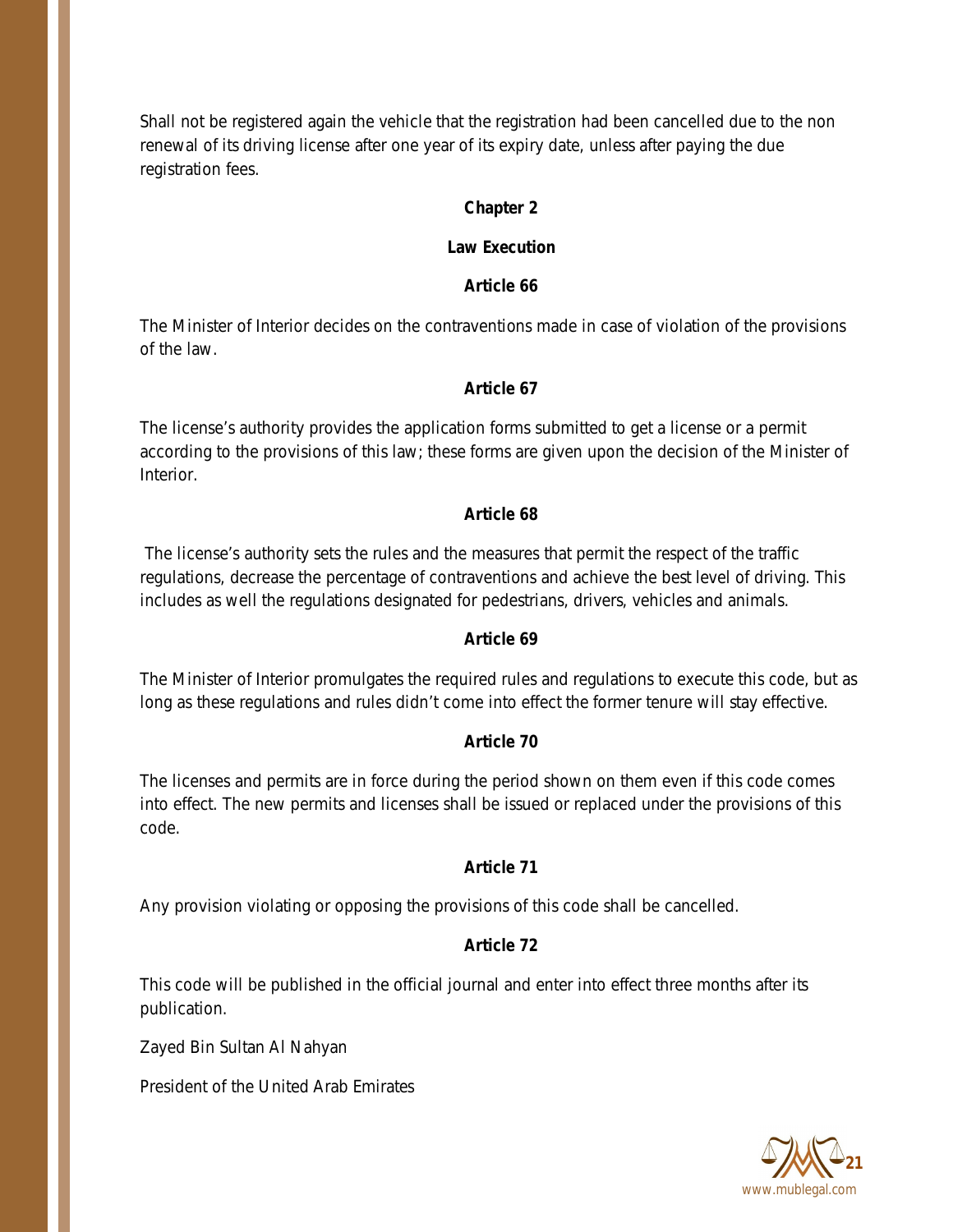Promulgated by us at the Presidential Palace in Abu Dhabi

Date: 22 Jamadi Al Akhar 1416 or November 20, 1995 A.D.

Ministerial Decision No 130 for the year 1997

Promulgated in the executive bylaws of the United Law No 21 for the year 1995

Related to the Traffic

The Minister of Interior,

Taking notice of the United Law No 1 for the year 1972 and amendments thereto related to the functions and competencies of the ministries,

The United Law No 21 for the year 1995 related to the traffic,

The Cabinet decision No 3 for the year 1981 related to the Ministry of Interior Statute,

And according to the declaration of the Ministry's commissioner,

Decides:

#### **Article 1**

The provisions of the traffic executive bylaw of the united law No 21 for the year 1995 is into force and must be applied on all way users, vehicles' drivers and owners, and pets' owners.

#### **Article 2**

The bylaws and decisions inconsistent to the provisions of the following bylaw are cancelled

Article 3: this bylaw will be published in the official journal and shall be deemed known by the authorities in charge of applying it.

Article 4: The following bylaw shall come into force three months after its publication in the official journal. However, the provisions of the paragraph two of article 21 shall be postponed to one year later.

Minister of Interior

Muhammad Bin Said Al Badi

Copy to:

Distribution list (a)

Distribution list (b)

Distribution list (c)

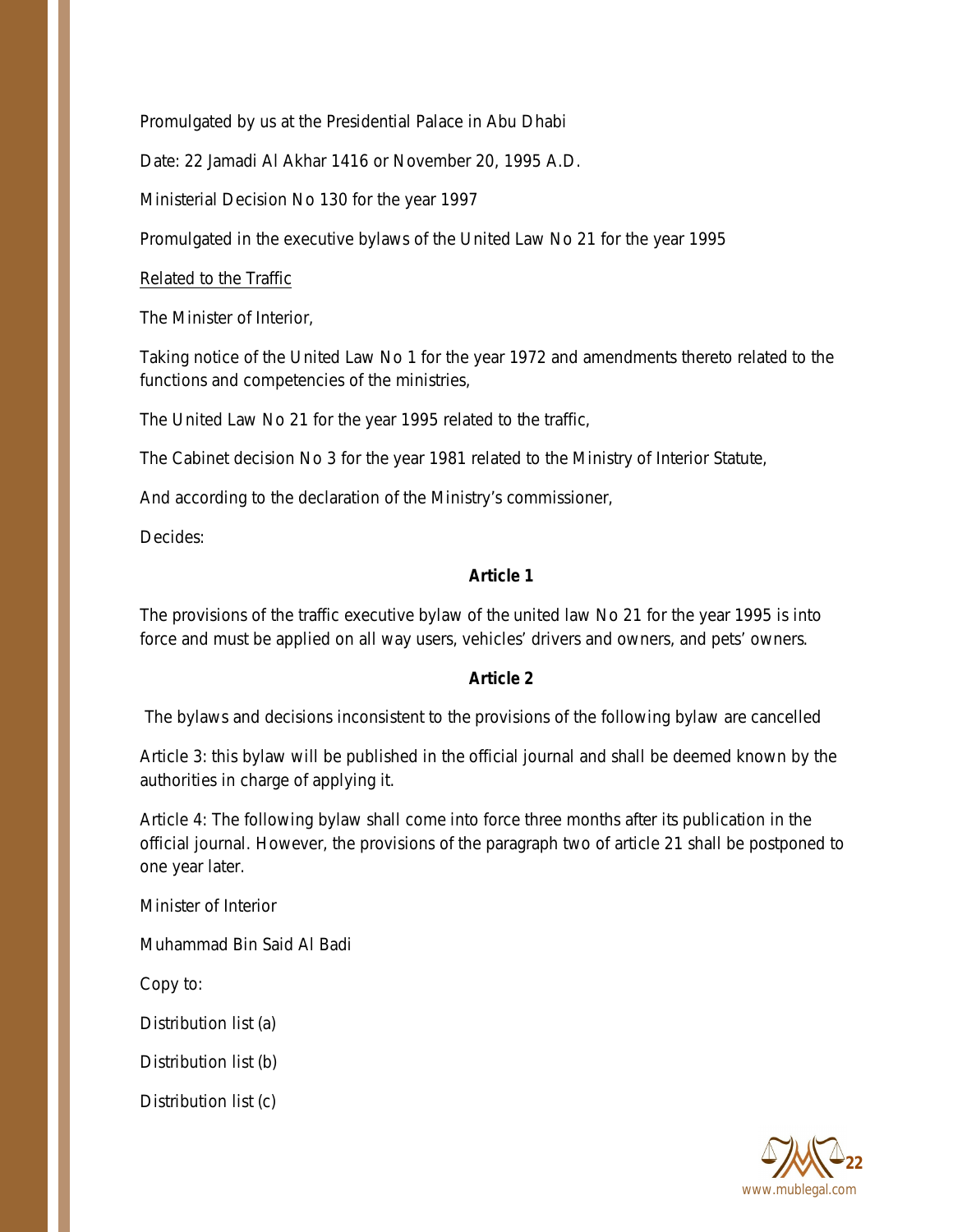Distribution list (d) Ministerial Decisions file Private file Executive bylaw of the United Law No 21 for the year 1995 Related to the Traffic Part One Traffic Regulations Chapter One General Provisions

### **Article 1**

Every way user shall respect the traffic regulations and standards, follows the signs, signals and instructions of the police officer and conform in his behavior to be cautious, so his/ her conduct will not harm the others, expose them to dangers or block or disturb others, and prescribing conditions and circumstances for that use and cannot be avoided.

#### **Article 2**

It is strictly forbidden to leave, throw or put any product that can block the traffic or cause any danger to its users. The contravention shall be taken away immediately and warning signals shall be posted until the removal of the contravention, if not the authority in charge will undertake the removal. The costs and charges for the removal are a debt due by the owner, operator or driver of the vehicle.

In anyways, it is forbidden to use a way or a part of it or to block it unless a permit was issued by the Licensing Authority and in cooperation with the competent parties to take measures in order to prevent from blocking the traffic.

#### **Article 3**

No vehicle shall stop on the way unless its driver is forced and he shall take all necessary measures to avoid collisions or traffic jam.

The driver shall keep the right, away from the crossways, junctions, intersections, edges and curbs, and shall use the lighted warning signals when the car is not parked at the shoulder of the way, or it was between the sunset and the sunrise, and as much as the need of warning the others is

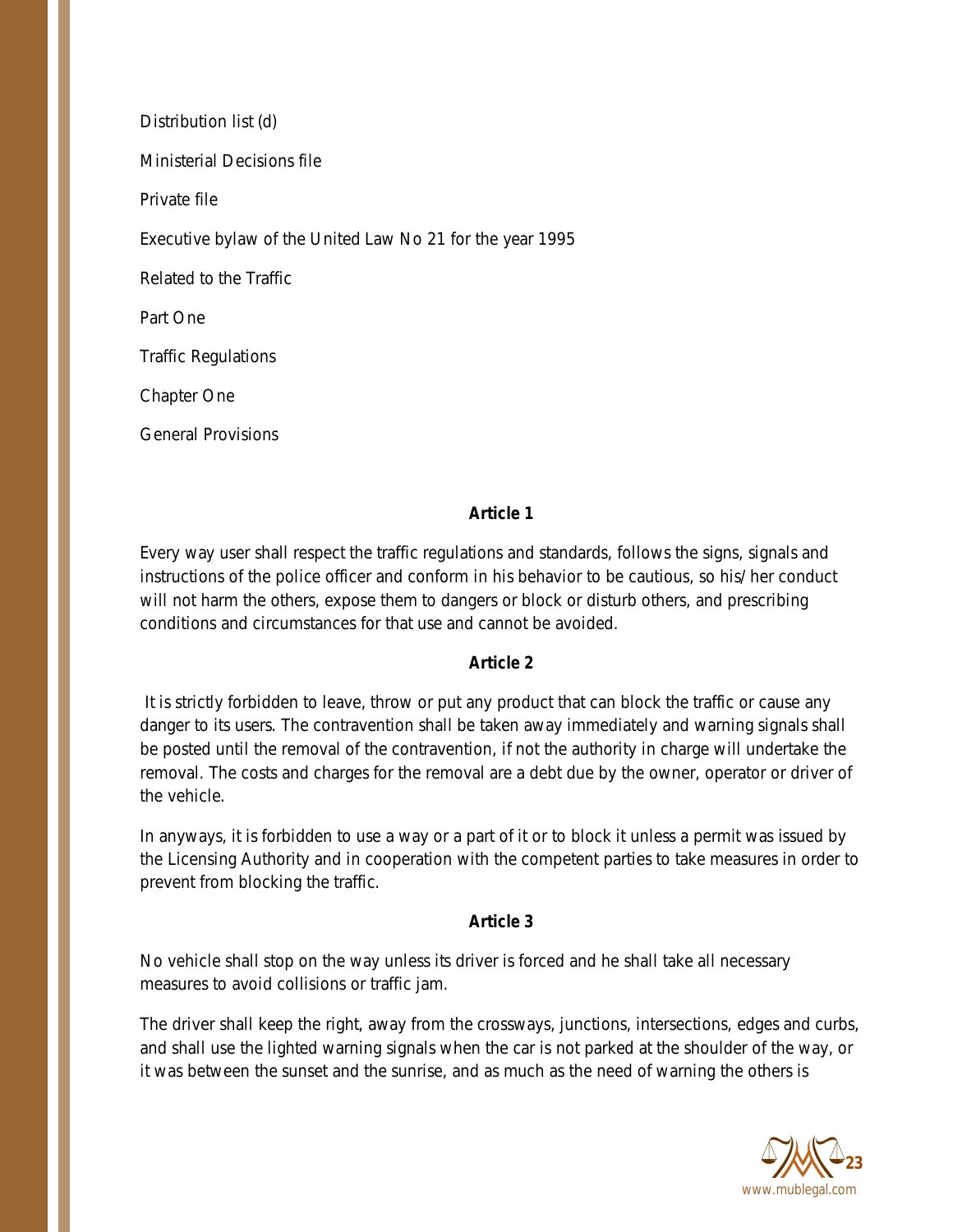essential. The driver shall also take all the necessary measures so the circulation shall be made in safety, the engine shall not be started and be sure it will not be started during his/ her absence.

# **Article 4**

The way user, upon the approach of an ambulance, fire or police department vehicle or public utility emergency vehicle upon which a bell or siren is sounding or upon which a lamp is producing intermittent flashes of red light, shall immediately bring such vehicle to a standstill or proceed with caution, the emergency vehicle shall not follow the way regulations, as well as the signs and signals, when it deems necessary on the condition of avoiding to endanger any person or thing. Priorities shall be given as well for military vehicles when they proceed as convoys.

# **Article 5**

The way user shall permit the official convoys upon approaching him/ her with their warning signals and their intermittent lamps to pass or when necessary he/ she shall stop.

# **Article 6**

Vehicles shall not be part of convoys or groups unless they have a special permit from the Licensing Authority for a limited period and this shall not cause a public or private disturbance particularly at night.

# **Article 7**

The vehicles shall not be used for advertisement by putting microphones or billboards or stereos unless they have a special permit issued by the Licensing Authority.

# **Article 8**

No person shall drive a vehicle on a way in a race without a permit issued by the Licensing Authority and after presenting the required warranties in case of damages. The permit may be cancelled and the race forbidden for any reason related to security and safety.

# **Article 9**

No door of the vehicle shall be opened or closed unless it is made sure that the way users are not exposed to danger.

# **Article 10**

A vehicle's user shall avoid unnecessary noises or disturbing sounds.

# **Article 11**

The use of a siren or any warning vehicle, as the ones used by emergency vehicles, is forbidden.

The use of warning vehicles without a permit is as well forbidden.

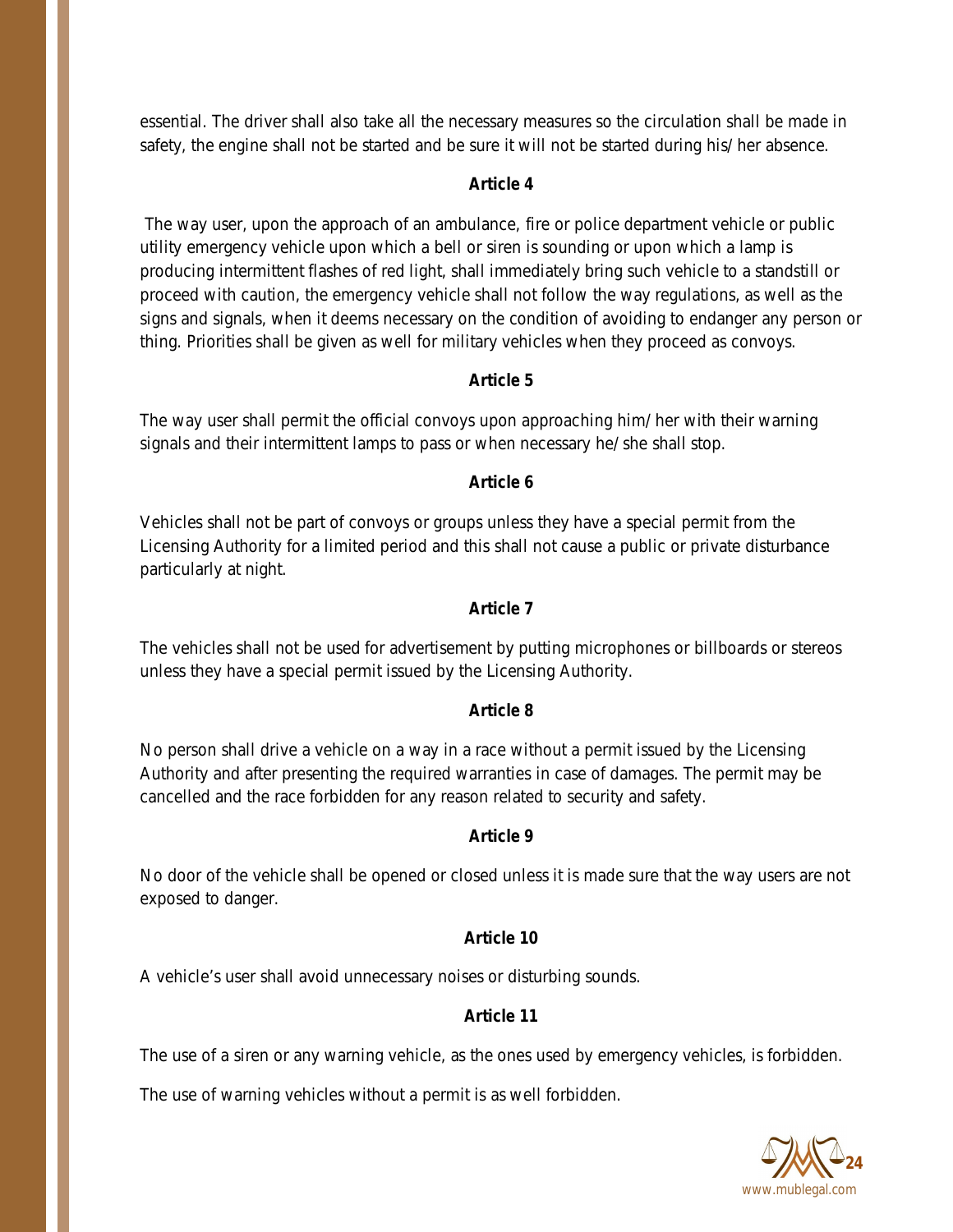The use of warning vehicles in the city is forbidden, except in case of emergency, the way users shall be then warned upon the approach of the vehicle or to prevent him/ her from a threat caused by any danger.

The warning vehicles are permanently forbidden when they cause disturbance and nuisance to the passengers and the people, or are used for any other unmentioned purpose in the permit. The warning vehicles are not used in the following places:

1. next to a hospital or a school or worship places

2. in a local area between midnight and six in the morning

3. When the car is stopped

4. during the period and at places delimited by the Licensing Authority.

# **Article 12**

In case of car accidents, the way users shall offer his/ her help to the victims, especially the wounded.

A person considered involved in an accident shall immediately stop safely, and shall make sure that the vehicles proceed, avoid any change in the traces of the accident, take care of the injured, ask for help and inform the nearest police station in less than 6 hours period, unless otherwise there is an adequate excuse in case no police officer was present when the collision happened.

In case of absence of injuries, the parties shall stop their vehicles at the nearest place to avoid any impediment of the traffic.

The parties shall always show their personal papers and vehicles permits.

# **Article 13**

Every vehicle using any way shall have a driver even if it is towed by another vehicle, except the trailer. The towing vehicle shall as well be solid and satisfy the safety standards.

# **Article 14**

A person with an animal shall not block the normal movement of traffic, leave the animal unless it is necessary and attach it by a leach that prevent it from moving and shall be committed to not leave any animal in the street.

# **Article 15**

The way users shall stop immediately as soon as the police officer asks them for.

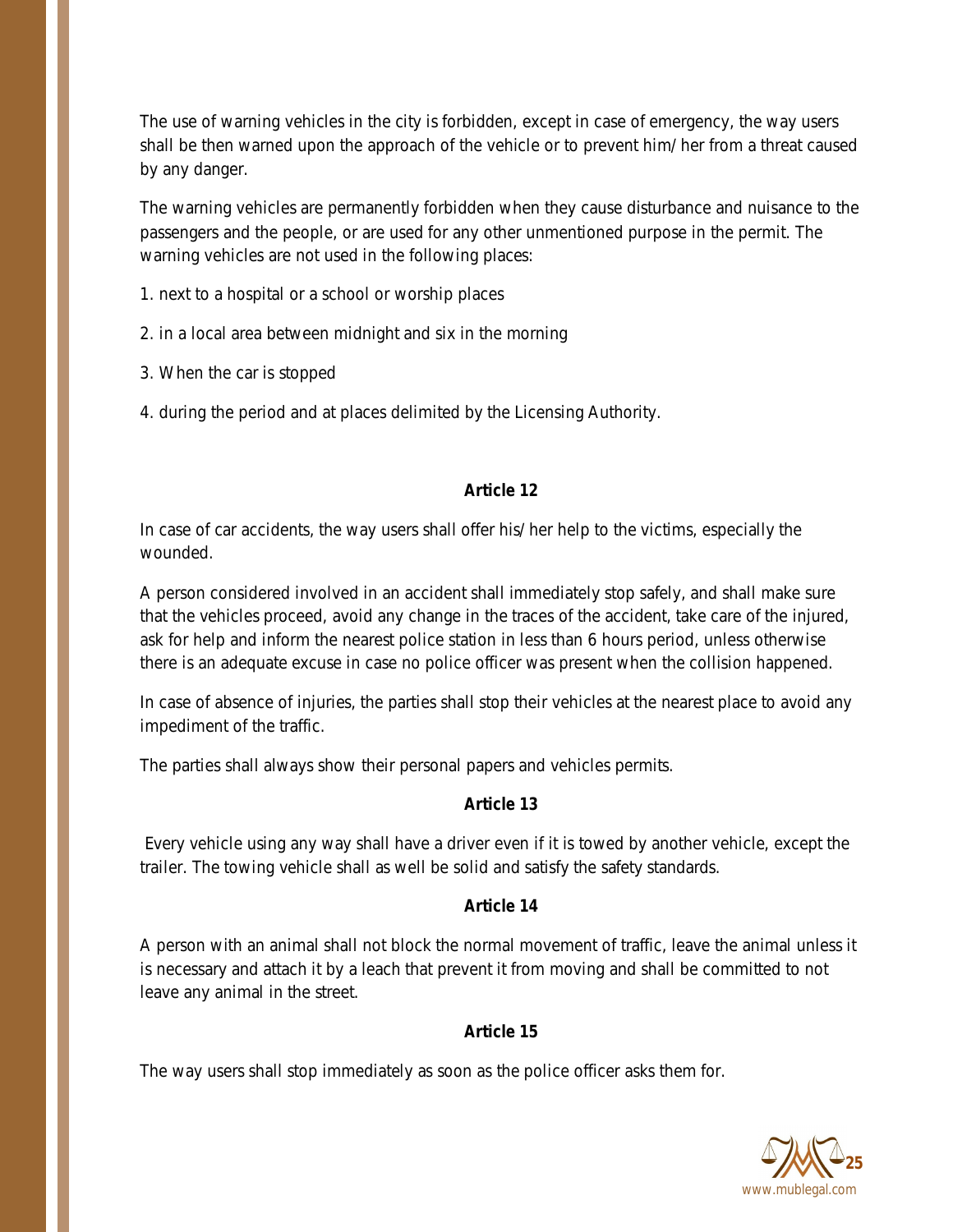Every person shall ride a bicycle at the border of the way. No person shall ride a bicycle across a way way or within a pedestrian crossover. Every person riding a bicycle shall not exceed the cyclist in front of him/ her unless upon different circumstances. They are not allowed to push any vehicle or to carry people unless their bicycle is equipped for this purpose.

Every person riding a bicycle shall wear a helmet.

### **Article 17**

It is forbidden to ride a bicycle without holding the handlebars even if it is only with one hand, unless he is using the manual sign. He is not allowed to ride meandering or dangerously or in any other way that shall cause harm to others.

# **Article 18**

Pedestrians shall walk on the sidewalks and in case there are no sidewalks they shall walk on the extreme left of the border of the way in the opposite direction of the vehicles. In case they are using the extreme right after watching out the way and make sure that they are not subject to any danger caused by any vehicle.

# **Article 19**

Wheelchairs shall be used on the sidewalks or the ways' borders.

# **Article 20**

Pedestrians shall not use the border of the way when they are groups unless they have a permit from the Licensing Authority. They shall then walk on the opposite direction of the traffic's movement and shall use the warning signs related to the presence of the group.

# **Article 21**

Pedestrians desiring to cross the border of the way shall use the nearest pedestrian's crossway in case there is one, and must be cautious and make sure that there is no danger or obstruction of the traffic's movement. It is not allowed to stand at the border of the way unless it is necessary.

# **Article 22**

Pedestrians shall while crossing the way using the pedestrian crossover and limited by marks follow these directives:

1. If the way is equipped with lighted regulation signs for the pedestrians they shall follow them.

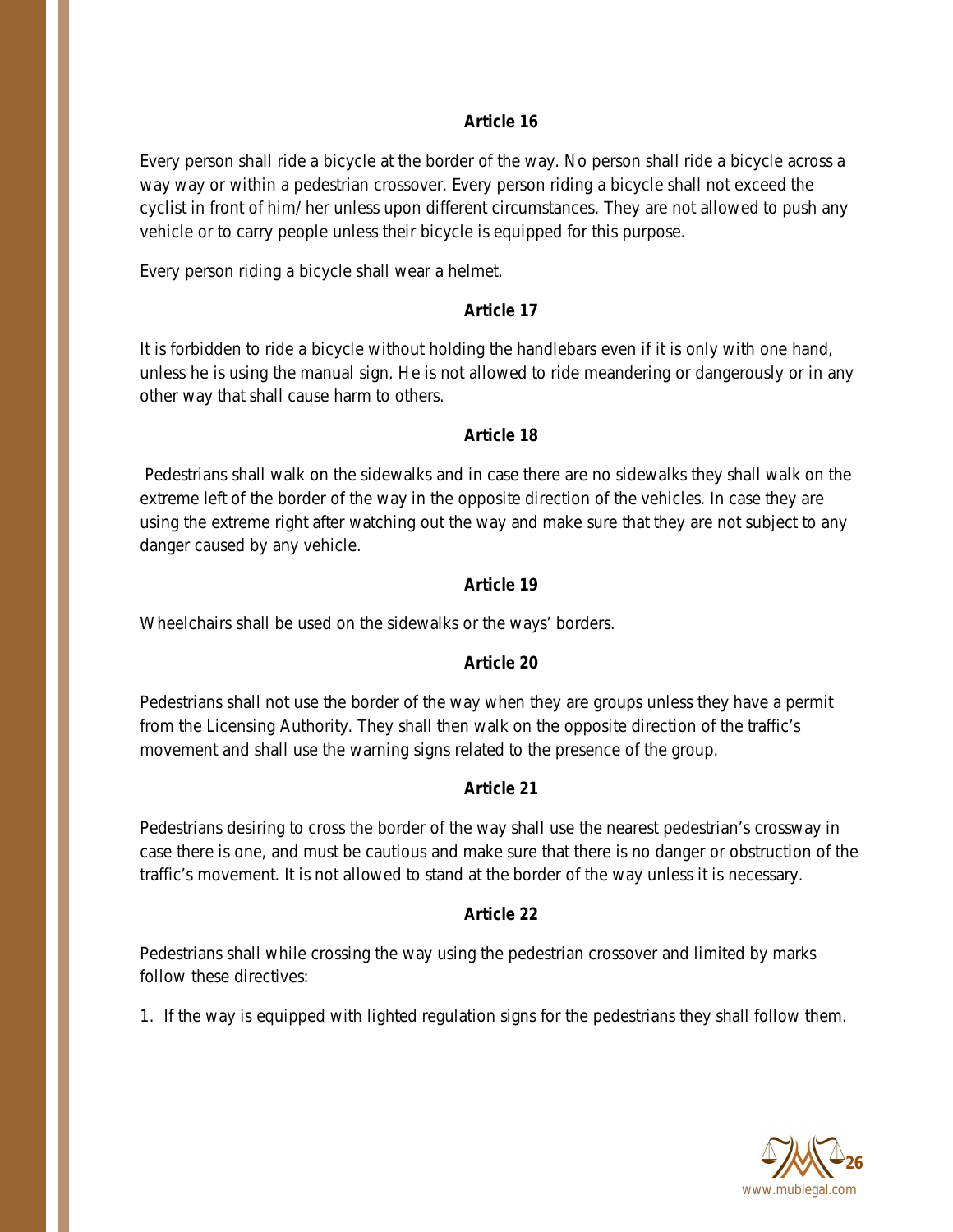2. If the crossway is not equipped with lighted regulation signs for pedestrians and the vehicle movement is organized with lighted signs or by a police officer, the pedestrians shall not cross the way as long as the lighted sign or the police officer sign permit the vehicles to proceed.

### **Article 23**

Pedestrians' traffic lights are as follows:

1. Green light: a green light indicates that the pedestrian may proceed.

2. Flashing green light indicates that the pedestrian shall not proceed and if he is half-way he must continue while it is permitted.

3. Red light indicates that it is prohibited to cross the way.

### **Article 24**

The lighted signal vehicles for vehicles shall be as follows:

1. Red light: a traffic control signal shows a circular red indication means that every driver shall stop his vehicle and shall not proceed.

2. Green light: indicates that the driver of a vehicle may proceed taking into consideration that the way is clear.

3. Yellow light: Every driver approaching a traffic control signal showing a circular yellow indication and facing the indication shall stop his or her vehicle if he or she can do so safely, otherwise he or she may proceed with caution.

4. Flashing yellow light: the driver can proceed with caution.

5. Green arrow: indicates the traffic direction so the driver shall only proceed in this only direction.

6. Flashing yellow: Every driver approaching a traffic control signal showing a flashing circular yellow indication and facing the indication may proceed with caution. The priority shall be as well for the vehicles coming from the left at the intersections and the roundabouts. While the pedestrians shall cross with caution.

# **Article 26**

Damages caused to the traffic signs and vehicles or transporting them or changing their purpose are forbidden.

It is as well forbidden to put plates or ads or any vehicle close to the traffic signs or obstructing the view of these marks or impeding the movement of the traffic.

**Article 27**

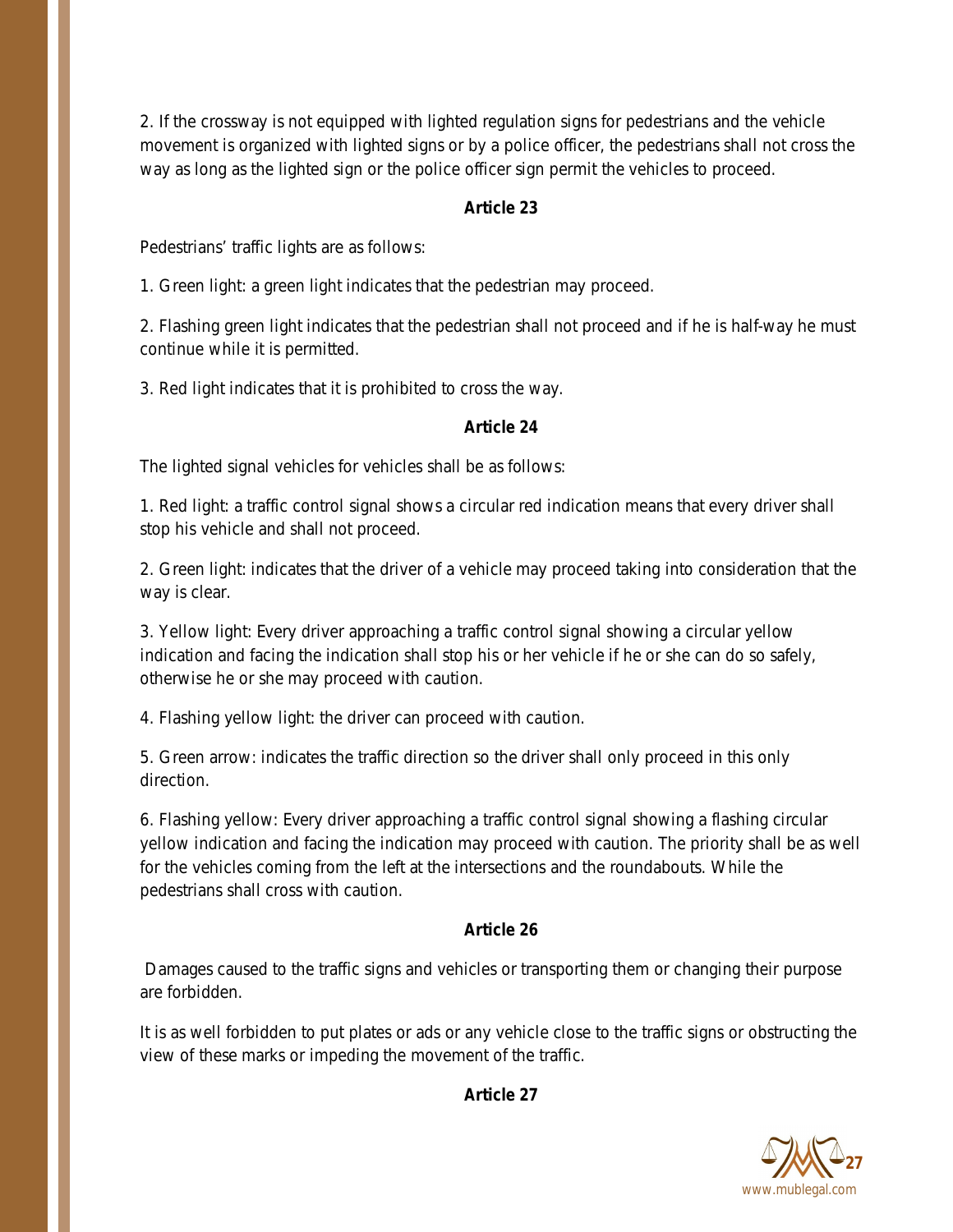No traffic signs shall be set unless the Licensing Authority approves.

The signs and signals shall be responding to the international standards

Signs, signals, police officers instructions shall not keep the user of the way from being cautious.

#### **Article 28**

The instructions and signals of the police officers shall be prior to any other traffic indications or lighted signs or signals.

### **Article 29**

Every group of pedestrians, the carriage driven with animals and equestrians shall use lights or reflecting vehicles while walking at night on the border of any way.

### **Chapter 2**

### **The commitments of a vehicle driver while driving**

# **Article 30**

Every driver shall not be under the effect of alcohol or any alcoholic substance or drugs. He shall not as well drive a vehicle when exhausted then it can affect his control of the vehicle.

### **Article 31**

Every driver shall always check before using the vehicle if it is safe and can be used, as well as no danger can be inflicted to him/ her or to the others, the vehicle shall as well answer all the required standards indicated in the law and the decisions executing this law.

# **Article 32**

If any accident happens while driving the vehicle, the driver shall leave the way as soon as possible.

# **Article 33**

The vehicle disturbing any person shall not be driven in cities, residential areas, near hospitals or schools.

The driver and the person sitting next to him shall fasten their seatbelts while driving out of cities and residential areas.

#### **Article 34**

Every driver shall not expose the pedestrians walking on the sidewalks or border of the ways to any danger.

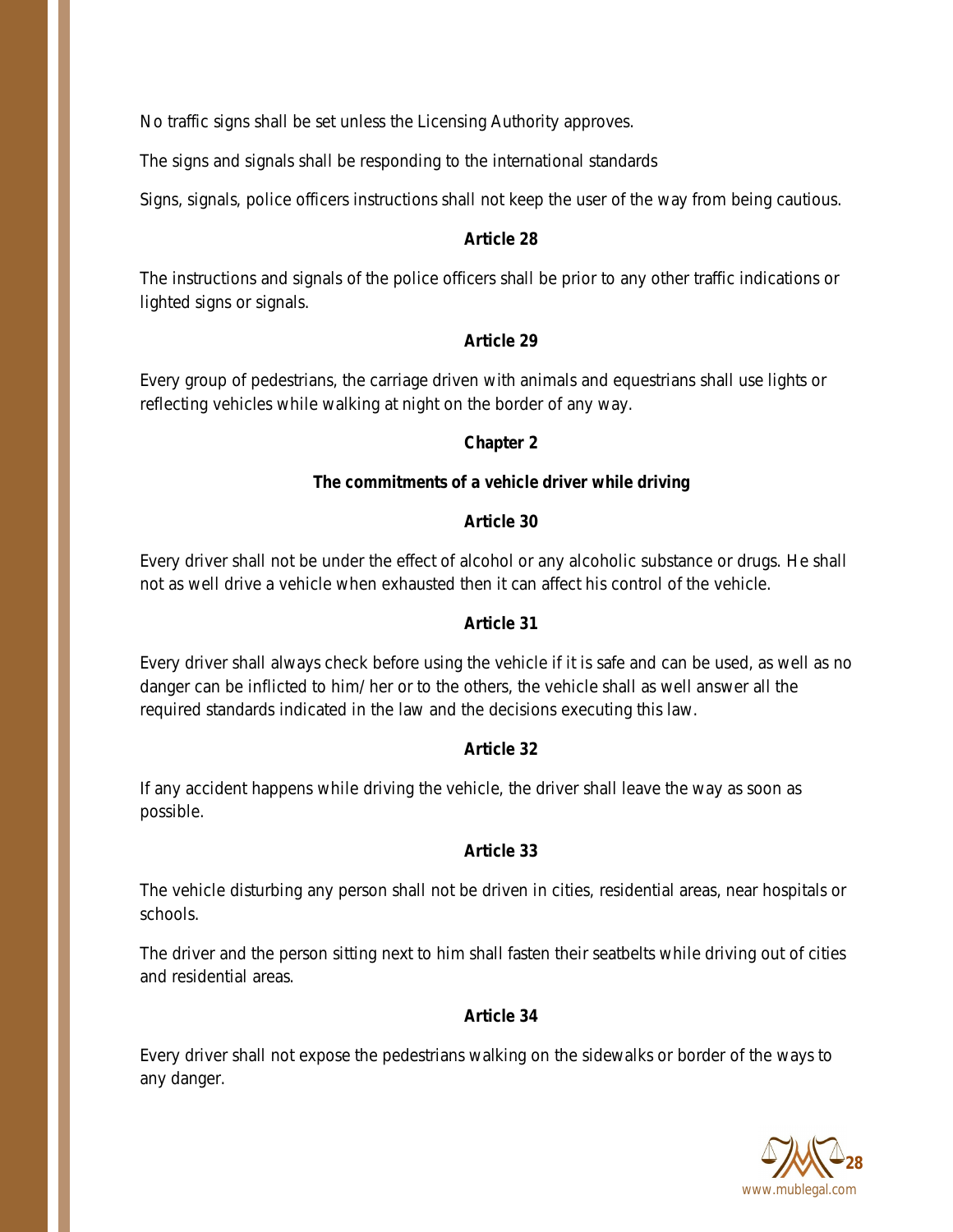Every driver shall slow down while approaching the pedestrian crossover indicated by lighted signs or a police officer is ensuring movement of traffic. If he/ she is not allowed to pass he/ she shall stop before the crossover, and when the way is open he/ she shall wait until it is clear. In case there are neither indications nor police officers, the driver shall stop and yield the way to pedestrians.

### **Article 36**

The driver of the vehicle, while changing his direction by entering a way, shall yield the way to pedestrians by slowing down or stopping if necessary.

### **Article 37**

The Licensing Authority may make regulations prescribing a rate of speed for vehicles driven on a highway, within a residential or crowded area or a private way. Clear and various speed signs shall be posted.

### **Article 38**

No person shall drive a vehicle at a rate of speed greater than the one indicated, unless the vehicle is responding to an emergency call or being used to transport a patient or injured person in an emergency situation.

Every person shall respect the speed limit in any situation and shall be able of slowing down and stopping at any time safely.

# **Article 39**

Every driver of a vehicle shall decrease the speed of his vehicle in order to allow a vehicle in front of him that flashed to the right or left to proceed, or while passing a crowded area, or if the view is not clear, or while entering a curb or an edge or intersections, or crossovers or passing a school or a hospital or an animal.

# **Article 40**

No vehicle shall be driven at such a slow rate of speed as to impede or block the normal and reasonable movement of traffic thereon.

# **Article 41**

Every driver of a vehicle shall, when the slow rate of speed is necessary for safe operation having regard to all the circumstances, signal the others of his desire by using the flasher or manually.

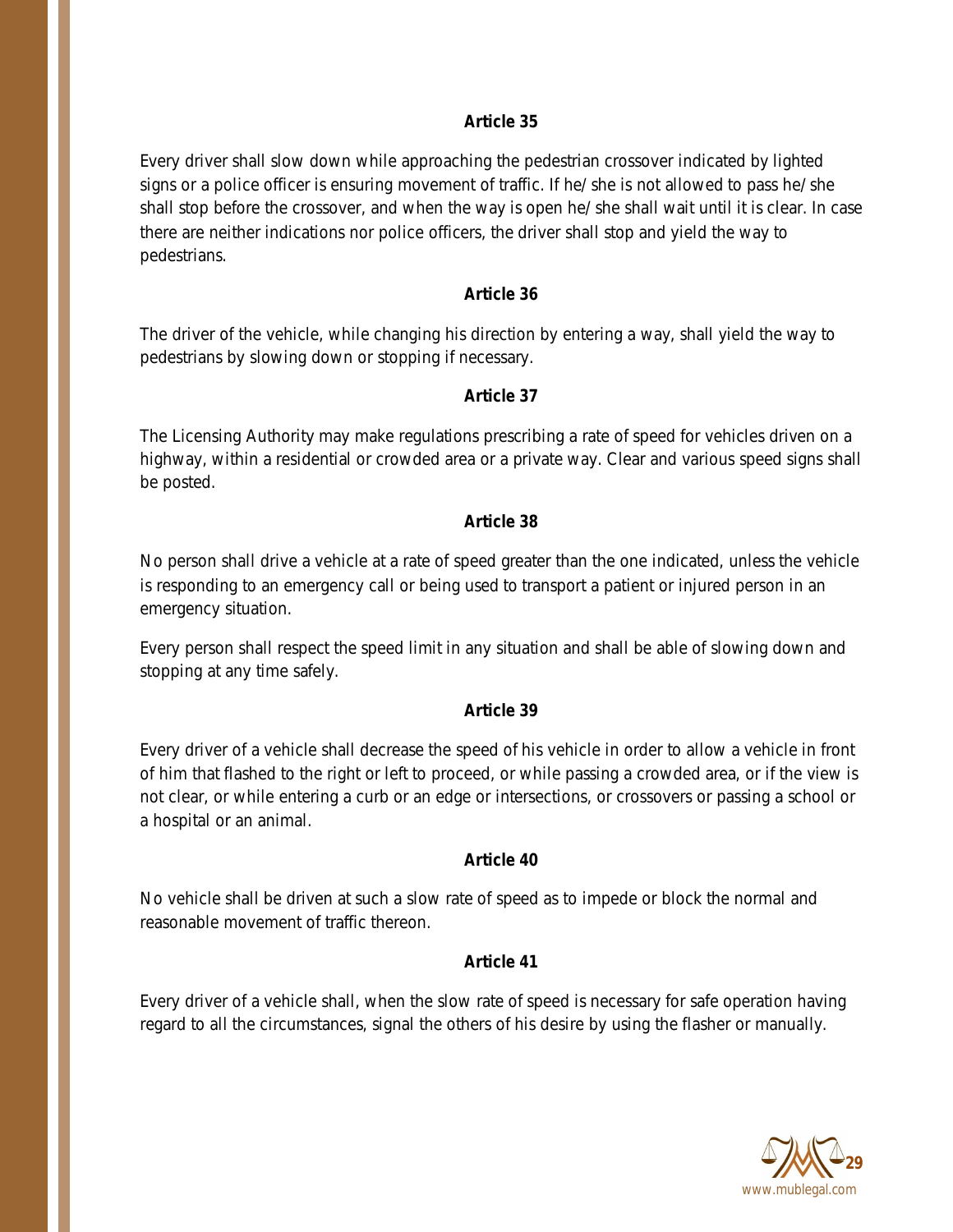Every driver of a vehicle shall be cautious when approaching a curb, an edge, a roundabout, a bifurcation or an intersection and set the appropriate speed limit while driving in order to stop for the vehicles having the priority to pass.

# **Article 43**

The driver of a vehicle upon a way before turning to a driveway shall first see that the movement can be made in safety.

### **Article 44**

When the movement of traffic within the areas, the roundabouts, the intersections and crossways are not marked by signs or police officers are not appointed for this purpose, the priority of proceeding shall be as follows:

1. For vehicle coming from the left if the ways are the same.

2. For vehicles coming from a main way to a private way.

# **Article 45**

The driver of a vehicle who has the priority or having the permission according to the traffic regulations shall not use its priority and stop proceeding in order to avoid panic or to block the movement of traffic or disturbing or hurting any way user.

# **Article 46**

A vehicle shall stop only when taking or leaving passengers or when loading and discharging goods at specific places.

The driver of a vehicle shall be cautious to ensure the safety of the passengers, keep them from dangers and prevent from blocking the movement of the traffic.

# **Article 47**

The vehicle shall slow down before stopping completely to avoid blocking the movement of the traffic by using the lighted signal or manually indicating his desire of stopping the vehicle or the carriage as close as possible from the border unless it is forbidden.

# **Article 48**

The standing of the vehicles of the animals shall be outside the border of the way when it is not within the cities but shall not be in areas designated for bicycles or pedestrians. In case it is necessary to stop at the border of the way, the driver shall use the warning signals especially at night and in a place where it is forbidden to park.

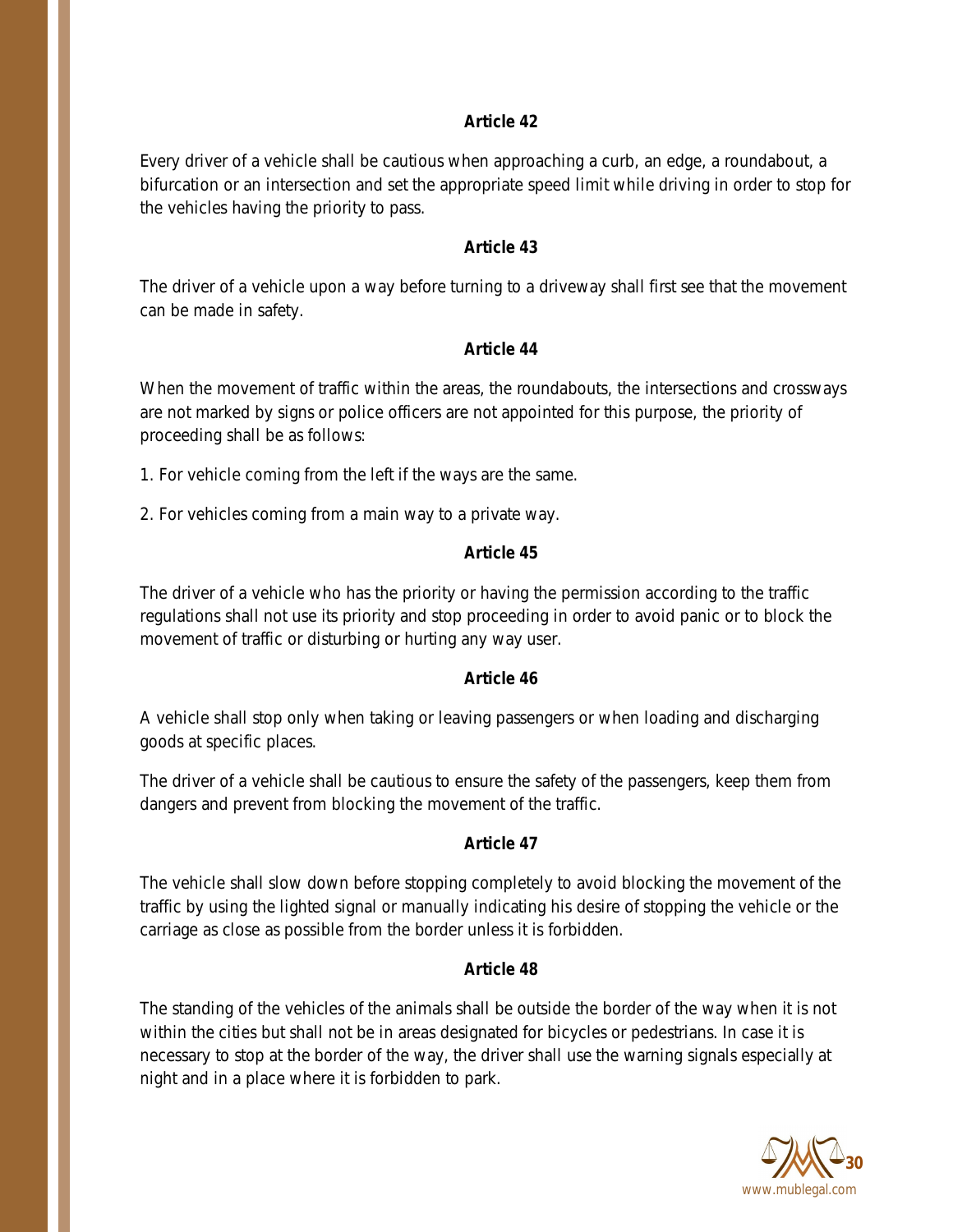It is forbidden to stop at the following places:

1. The places where there is no permission to park.

2. Places designated for pedestrians crossover and on sidewalks

3. on the bridges, viaducts or in tunnels

4. On the border of a way next to curbs or edges or places that cannot be crossed.

5. Places where the vehicle could impede the lighted signs or way marks for other way users.

6. In front of the entrance and exist of houses, parking and gas stations or hospitals, emergency stations, firefighters, police, military areas, schools, faculties or educational institutions.

7. Places blocking other parked vehicles to proceed.

8. Residential areas while dealing with heavy vehicles and heavy mechanical vehicles unless they are used for construction.

9. 15 meters far from crossways and entrance of areas or roundabouts or in front of the public transport stations.

# **Article 50**

Every driver shall leave a distance between him and the vehicle in front allowing him to stop if the vehicle before suddenly decreases its speed. The brakes shall not be used suddenly without a reason. Drivers of vehicles proceeding in the same way shall leave a distance between them in order to permit the faster vehicles to enter the lanes and avoid collisions and dangers while passing.

# **Article 51**

Every driver shall move to the extreme right in order to yield the left of the way for the vehicle coming from the opposite direction. In case his/ her way was blocked for any reason or by other way users he/ she shall slow down and stop when needed permitting the users from the other side to proceed.

# **Article 52**

Every driver using the edge in mountains ways shall keep his right or shall full stop to permit to the opposite vehicle to pass easily. If the vehicle going up has enough room it must yield the way to the vehicle going down.

**Article 53**

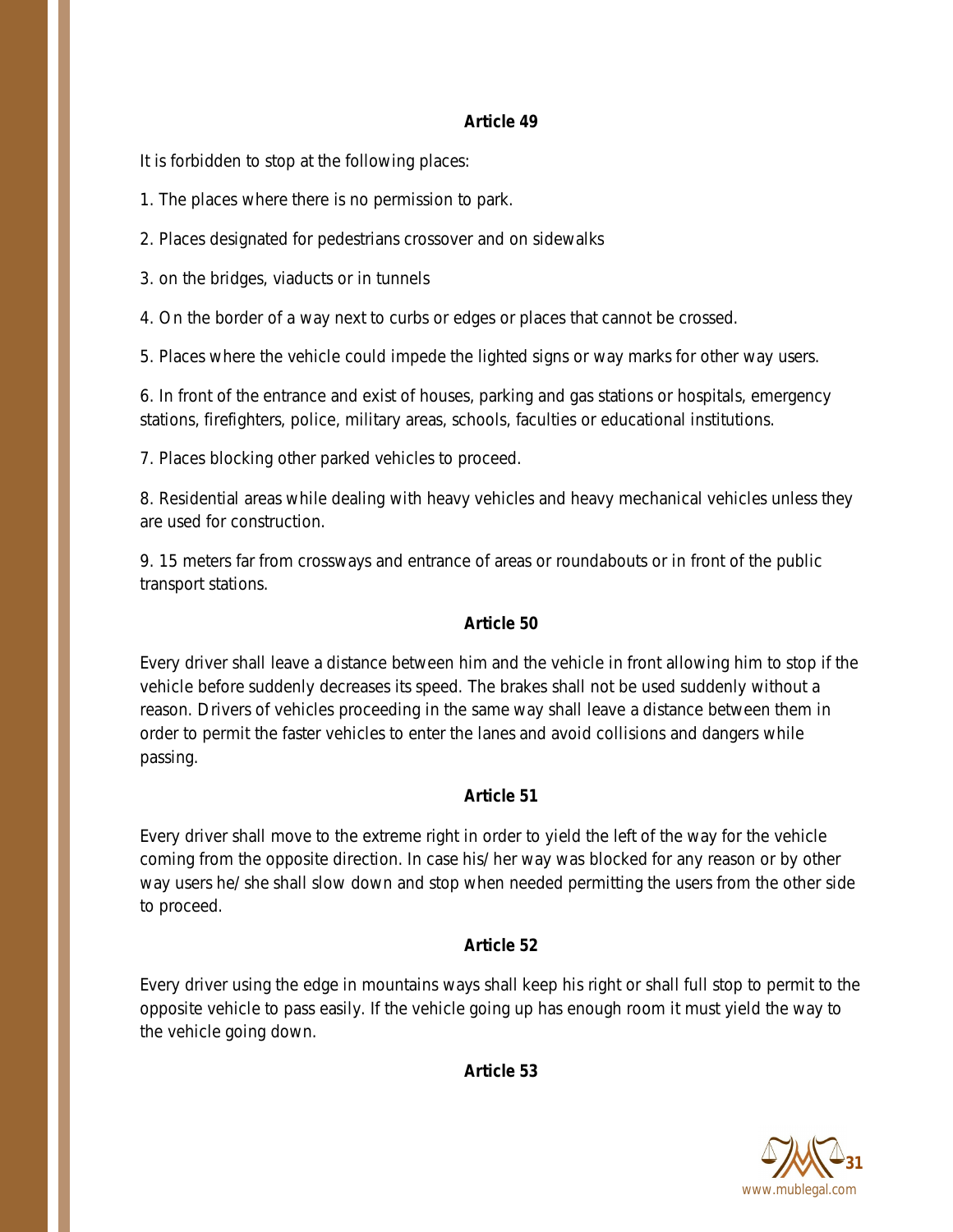The driver of a vehicle before passing a vehicle in front of him shall take into consideration the following:

1. The way is clearly visible

2. No obstacles or dangers impede his way.

3. No vehicle is coming from the opposite direction.

4. The driver of the vehicle before him didn't show his desire of passing.

5. Shall take into consideration the rate of his speed and the one of the driver in front.

6. Shall warn the drivers of engines that he wants to pass and get their approval.

7. Shall leave a certain distance between him and the vehicles that he wants to pass.

8. While finishing, he shall go back to the right without disturbing the other vehicles and shall follow the same instructions in case he looks for passing once more, and this without disturbing the vehicles behind.

### **Article 54**

Every driver that has been passed by another vehicle shall slow down and keep the right as long as the vehicle is proceeding

#### **Article 55**

Every driver shall not make any choice at the following places:

- 1. Where the way is not clearly visible
- 2. When the movement of traffic in the opposite direction doesn't allow him to proceed safely.
- 3. at intersections, roundabouts and areas
- 4. When vehicles stop due to movement of traffic obstruction or due to a stop sign.

5. in curbs, edges, high hills, slipping ways, next to pedestrians crossovers and ways delimited by long lanes.

6. In places where the indications forbid drivers to pass.

# **Article 56**

The driver of a vehicle passing another vehicle or an obstacle from the left side shall allow the vehicles coming from the opposite direction to pass first.

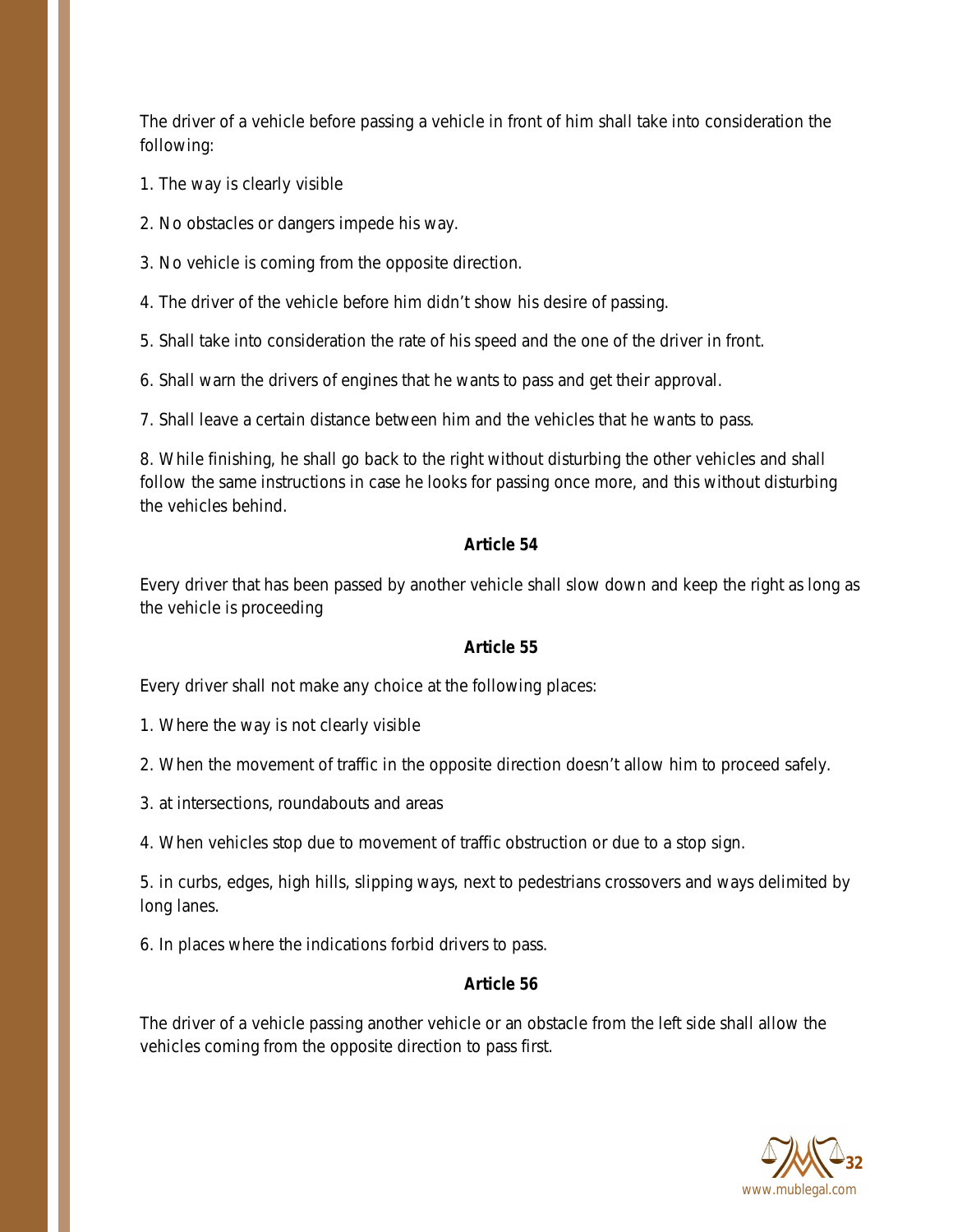The driver of a vehicle shall always respect the direction of the traffic and shall not drive in the opposite direction or on the sidewalks.

He shall stay on the extreme right while driving, particularly when:

1. The rate of speed of his vehicle is less than the speed limit on this way.

- 2. Where the way is not clearly visible
- 3. When a vehicle comes from the opposite direction.
- 4. When there is priority for a movement of traffic.
- 5. When the driver of a vehicle behind him would like to pass him.
- 6. In case he is entering a way on his right.

#### **Article 58**

If the way has two directions with long lanes in between, it is forbidden to drive on these lanes.

If the way or a part of it is designed for a movement of traffic in one direction, the vehicles driving slowly shall keep their extreme right. The driver shall drive in the track that he/ she is following and shall not change his/ her lane unless he is sure of the safety of the way and shall warn the others by using the warning signal vehicles.

#### **Article 59**

The driver of a vehicle shall drive carefully in order to prevent exposing the others to any harm.

He/ she shall indicate clearly his desire of changing the line and shall use the required signal vehicles when leaving or entering the traffic line or changing the direction right or left or turning right or left to enter a private way or a wayway or exit or to turn or go back, he/ she shall particularly

1. Ensure that he can do it without exposing anyone to harm

2. Take into consideration all the way users

3. Let the others know of his/ her intention of changing the line by signaling it manually or with the signal vehicles

4. Keep his extreme right in case he/ she wants to enter a way on his/ her right, if he/ she would like to move to a way on his/ her left he/ she shall stay on the middle, while in a one wayway he/ she shall keep his extreme left.

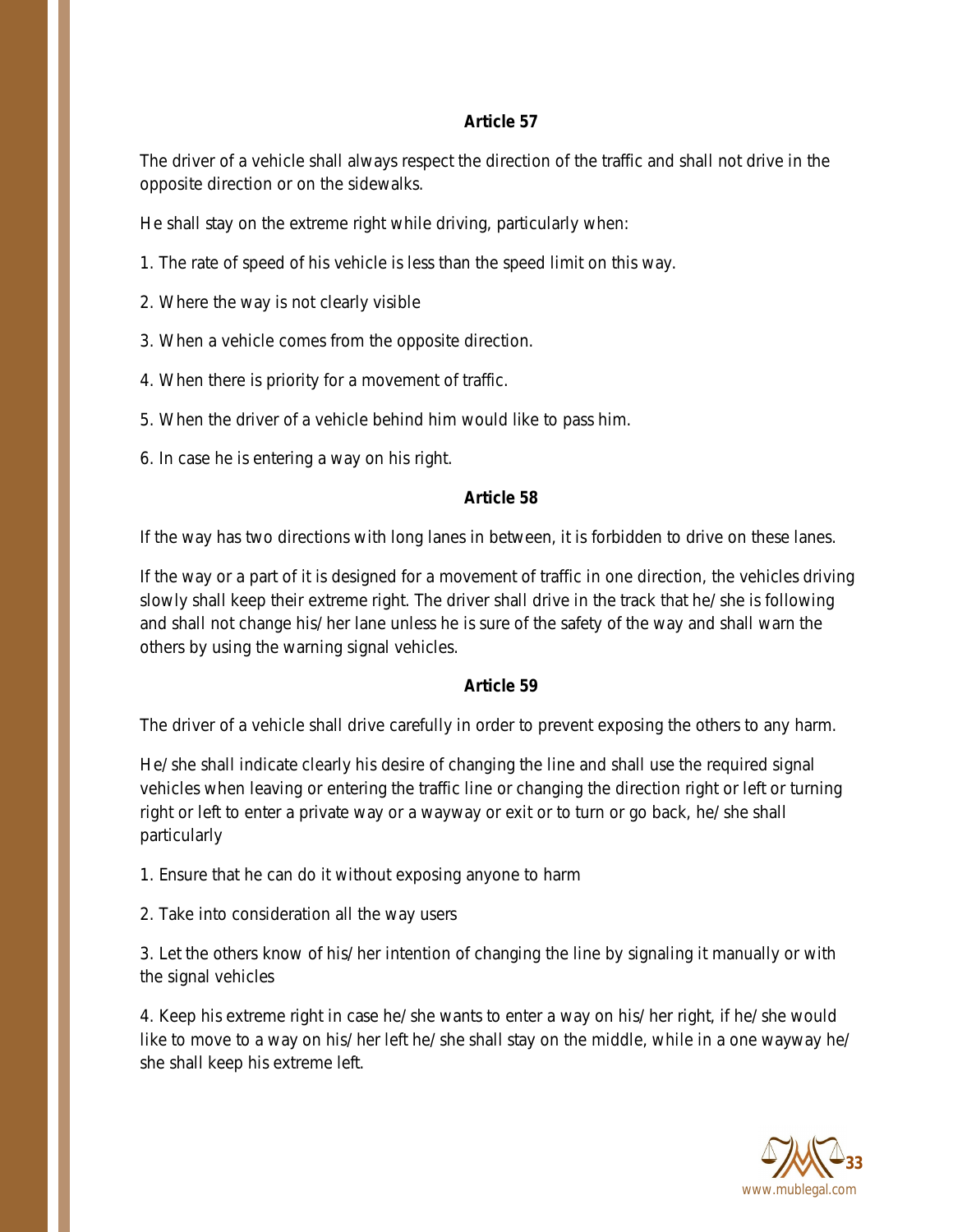The driver of a vehicle before entering a way or driveway or to leave the way shall first see that the movement can be made in safety, and if the operation of any other vehicle may be affected by the movement shall give a signal plainly visible to the driver of the other vehicle of the intention to make the movement. He/ she shall be fast in his movement.

# **Article 61**

The driver shall not drive rear unless it is necessary and on the condition of not blocking the movement of the traffic and shall clearly indicate his intention by using the right signal vehicle and ensure that the way is clear and this can cause no harm to anyone. This must not exceed the required distance and when he/ she needs it, he/ she must ask for help.

# **Article 62**

The driver of a vehicle shall not stop other than in special places, he/ she shall not as well drive rear or turn left if it is not indicated or drive between two ways when using the highways.

# **Article 63**

The driver of a vehicle shall use the lights of his vehicle from the sunset until the sunrise as well as during the days where the view is unclear. The lights shall be on the front and the rear of the car.

# **Article 64**

The driver stopping his/ her vehicle on the border of a way at night shall use, in case his/ her car's lights are not efficient, the spots lights or the three-dimensional commutator.

# **Article 65**

The driver of a vehicle shall use the low lights in crowded areas or in lightened ways outside the crowded areas and shall not use them when the vehicle stops.

# **Article 66**

High lights shall only be used on highways not lightened and when the view is not clear to drive safely on the condition to not obstruct the view of the way users coming from the opposite direction.

The high lights shall only be used intermittently when two vehicles meet to warn them of turning the light or to indicate to the car in front or the car behind to pass.

It is forbidden to use or put spotlights on the ways.

# **Article 66**

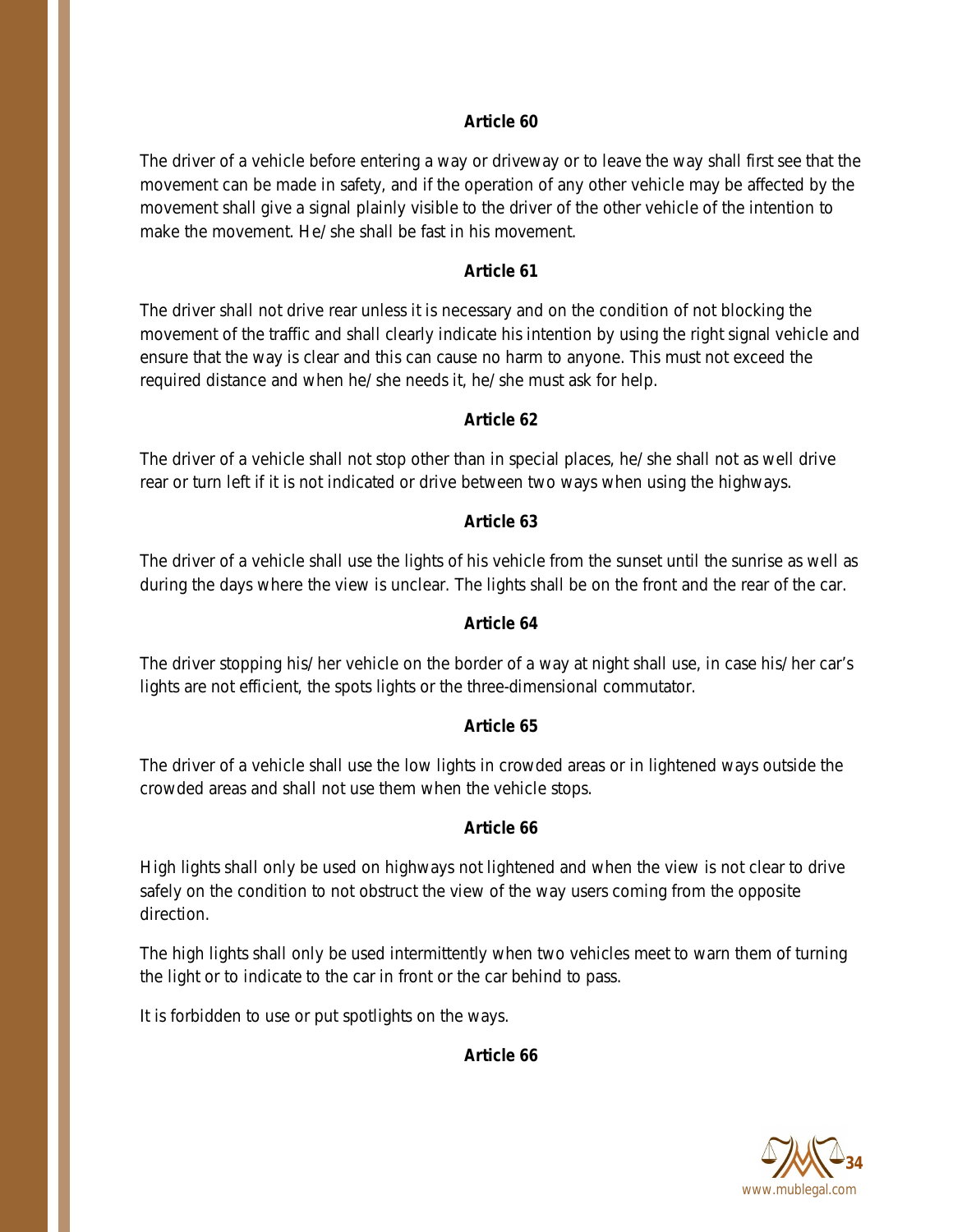The driver of a vehicle shall slow down or stop if necessary to allow the school buses or public buses to stop when the students or the passengers get in or get off the bus. He/ she shall not impede or disturb them; and shall not as well drive between these vehicles and the sidewalk.

### **Chapter 3**

# **Commitments of the drivers of vehicles transporting passengers and of heavy vehicles**

### **Article 67**

The Licensing Authority shall indicate the ways, the tracks and the time of forbidding the heavy and industrial vehicles to proceed.

### **Article 68**

Taking into consideration the commitments stipulated in chapter 2 of this part concerning the use of mechanical vehicles, the drivers of vehicles designated for passengers and the heavy vehicles shall be committed to the provisions of this chapter.

# **Article 69**

The driver of vehicles of any kind, including with trailer or semi trailer shall keep his right unless the opposite is necessary or while passing.

# **Article 70**

The industrial and construction vehicles shall be driven on the ways and shall also be transported if the Licensing Authority didn't permit them to use the ways.

# **Article 71**

The drivers of public transport or the students shall park next to the sidewalk and in front of the authorized station to permit the passengers getting off or getting in.

# **Article 72**

Taxis shall stop for taking or dropping passengers at specific places not forbidden.

Taxi drivers while stopping (for a long period of time) shall use specific places (parking) designated by the Licensing Authority, these places shall be announced as well as the number of vehicles allowed using these places. Numbers and lines shall be marked on the ground.

# **Article (73)**

A plate on which are written metallic plate numbers destined for the car in both Arabic and English as well as the authorized number of passengers and any other information specified by the Licensing Authority shall be fixed in taxis and in some obvious place in front of the seat next to the driver from inside and on the back of the front seat in an obvious way.

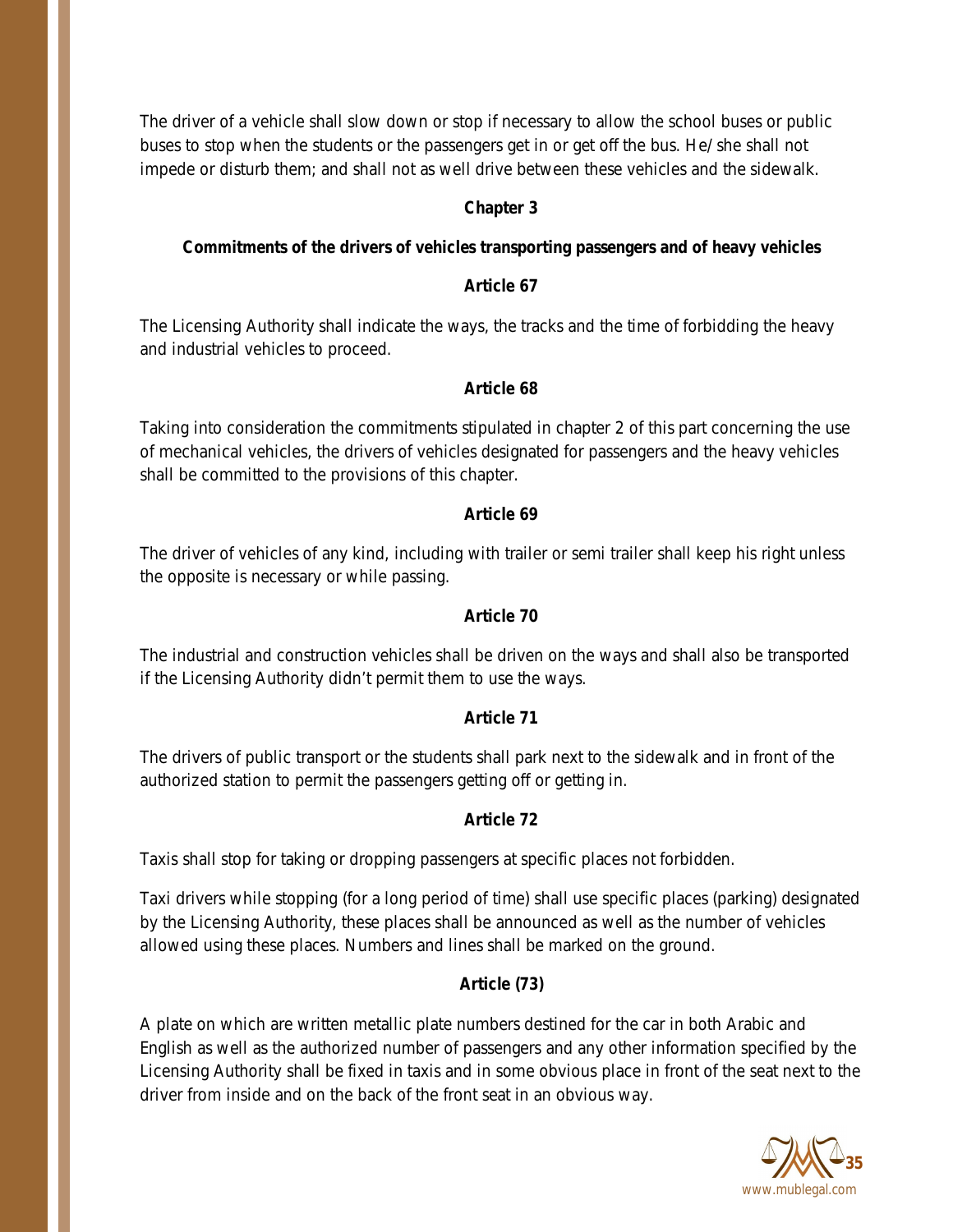Any passenger exceeding the number of passengers authorized by the Licensing Authority shall not be allowed to get into the said vehicle.

# **Article (74)**

Furthermore, any passenger shall not be allowed to sit in the places dedicated for loading and for transporting belongings and animals unless by virtue of an authorization issued by the Licensing Authority, whenever it is deemed necessary to take care of the loaded materials.

Shall not be allowed to seat oneself on any external part of the vehicle.

Article (75)

Trucks drivers shall write the empty weight of the vehicle, the authorized loading weight as well as its existing weight in a readable way on the vehicle.

The loading of the vehicle shall not exceed the allowed weight. Besides, the loading length, width and height shall not go beyond the decided limits. In case the nature of loading exceeds the aforementioned dimensions, a permit shall be provided by the Licensing Authority. Furthermore, the eminent loading shall be distinguished by putting a red light on the end of the obvious loading in the night, and a red tissue in the day in order to draw the attention of the other vehicles' drivers.

# **Article (76)**

When the vehicle is loaded, it is required to organize its loading, to fix it and attach it in a way that does not expose it to any movement or falling. The following points, in particular, shall be taken into consideration:

1- To not expose persons to any danger and to not damage any property, whether private or public.

2- To not produce any substance that might harm the public health or the environment or that might disturb people. In this case, a certain cover destined for the prohibition of any infiltration or any dispersion of soils and other substances of its loading.

3- To not hinder the vision of the vehicle's driver and shall not veil hand or light signs, directions signs, or the lights of the vehicle or mirrors or numbered plates.

4- To not expose the vehicle's balance to danger.

# **Article (77)**

In case the trunk of the vehicle was dedicated for the transportation of meats, fishes, slaughtered poultries, or any other similarity, the driver of the vehicle shall make sure that the trunk is filled with aluminum or good tin. He shall also make sure that the other requirements specified by the competent authorities are fulfilled.

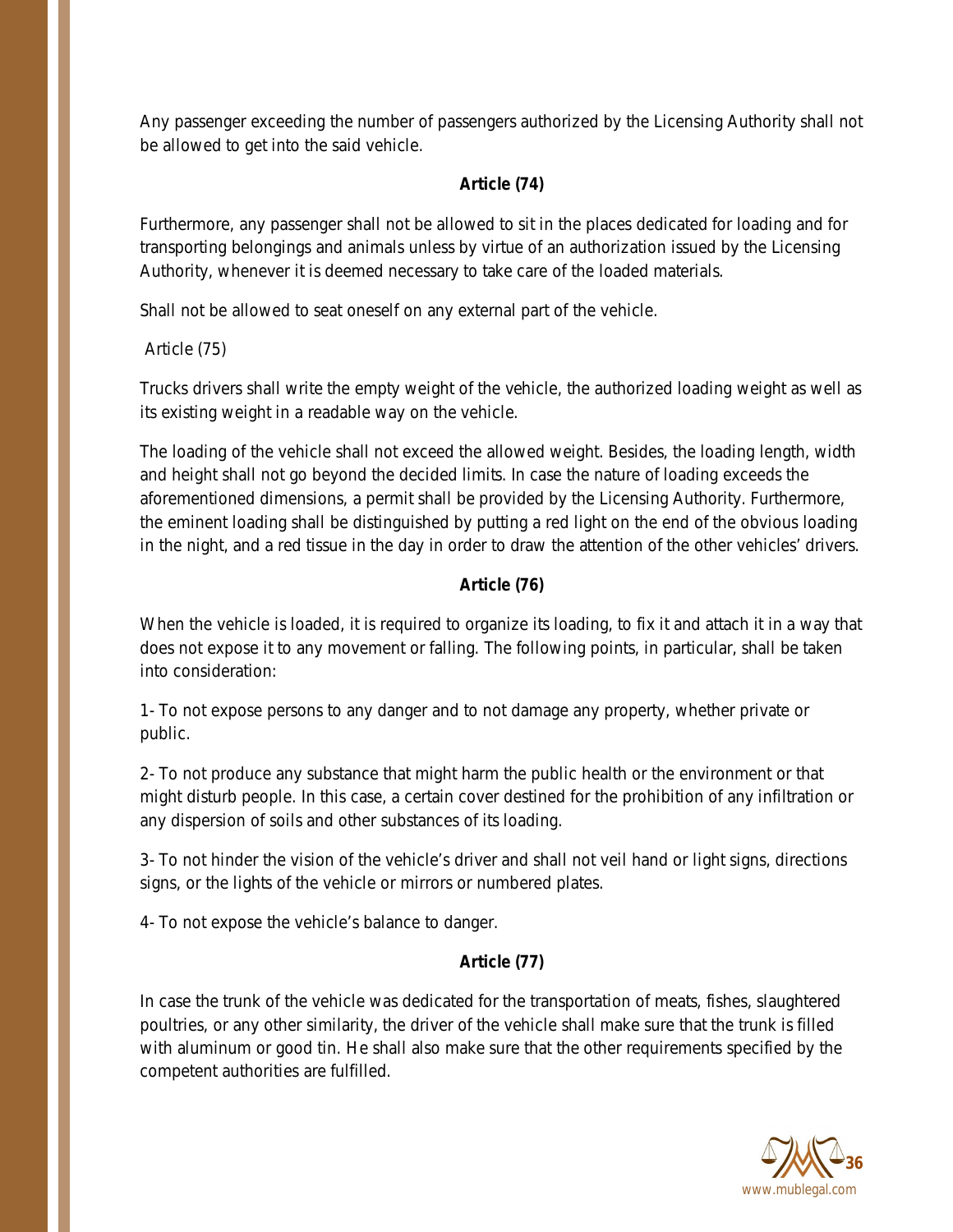Persons or other materials that cannot be transported in the trunk shall not be allowed to be transported.

# **Article (78)**

Not clear

## **Article (79)**

Any dangerous, combustible materials or firecrackers shall not be transported unless by virtue of authorizations issued by the competent authorities and in accordance with the Laws, lists and systems agreed upon in this concern, in coordination with these authorities and after having undertaken the procedures of necessary safety and security.

## **Article (80)**

All kinds of taxis and transportation vehicles shall be in a clean and good condition.

The vehicle's driver shall inspect his vehicle directly after finishing his tour in order to search for any left belonging and shall then deliver what he finds within twenty four hours to the nearest police force by virtue of a receipt.

## **Article (81)**

The taxi driver shall not abstain, without any reason, from transporting any person expressing his will to pay the tariff agreed upon by the competent authority, unless the vehicle has completed the authorized number of passengers. Moreover, any request for a fare exceeding the agreed upon fare shall not be allowed.

# **Article (82)**

The bus driver shall not get busy talking to the others and shall not allow anyone to sit or stand next to him while driving. He shall also prevent any trial to get on the stairs or on any external part of the vehicle and shall prohibit anyone trying to get his head, hands and others outside the windows. The car driver shall declare this in an obvious place on the bus.

## **Section Two**

**Drivers' licenses and driving teaching**

**Chapter one**

# **Driving license**

# **Article (83)**

In compliance with the agreed exclusions, any person shall not be entitled to drive any mechanical vehicle on the way, unless he disposes of a valid driving license issued from the Licensing

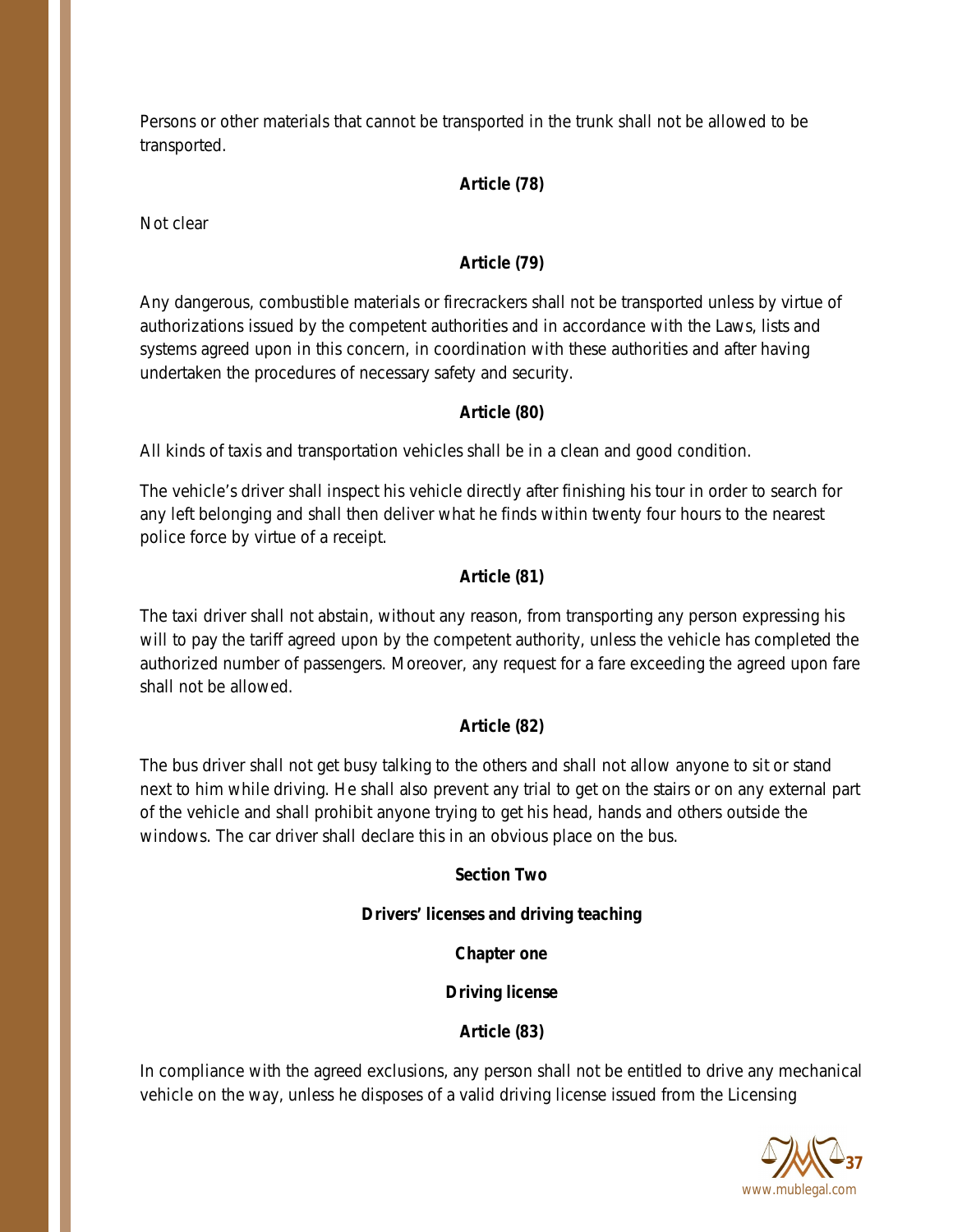Authority and that entitles him to drive the same type of vehicle driven by him. Among these licenses, there are:

1. A license for the driving of motorcycles, entitling to drive all types of motorcycles.

2. A license for the driving of vehicles destined for the transportation of handicapped persons, given to drive vehicles whose weight does not exceed 250 Kg and designed especially for the exclusive usage of disabled persons.

3. A License for the driving of a light vehicle, given to drive a light vehicle whose empty weight does not exceed 2 tones and the half and whose number of passengers does not go beyond (14) except the driver, as to the vehicles destined for the transportation of passengers and whose loading does not exceed 2 tones, as to vehicles destined for the transportation of merchandises.

The continuous enforcement of the existing lists that allow the holders of this license to drive a vehicle whose empty weight does not exceed 3 tones, shall be undertaken for a period of one year starting the date when this list is put into effect.

1. A license for the driving of a heavy vehicle, given to drive light and heavy vehicles.

2. A license for the driving of light vehicle, given to drive light buses whose capacity does not go beyond 26 passengers except the driver, as well as to drive light vehicles.

3. A license for the driving of a heavy bus, given to drive all types of heavy and light buses as well as to drive light vehicles.

4. A license for the driving of a tractor or a light mechanical vehicle, given in order to be able to drive tractors and light mechanical vehicles whose empty weight does not exceed seven tones and the half.

5. A license for the driving of a tractor or any heavy mechanical vehicle, given to drive all types of tractors and both light and heavy mechanical vehicles.

# **Article (84)**

Licenses stipulated in article (83) of this list shall be valid for 10 renewed years.

Shall be renewed for only one last year, licenses issued prior to the enforcement of this list's provisions in order to drive vehicles whose empty weight does not exceed 2.5 tones and the half and does not exceed (3.5) tones and the half.

# **Article (85)**

Driving licenses mentioned in the article (83) shall have the following requirements fulfilled:

1-Condition of age

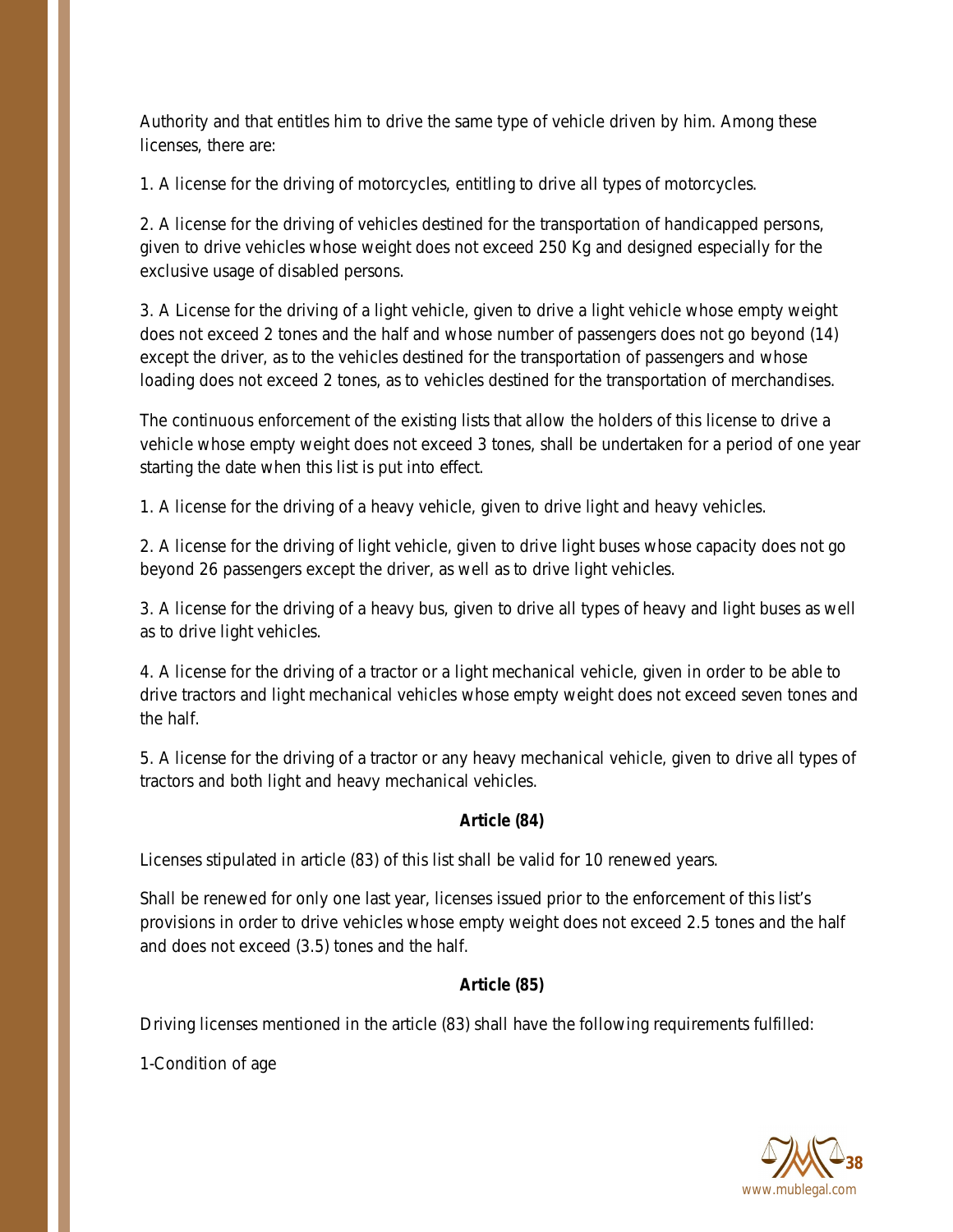2-Condition of health

3-Passing the driving test conducted by the Licensing Authority according to rules and regulations figured in this list

4- Payment of agreed upon fees

5-Foreigners shall get a valid stay.

### **Article (86)**

The driving license shall be given according to the following ages:

1-As to a license for the driving of a motorcycle, it shall be given to a 17 years old person as a minimum.

2- As to a license for the driving of vehicles transporting handicapped persons, it shall be given to a 17 years old person as a minimum.

3-As to a license for the driving of a motorcycle to transport merchandises, it shall be given to an 18 years old person as a minimum.

4-As to a license for the driving of a light vehicle, it shall be given to an 18 years old person as a minimum.

5-As to a license for the driving of a heavy vehicle, it shall be given to a 20 years old person as a minimum.

6-As to a license for the driving of a tractor or a mechanical vehicle, it shall be given to a 20 years old person as a minimum.

7-As to a license for the driving of a light bus, it shall be given to a 21 years old person as a minimum.

8-As to a license for the driving of a heavy bus, it shall be given to a 21 years old person as a minimum.

Any official act presented to prove the age shall be considered legal in specifying the age.

## **Article (87)**

Any driving license whatsoever shall be given provided that the applicant proves his well physical conditions by virtue of a report issued by a public doctor or any doctor agreed upon by the Licensing Authority and that aims at proving the soundness of the body, vision and brain. The soundness of the body shall be estimated basing on being free of any diseases and disabilities that have a direct impact on his ability to drive safely the vehicle. The soundness of vision shall be

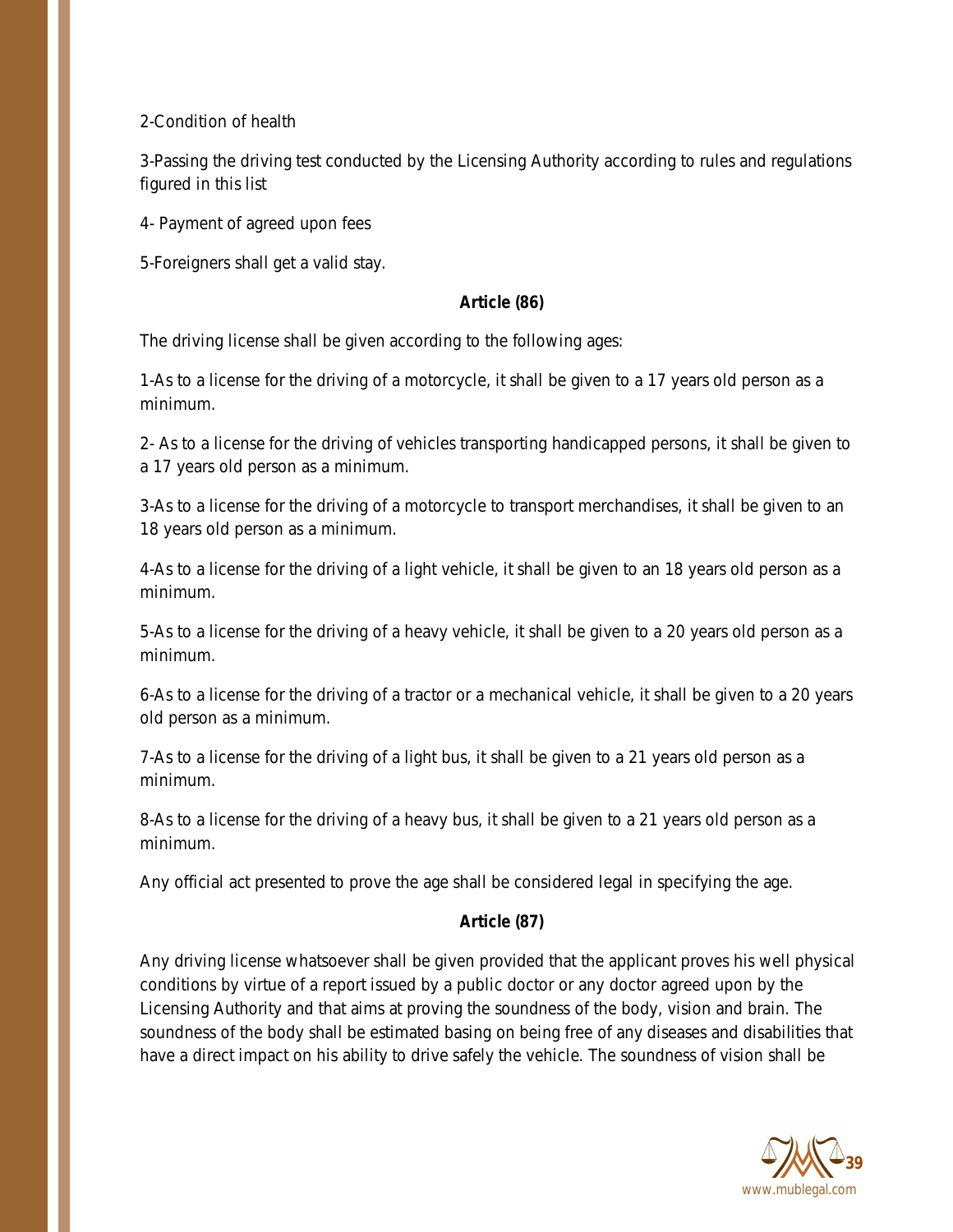estimated basing on the soundness of the interior eye, the vision strength and the distinction of colors, in compliance with the provisions of articles 88, 89, 90, 91, of this list.

## **Article (88)**

The vision of the motorcycles and mechanical vehicles drivers shall correspond to the following vision levels:

1- Light vehicles drivers:

The vision level shall be 6/18 in each eye along with a possibility of rectification. The latter means the possibility of glasses or contact lenses usage or any other means medically adopted for the rectification of vision.

In case there was a difference in the vision of the two eyes, the vision level shall be, with rectification or without rectification, as follows:

| One eye                                                               | The other eye |  |
|-----------------------------------------------------------------------|---------------|--|
| 6/18                                                                  | 6/18          |  |
| 6/24                                                                  | 6/12          |  |
| $6/36$ or                                                             | 6/606/9       |  |
| (Blind) or (extirpated)                                               | 6/6           |  |
| 2-Heavy vehicles and taxis drivers:                                   |               |  |
| The vision level shall be, with or without rectification, as follows: |               |  |

| One eye | The other eye       |
|---------|---------------------|
| 6/6     | 1/9 or 6/12 or 6/18 |
| 6/9     | 6/9                 |

Buses drivers (heavy buses, light buses), mechanical vehicles drivers, (light mechanical vehicle, heavy mechanical vehicle):

The vision level, whether with or without rectification, shall be 6/6 in each eye.

# **Article (89)**

The application request for a driving license shall be submitted according to the agreed upon sample to be attached to:

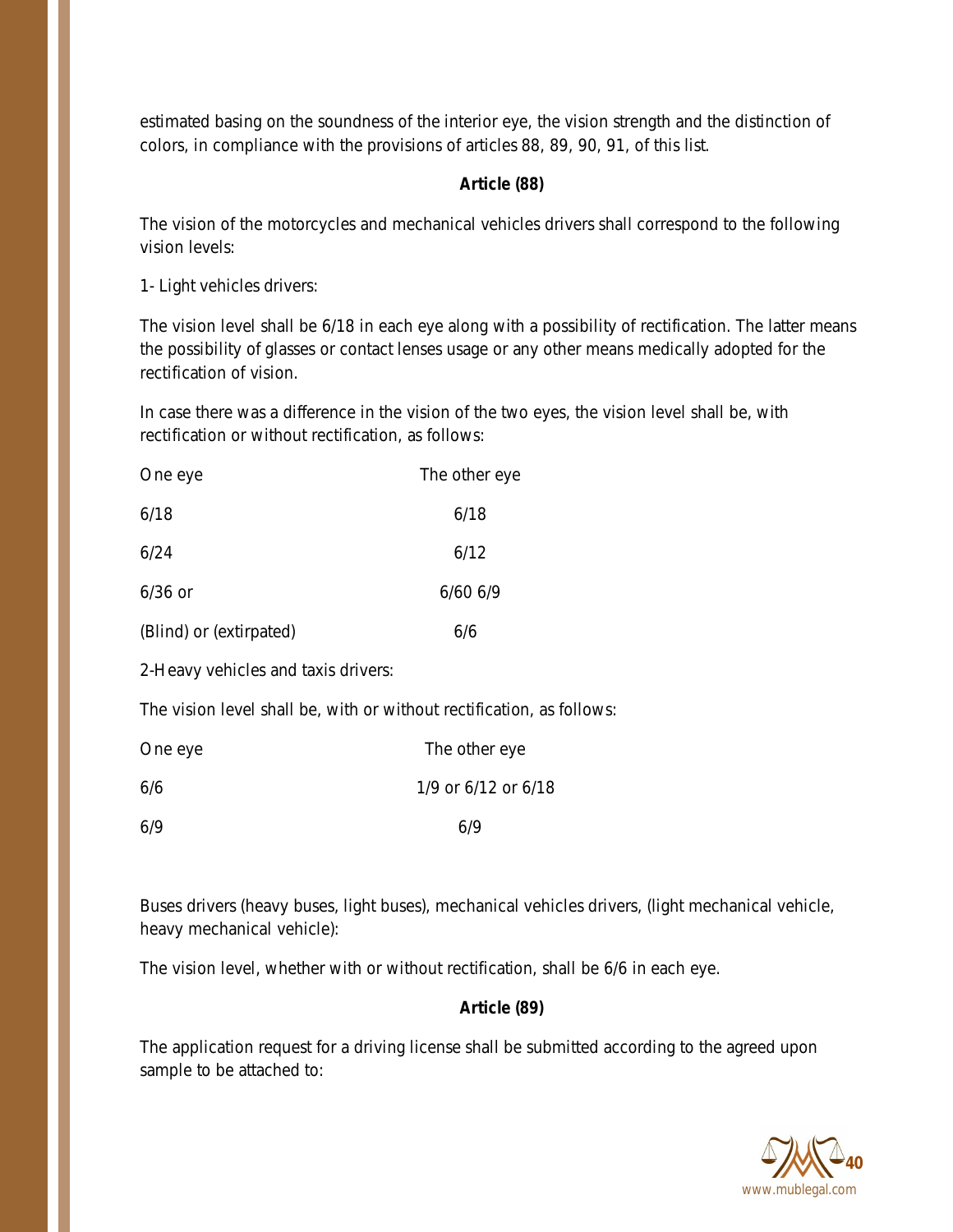- 1. (4) Photo passports of the license's applicant
- 2. A document proving his identity, residence, capacity, nationality, profession and age.

3. A medical report including his health conditions draft according to the agreed upon sample.

#### **Article (90)**

The signature of the medical examination agreed upon by the Licensing Authority on the sample dedicated thereto, shall be attached to the photo of the license's applicant required to be examined.

The examination shall be effected by a public doctor or any doctor agreed upon by the Licensing Authority.

## **(Article 91)**

The license's applicant shall be allowed to be reexamined, in case his physical conditions are not proven in the first examination. Moreover, he shall be reexamined during a certain period determined by the Licensing Authority provided that the examination does not exceed three times within one year starting the signature of the first examination. If his fitness is not proven after the third examination, he shall not be reexamined unless after a minimal period of one year.

## **(Article 92)**

The applicant shall, in order to obtain the driving license, pass the driving test conducted by the department of the Licensing Authority in accordance with the conditions, rules and regulations stipulated in the following articles.

## **(Article 93)**

The driving test shall be theoretical and practical according to the sample agreed upon by the Licensing Authority.

## **(Article 94)**

The license's applicant shall be tested theoretically as to traffic rules and norms, marks and signs.

This test shall be written or oral and the one who fails the test shall be able to be retested.

## **(Article 95)**

In case the license's applicant passed the theoretical test, he shall be tested practically according to a test plan prepared by the Licensing Authority, including the following:

1- Operating the engine

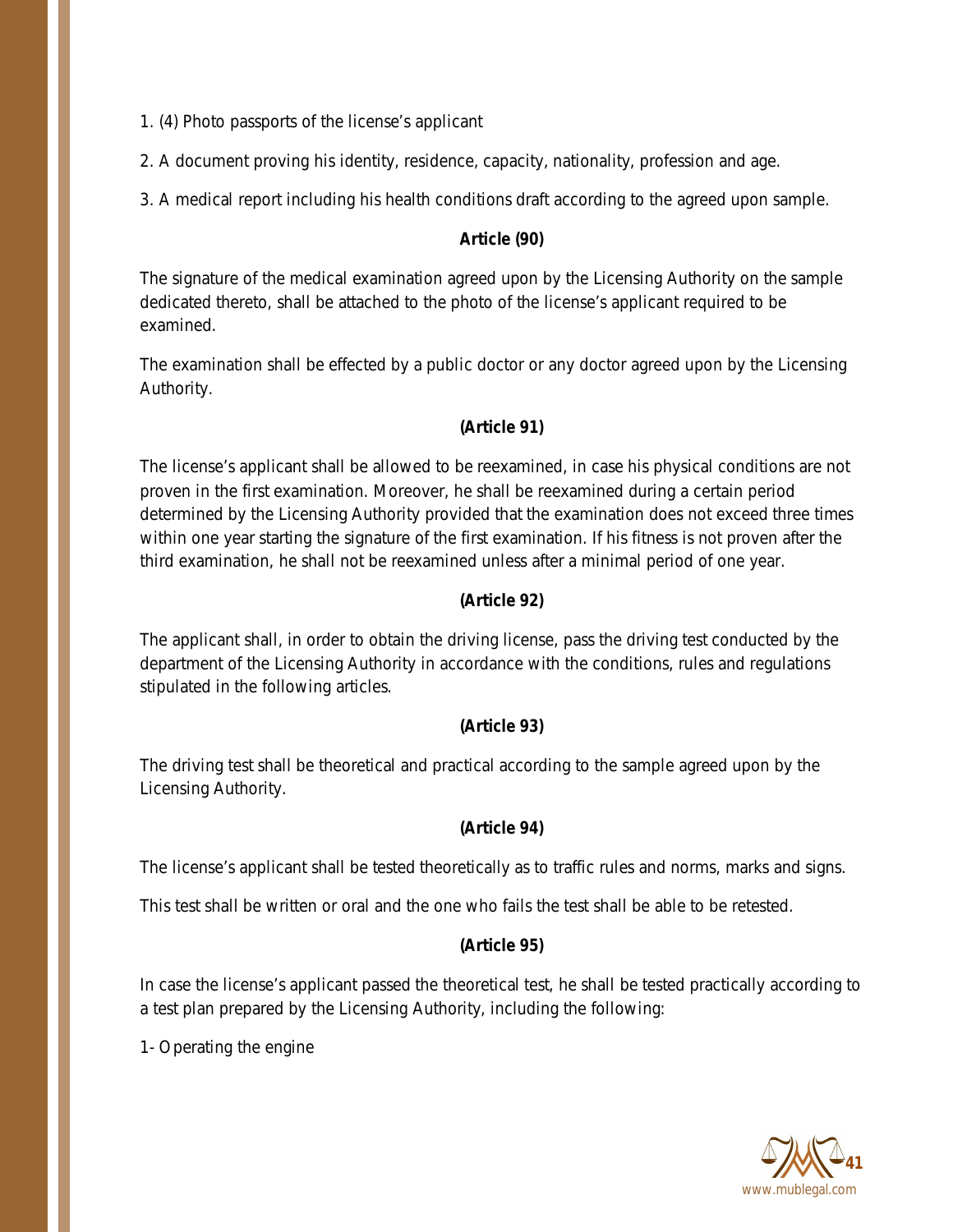2- The ability of the vehicle to be driven to the front, to the back in usual and urgent situations as well as in slopes.

3- Using gear upon departure and during driving

4- Usual and sudden stoppage and on slopes.

5- Parking the vehicle next to the sidewalk and among other vehicles, on slopes and among specific signs and lines.

6- Getting out a certain path to another one and going right and left.

7-Using the necessary signs in the convenient timing when amending traffic conditions.

8- Abiding by signs, marks, and lines related to the organization of traffic as well as signs the signs done by another vehicle's driver and the fulfillment of the examiner's instructions and orders.

9-Crossing crossways, squares and circles.

10- Driving the vehicle in a limited area of the way.

11- Crossing a vehicle and meeting another one on the way.

12- Leaving the vehicle on heights.

13-Using brakes

14-Using side and middle mirrors.

15- Leaving a distance between two vehicles.

16-Any other test decided by the Licensing Authority requires to be considered a system for the vehicles drivers test.

The test shall be conducted on a vehicle whose license shall be required for driving and after making sure of the vehicle's soundness and expiry.

# **(Article 97)**

Each clause of test clauses and every sign shall be given a certain degree that goes along with the applicant's competency in the performance thereof. Furthermore, shall be considered failed every person who does not get 75% of the total degrees.

The applicant shall be considered failed in the following cases:

1-In case he causes any effective danger to himself or to the others

2-In case he causes a probable danger to himself or to the others, including the following:

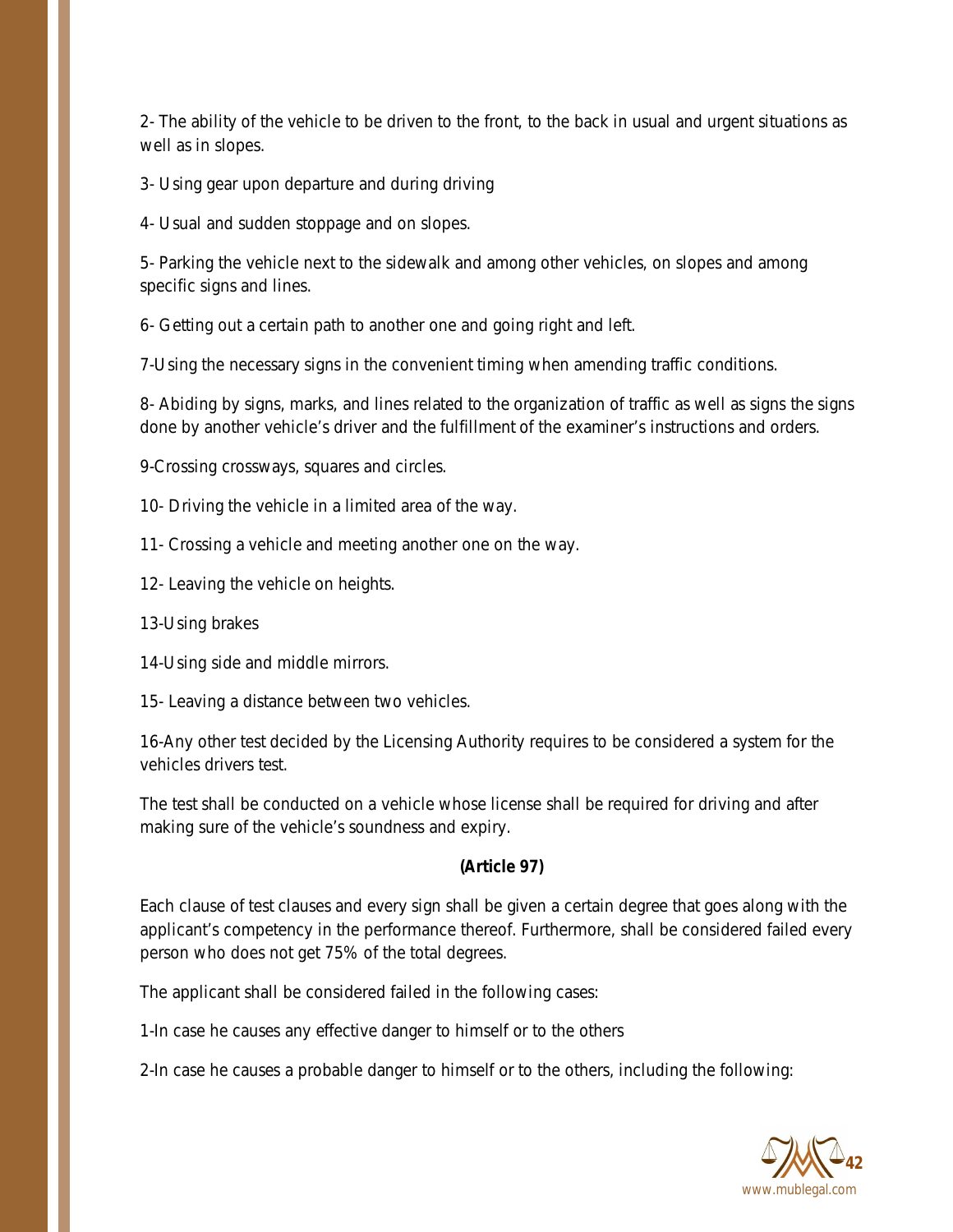A- In case the borders or the wheels of the vehicle touched the set limits.

B-In case the vehicle moved upon departure as a result of a non-controlling movement

C- In case he misused the gear when changing

D- In case he was unable to stop or park the vehicle in a specified place.

E-In case he contradicted traffic signs.

F-In case the foot of the applicant for a motorcycle driving license touched the floor during driving.

3- In case he avoided the effective or the eventual danger due to the interference of the examiner, whether verbally or written, in the driving during test.

## **Article 98**

In case the license applicant did not succeed the driving tests mentioned in the previous articles, the Test Committee shall set another date to retest him.

The license applicant shall be entitled to ask for retesting him by another Committee formed by the Licensing Authority for that purpose.

## Article 99

The applicant request to acquire a driving license shall be cancelled if the latter did not apply for a test during six months after the last test date set for him.

# Article 100

Following the accomplishment of all the procedures and the fulfillment of the conditions set in this list, the required license shall be issued according to its special sample after checking that no legal hindrance is present. The license shall bear a serial number.

# **Article 101**

The driving license holder shall notify of changing his residence or any statement during two weeks and the Licensing Authority shall register the new statements in the files and records.

# **Article 102**

The driving license renewal request shall be submitted according to the set sample during 30 days after its expiry date. The applicant shall annex to the request: his ID, the address and a certificate showing that he paid the due fees as a result of violating the traffic provisions, its list and its executive resolutions if available. As for the foreigners they shall submit their residence permit.

The renewal shall become effective after paying all the due fees.

**Article 103**

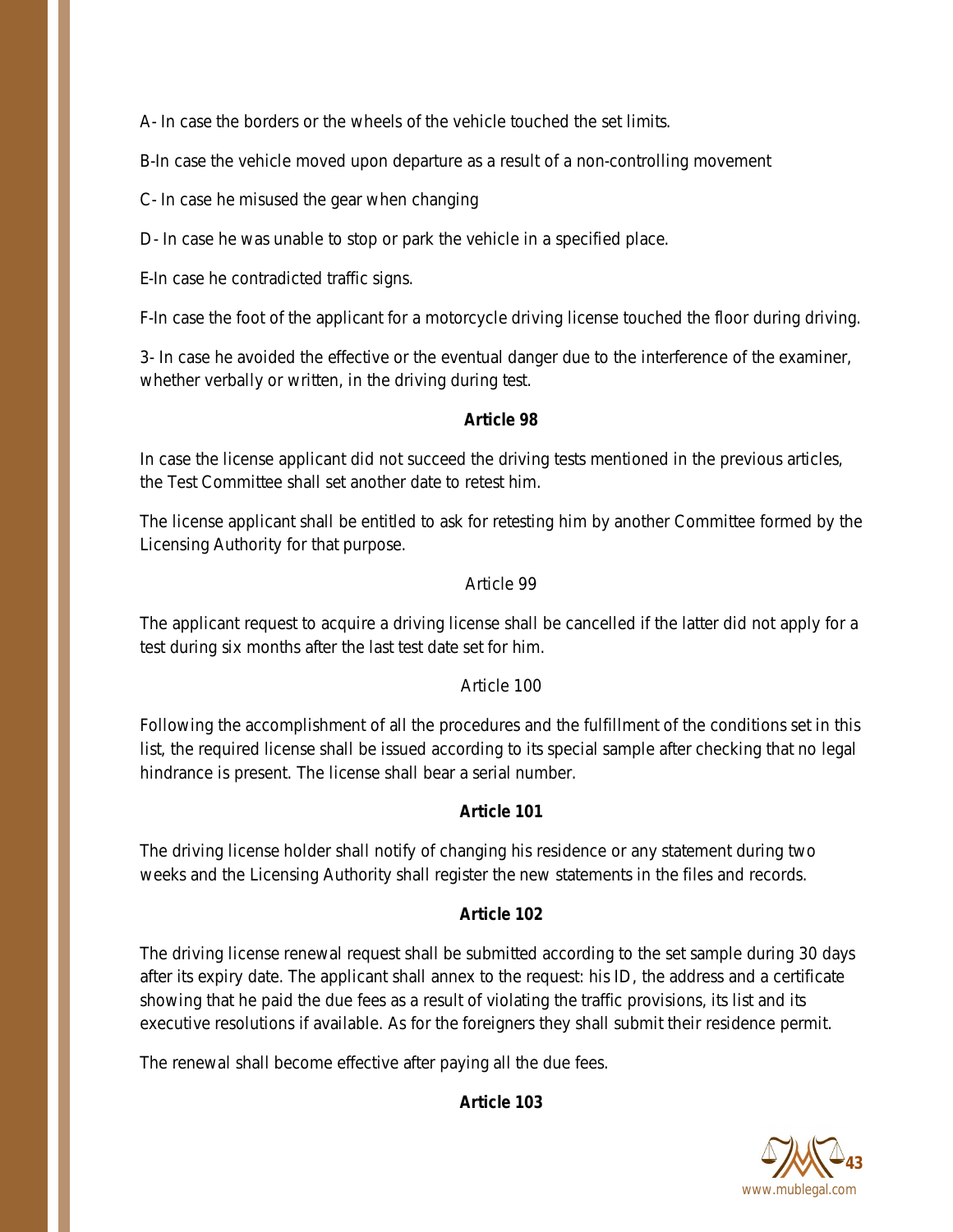An alternative copy from the lost or damaged driving license shall be issued to its holder if lost or damaged. The holder shall submit his request for an alternative one before the Licensing Authority during 15 days. An alternative license shall be handed to the applicant after adopting the necessary security measures and paying all the due fees. The damaged or lost license shall be delivered to the Licensing Authority if available.

## **Article 104**

The Vehicle Association licensed by the area of jurisdiction shall issue international driving licenses according to the adopted samples and the following conditions:

1- The applicant shall be a citizen or a residing foreigner during submitting the license request.

2- The applicant shall be having a driving license according to the traffic provisions and this list and the license shall be effective.

#### **Article 105**

The international driving license shall be issued according to the applicant local license type and only for one year but it could be renewed for a similar period with the same conditions.

#### **Article 106**

The Vehicle Associations, entitled to issue international driving licenses, shall register the issued licenses in a special record where shall be mentioned the license serial number, its issue date, the name and nationality of the holder in addition to the type , number and date of the driving license issue emitted by the State Licensing Authority.

The Licensing Authority shall be notified by the number of international driving licenses issued and by all the renewal occurred thereof during a maximal period of 3 months.

The Licensing Authority shall be entitled to verify that the necessary procedures are applicable while issuing these international licenses.

#### **Article 107**

The Licensing Authority shall be entitled allowing the licensed Vehicle Associations to issue Trip Tickets legitimate in other countries according to the following conditions:

1- The vehicle shall be registered in the country and hold a registration certificate and a license effective during the period of the trip ticket validity.

2- The vehicle driver shall hold an international driving license issued in the country.

3- The Licensing Authority shall issue an acceptance certificate.

## **Article 108**

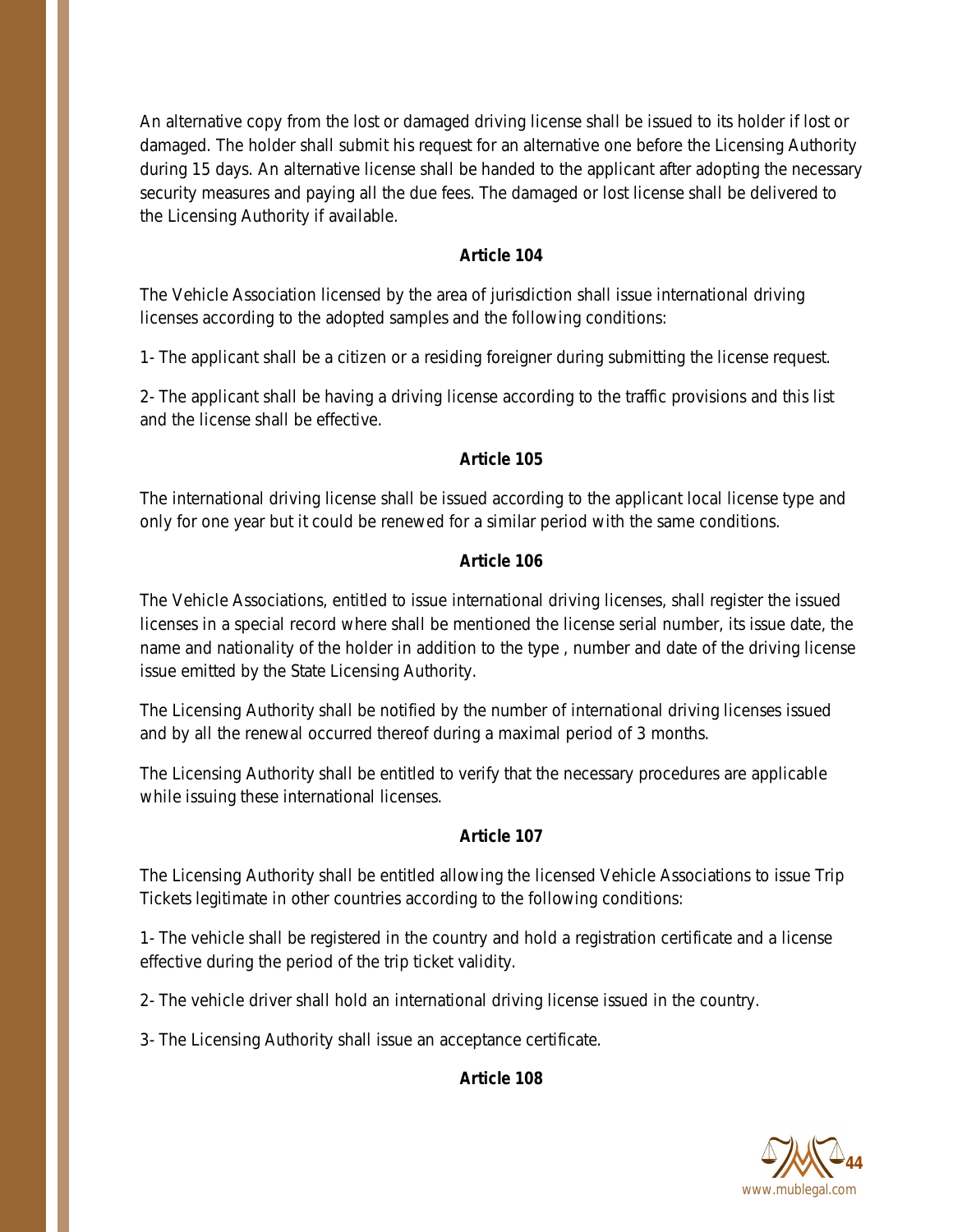The Trip Ticket shall be issued according to the adopted samples for a period of one year and it shall be renewed for a similar period with the same conditions.

The party that issued the tickets shall notify the Licensing Authority, where the vehicle has been registered, by the issued tickets and the statements related to the vehicle.

The Licensing Authority shall be entitled to verify the validity of these tickets and the statements thereof.

#### **Chapter two**

#### **Permits to learn driving and driving some kinds of vehicles**

#### **Article 109**

No one shall be entitled to teach another person driving a mechanical vehicle unless he holds a license from the Licensing Authority, abide by the provisions of this law and this list during the teaching process and does not allow the trainee to drive the vehicle within the inhabited regions unless he was sure that the trainee is able to control the vehicle.

No one also shall be entitled to learn driving a mechanical vehicle unless according to a permit issued by the Licensing Authority for three years susceptible of renewal. The trainee shall hold the permit during his training; and shall not be present in the vehicle during the teaching other than the trainee and the teacher.

## **Article 110**

In order to obtain a driving teaching permit, the teacher or the trainer shall enjoy the following:

1- To acquire a driving license related to the same type of vehicles he is using for teaching.

2- To have a good reputation, no previous judgment on him and not caught driving drunk or drugged.

3- To succeed a special test concerning driving and traffic rules and vehicle mechanics principles and qualification to teach driving.

4- To carry out a medical test every year to make sure he is in a good condition for driving.

## **Article 111**

In order to be entitled to drive a taxicab, the applicant shall enjoy the following:

1- To be a citizen.

An exception is made for foreigners upon necessity with the prior approval of the Licensing Authority.

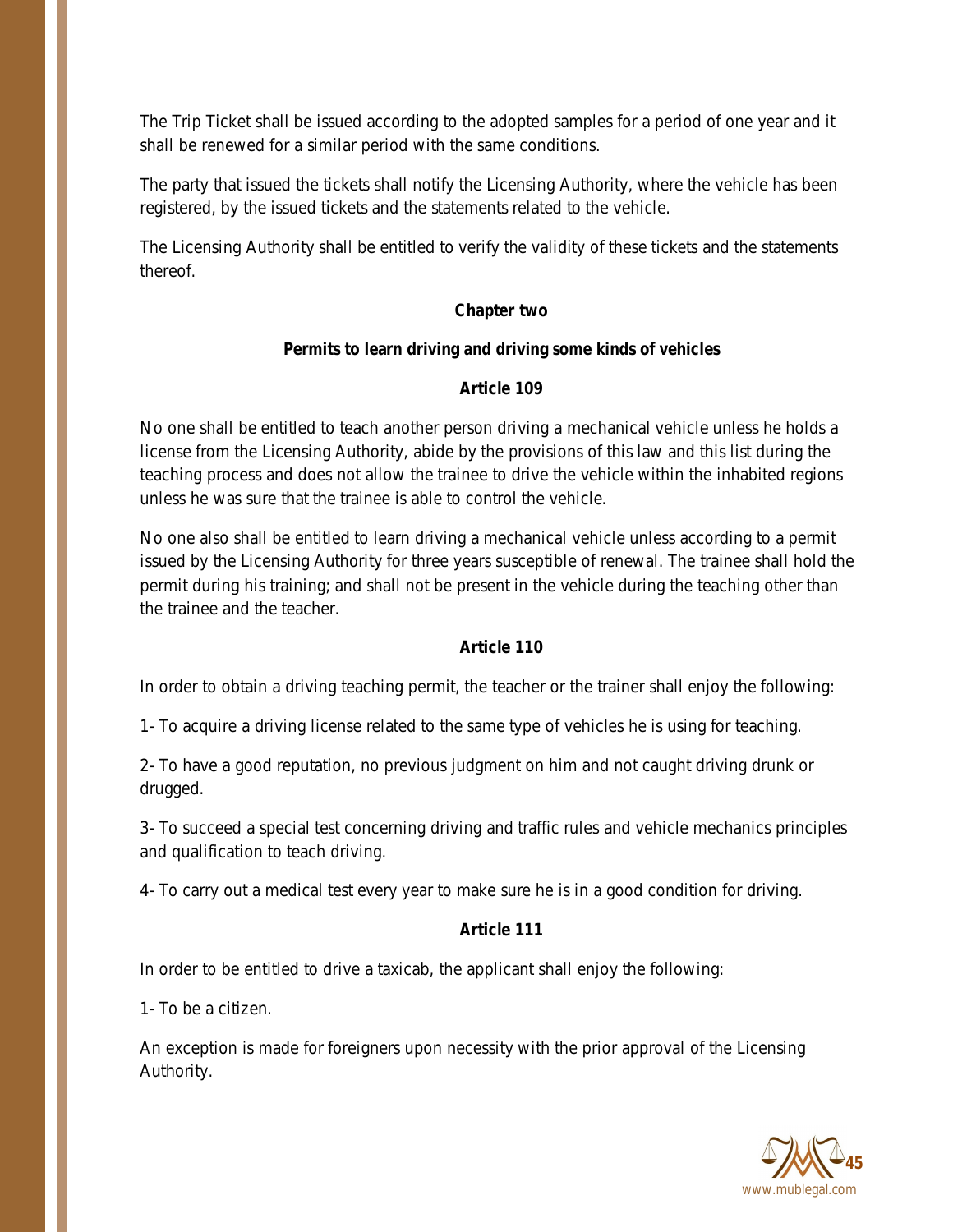2- To hold a driving license for a minimal period of 3 months without committing during this period any important or medium accident otherwise the period will be expended for other 3 months.

3- To have a good reputation and not sanctioned before by an honor or security crime or condemned for driving drunk or drugged.

4- To have a good knowledge about the internal and external ways, regions, quarters and public resorts in the emirate where he is entitled to drive.

5- To carry out a medical test every year to make sure he is in a good condition for driving.

## **Article 112**

In order to be entitled to drive a heavy bus, the applicant shall enjoy the following:

1- To be a citizen.

The Licensing Authority shall be entitled upon necessity to issue a permit to drive heavy buses for foreigners working in a national institution or company or for a citizen in order to drive only buses. The permit shall be expired when the applicant quit his work in the national institution or company or for a citizen.

2- To hold a driving license related to the same type.

3- To have a good reputation and not sanctioned before by an honor or security crime or condemned for driving drunk or drugged.

4- To have a good knowledge about the internal and external ways, regions, quarters and public resorts in the emirate where he is entitled to drive.

5- To carry out a medical test every year to make sure he is in a good condition for driving.

# **Article 113**

The applicant for any type of the permits mentioned in article (110), (111) and (112) shall submit a criminal state declaration, and the latter shall be submitted too upon each renewal.

The mentioned permits are valid for one year and may be renewed after meeting all the conditions.

# **Article 114**

In order to be entitled to drive a heavy vehicle, the applicant shall enjoy the following:

1- To be a citizen.

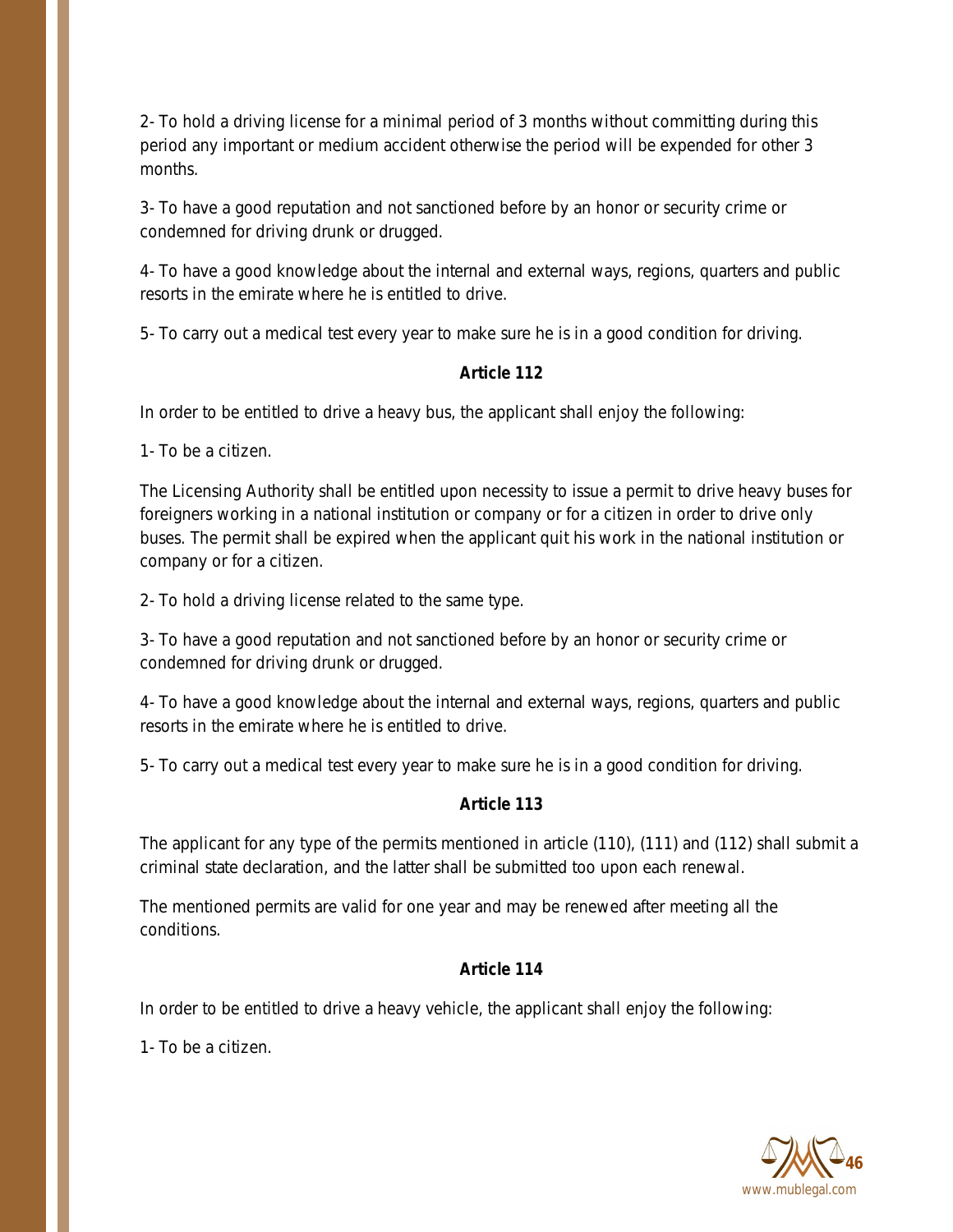The Licensing Authority shall be entitled upon necessity to issue a permit to drive heavy buses for foreigners working in a national institution or company or for a citizen in order to drive only buses. The permit shall be expired when the applicant quit his work in the national institution or company or for a citizen.

2- To hold a driving license related to the same type.

3- To carry out a medical test every year to make sure he is in a good condition for driving.

4- Not caught or condemned for committing a driving crime while drunk or drugged.

#### **Article 115**

Any request for one of the permits mentioned in this chapter or its renewal shall be submitted according to the adopted sample and thereof the permit shall be issued bearing the holder photo after checking that he meets all the required conditions. The permit shall be hold during driving or teaching.

#### **Article 116**

Shall be excluded from the provisions of this chapter the following persons:

1. The armed forces and the police members while driving military vehicles in condition that they shall be holding permits issued by their military authorities.

2. Drivers of mechanical vehicles registered and licensed in a foreign country and excluded from registration and license provisions, in condition that they shall be holding driving licenses issued by the special authorities in that foreign country or international and valid driving licenses allowing them to drive such vehicles during the period in which they are permitted to stay in the country whether for a crossing or visit or a specific purpose.

## **Chapter three**

## **Schools for teaching vehicle driving**

## **Article 117**

In order to open a school for teaching vehicle driving, the owner shall be a citizen and shall have a permit from the Licensing Authority to practice this job. Furthermore, the owner shall have a good reputation and behavior and shall not be sanctioned before for any honor or security crime.

## **Article 118**

The driving teaching schools shall abide by using vehicles licensed by the Licensing Authority. In order to be licensed the teaching vehicle shall be equipped by the following:

1. An operational system and additional brakes

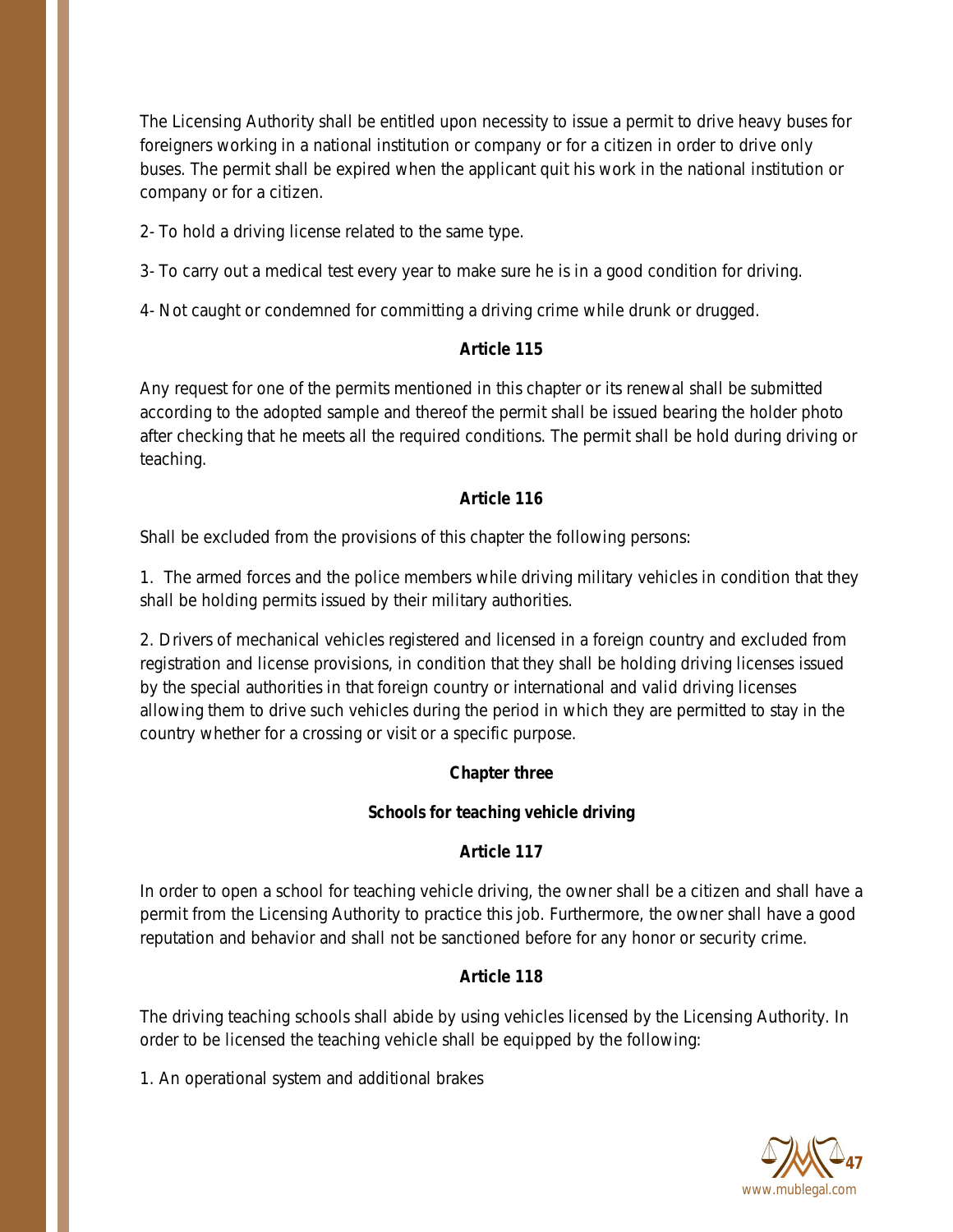2. A sign on the roof mentioning that the vehicle is specialized for training plus the center or school name

3. An additional white plate in the front and the back of the vehicle where two letters are written in red the first is (T) in Arabic and the second is (L) in Latin and the letter shall be for the minimal length of 10 cm.

4. Any further conditions shall be set by the Licensing Authority

## **Article 119**

In order to open a school for teaching vehicle driving, the owner shall abide by the following:

1. The preparation of a detailed curriculum adopted by the Licensing Authority

2. The equipment of the teaching vehicles according to what is mentioned in article (118)

3. The appointment of one or more technical trainer holding a permit from the Licensing Authority

4. The specification of one or more teacher capable to explain the traffic law and the resolutions enforcing it.

5. Granting the trainee, after fulfilling his training period, a certificate notifying his readiness to perform the Licensing Authority test.

# **Article 120**

The license request for opening a school teaching vehicle driving shall be submitted according to the sample adopted by the Licensing Authority and to which is annexed the following:

1- A document to identify the applicant and his address in addition to a criminal status declaration.

2- A simplified map showing the school location, its building components and the theoretical teaching places.

3- A statement for the vehicles and equipment necessary for the teaching process.

4- Curricula of teaching and training.

5- A statement for the teaching expenditures set in accordance with the Licensing Authority.

# **Article 121**

The license shall be issued after the examination of the places, vehicles, vehicles and equipments, the revision of the curricula and the adoption thereof, and after the assertion that all the other conditions are present.

The existing teaching schools shall meet all the above-mentioned conditions in a maximal period of three months after the list execution date.

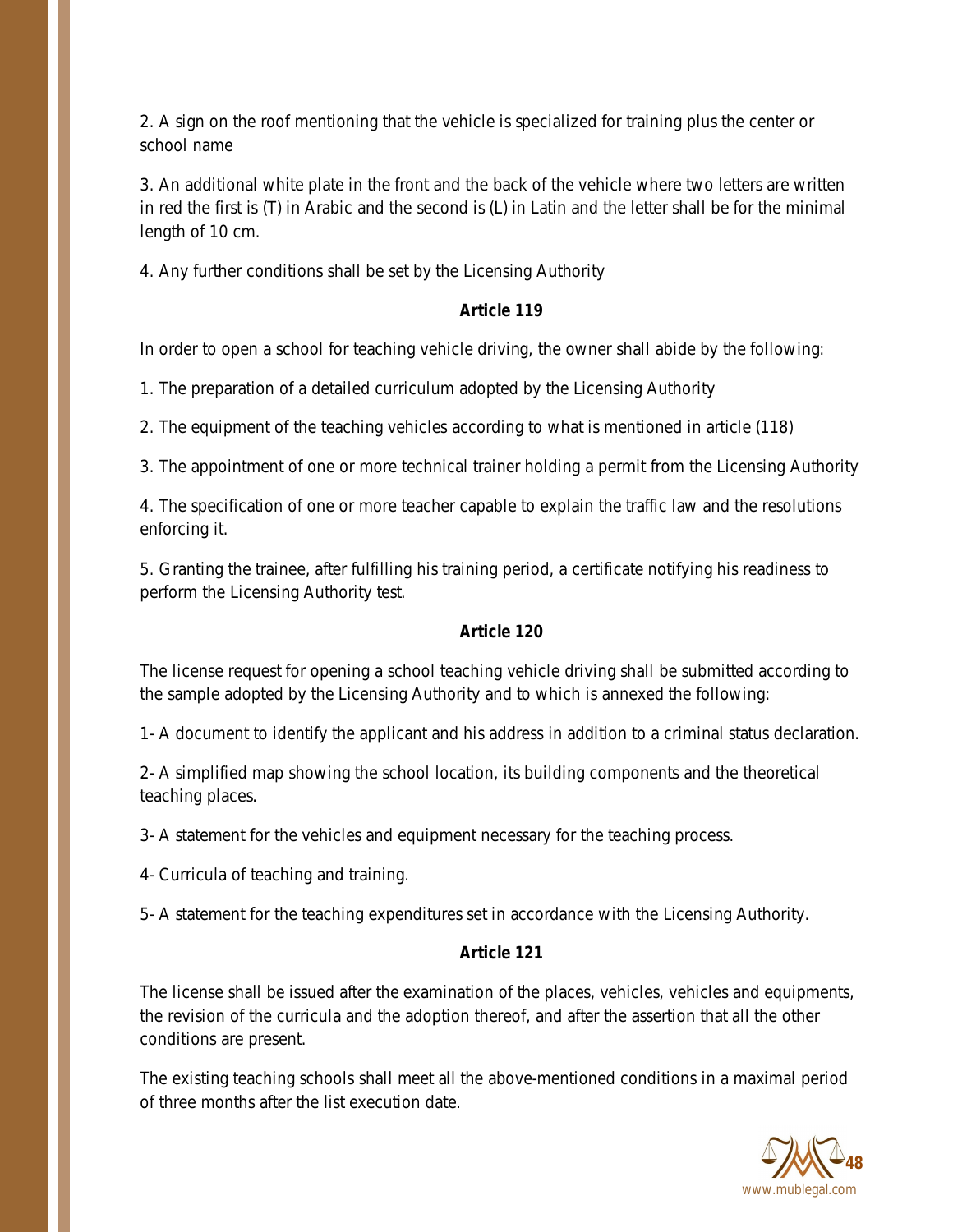In case these conditions or one of the traffic provisions and executive resolutions have been violated, the school shall be notified to eliminate the reasons of violation in a maximal period of one year otherwise the Licensing Authority shall be entitled to ask the special authorities closing the school administration or cancel its license.

### **Article 123**

The Licensing Authority shall be entitled to grant the institutions or companies a license for teaching driving to their employees and workers within the firm according to the following conditions:

1- The teaching vehicles shall meet the conditions mentioned in this list, registered and licensed under the company's or institution name and the vehicles licensed for training shall not exceed the number of two.

2- The number of trainees shall be sufficient to apply this system and each trainer shall hold a diving teaching permit according to this list provisions.

3- The institution or company shall specify one person or two maximum of its employees or workers to assume the teaching process. Those two employees shall also meet the conditions stipulated in this list.

4- To issue driving teaching permits for those who meet the conditions stipulated in this list and according to its provisions in condition that the teaching process shall be limited only to the institution or company licensed vehicles, to its employees and workers and during the official working hours and within the firm. The license shall be considered expired upon the end of theteacher mission in the company or institution.

# **Section three Mechanical vehicles examination, registration and license Chapter one General provisions Article 124**

No mechanical vehicle shall be driven or allow to third party to drive it on the way if not registered and licensed according to the law provisions, the resolutions enforcing it and this list provisions.

#### **Article 125**

In order to be licensed the vehicle shall be designed and manufactured according to the security and substantiality specifications set by the Specification and Measurement Department related to the Ministry of Industry and Finance.

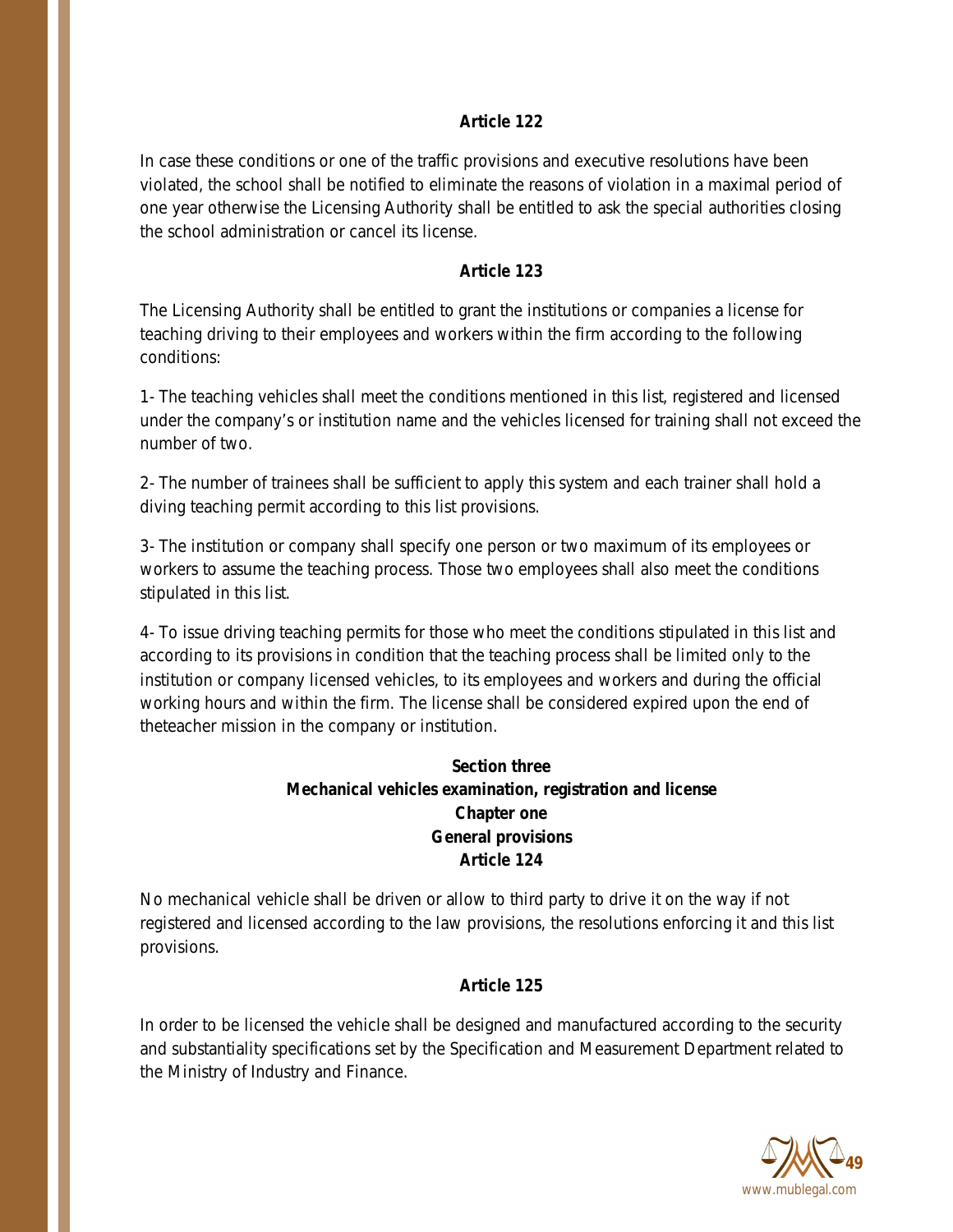The request of a mechanical vehicle license from the vehicle owner or his representative shall be drafted in due form to the licensing authority upon paying the relevant fees.

### **Article 126**

The license request shall be attached to the following documents:

1- A statement of the owner's identity, residence, quality, nationality and job.

2- A statement of the ownership of the vehicle to be licensed.

3- the document related to the designation of a legal representative of the owner. His residence, quality, nationality and job shall be stated therein, in the event a law binds the designation of a representative of the owner.

4- A form of the technical test request.

5- Insurance act for the vehicle accidents which might be submitted after carrying out the test and verifying the validity of the vehicle.

6- A copy of a license for exercising a commercial activity in the event that the vehicle is designed for public service.

## **Article 128**

The identity of the citizen vehicle owner might be stated through a passport, a civil status record or an identity card issued by a competent authority.

The identity of the foreign vehicle owner might be stated via a valid passport, a valid residence permit and a job certificate.

## **Article 129**

The following documents shall be accepted to attest the vehicle ownership:

1. The purchase contract issued by the factory or any agency selling vehicles and matriculated in the commercial register.

2. The document including the legal act of the ownership transfer in the cases that are not mentioned in the previous clause shall be certified by the signature of the acting party at the notary public. Otherwise, the contract might be signed by the owner before the competent employee at the licensing authority upon the verification of his identity.

3 The customs decision of releasing the vehicle and all the vehicles imported for the first time.

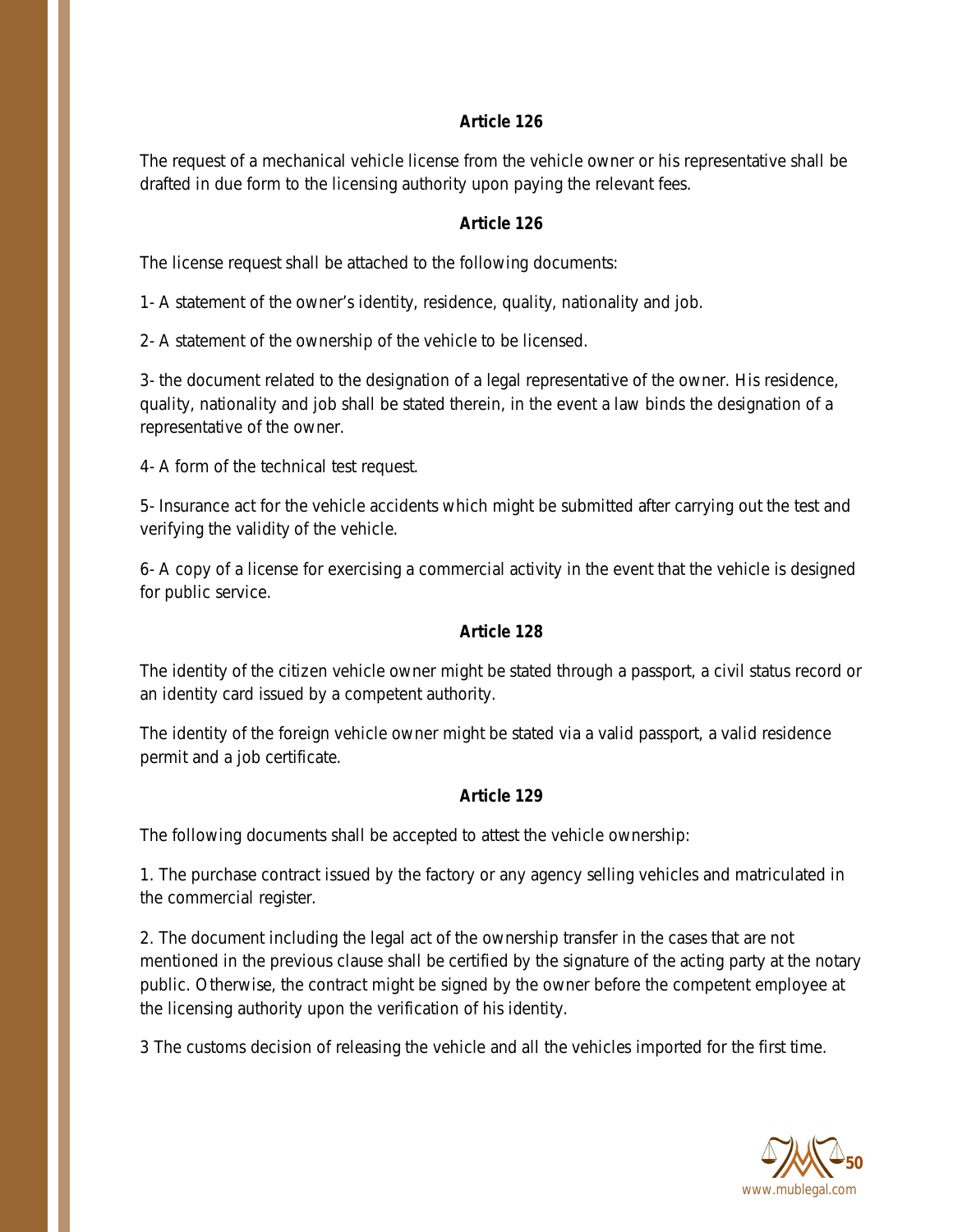4. The legal documents stating the death and legacy and the limitation of succession, in the event that the reason behind the vehicle ownership transfer is related to the legacy. The heirs shall designate the new owner and issue a statement thereon.

5- An official copy of the judicial decision on the vehicle ownership.

## **Article 130**

In the event that the traffic law or any other law stipulates the designation of the owner representative, one the following documents shall be accepted:

1. In the event that the vehicle is owned by more than one individual, they shall all submit a statement to designate one of them for the car administration.

2. In the event that the vehicle owner is a legal person, a statement shall be issued to designate a legal representative of this person. It shall be submitted to the natural vehicle owner. His job and quality shall be also mentioned therein.

3. In the event that the vehicle owner doesn't enjoy (or lost) his legal capacity, the official document related to the designation of the custodian shall be submitted.

4. An official copy of the judicial decision keeping the vehicle under custody, or a statement thereon including the name of the custodian in the event of litigation on the vehicle ownership.

# **Article 131**

The technical test shall be carried out by the competent section at the licensing authority.

## **Article 132**

The vehicles to be registered and licensed shall be subject to a technical test at the date and place fixed by the licensing authority.

All the light private newly manufactured vehicles are released from this exam for two years starting from the date of their license, as long as the licensing authorities do not carry out the test for determined reasons.

## **Article 133**

The examiner shall verify the authenticity of the documents and their conformity with the vehicle. The vehicle and its tools shall be tested in order to verify that they are in good state and that they meet the provisions of the traffic laws, the list, the security conditions and other conditions included in other legal regulations. The weight of the vehicle, the number of the passengers and the load limit shall be determined in compliance with the form conditions. The test date, its consequence on the license request and the name of the examiner shall be clearly written.

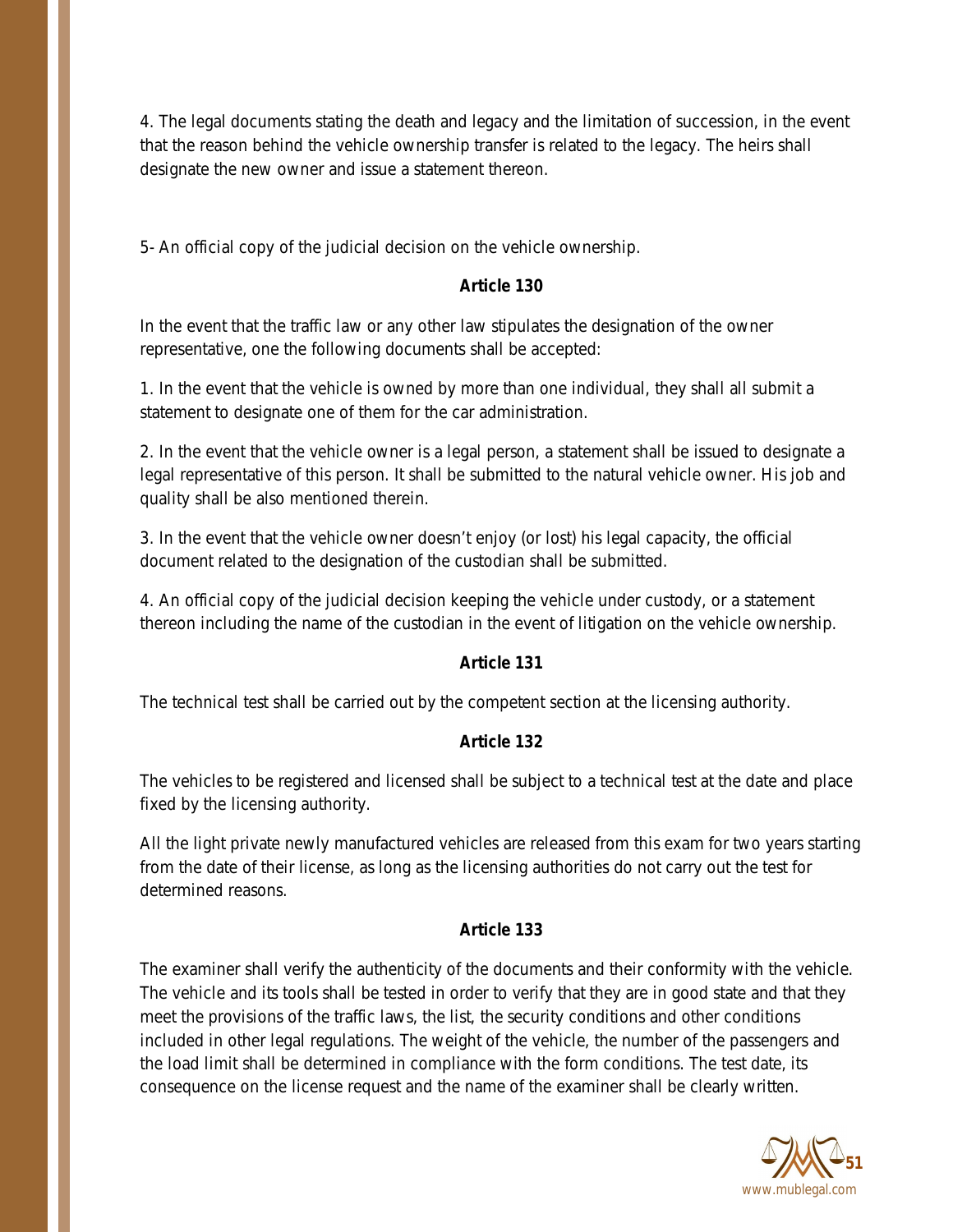In the event that the test proves that the vehicle to be registered does not meet any of the security conditions or any conditions of other laws, this statement shall be registered in the test form and the requester shall be notified with this refusal and its reasons.

The requester shall have the right to lodge a complaint about the result before the licensing authority within 10 days following the date of the test result; in such case, the vehicle shall be subject to a new test carried out by a new examiner. The decision on the test result shall be deemed definitive.

#### **Article 135**

The vehicle license shall be issued on behalf of the real owner by the licensing authority in the emirate where the request resides.

The license file shall contain the following statements:

- 1. The real owner's name, residence, nationality and job
- 2. His representative (if existing)'s name, nationality and job
- 3. The name of the vehicle holder (if he was not the owner himself)
- 4. The number of the vehicle board
- 5. The vehicle nature
- 6. The year of his manufactory
- 7. Its color
- 8. Description
- 9. Its use purpose
- 10. The base number
- 11. The engine number
- 12. The vehicle weight
- 13. The allowed number of its passengers expected for private vehicles
- 14- the load limit
- 15- other essential statements related to the vehicle nature
- 16- any other statement deemed necessary by the licensing authority

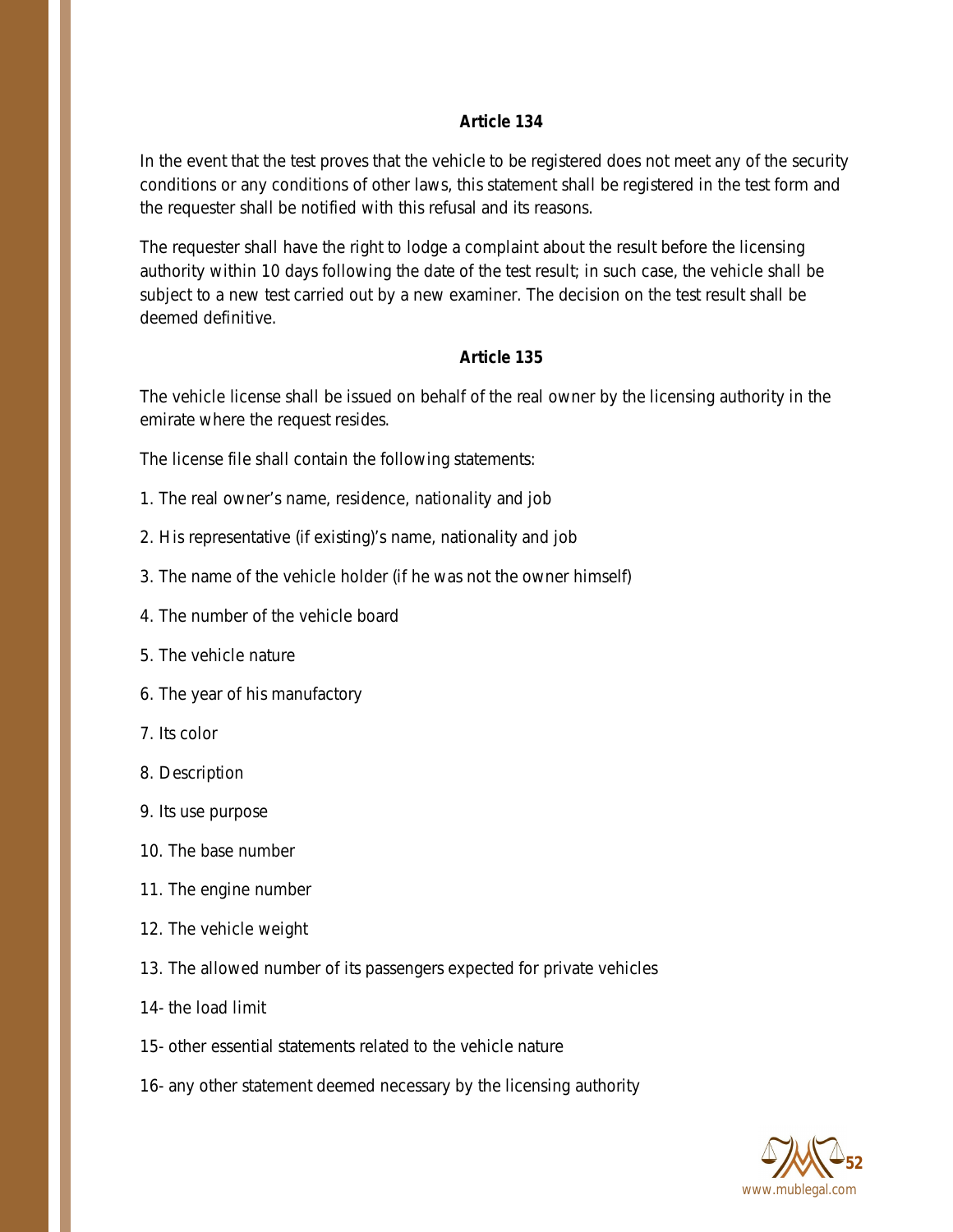The validity term of the vehicle license is one renewable year, and two years for the newly manufactured vehicles, as from the first license date. A request of the license renewal shall be submitted within one month after the expiry date, provided that the insurance act remains effective during that period.

### **Article 137**

The request of the vehicle license renewal shall be submitted as attached to the following: the license, the technical test result stating the validity of the vehicle, a certificate of payment of fines for the contraventions that the requester committed inside the State and the insurance act against accidents, provided that the insurance act remains valid for the renewal period.

#### **Article 138**

In the event of the vehicle ownership, the original owner shall notify within 14 days the competent section at the licensing authority. The notification shall be attached to a copy of the document attesting the ownership transfer.

The new owner shall, within 14 days, deliver the ownership transfer to the competent section at the licensing authority in due form, in addition to: the vehicle license and the ownership transfer deed, documents stating the new owner's identity, residence, quality and nationality, an insurance act for the vehicle accidents at least for the benefit of the third party and a certificate proving the payment of fines for contraventions committed inside the State till the ownership transfer request day. The first license holder shall be bound by the vehicle until the license is transferred to the third party.

## **Article 139**

The vehicle owner or his representative shall notify the licensing authority within 14 days in the event of the change of residence. He shall also submit a deed stating his new residence.

## **Article 140**

Mechanical vehicles, regardless their nature, shall be subject to a technical test carried out by the licensing authority according to the provisions of the present list, except for the vehicles released from the registration and license conditions.

The structure and color of the mechanical vehicle might be changed only within a previous license granted by the licensing authority. The mechanical vehicle owner is compelled to request the licensing authority to examine the vehicle upon any change.

The vehicle shall be subject to the technical test in any of the change cases mentioned in the present article in order to examine the elements of change and to verify that the license conditions, namely the solidity and security conditions are still fulfilled.

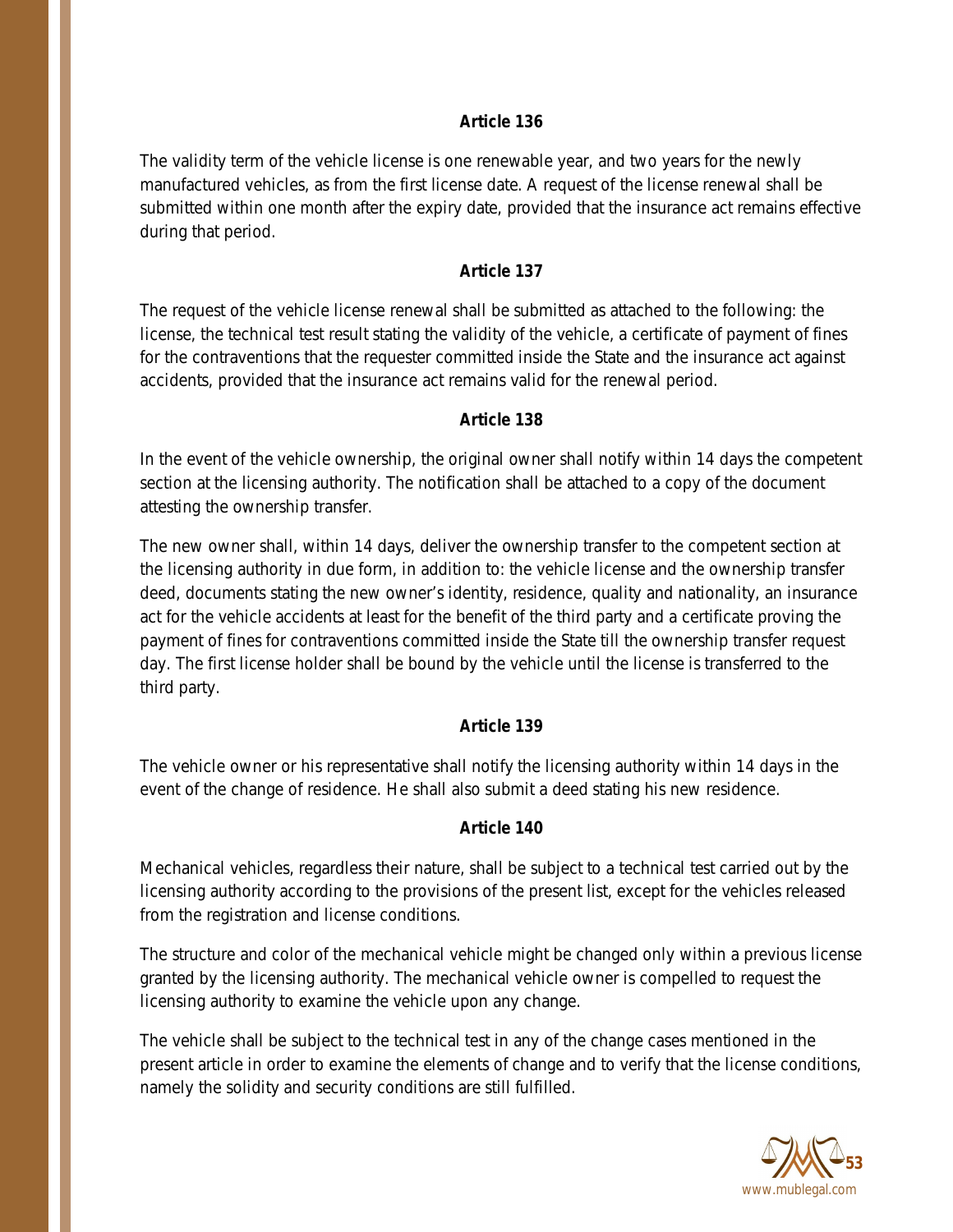The vehicle owner or his legal representative shall notify the licensing authority within 14 days in the event that he lost or deteriorated the mechanical vehicle license or in the event that he lost or deteriorated the metal board, has the right to request a loss or deterioration indemnity. The request shall be submitted with the payment of the specified fees.

## **Article 143**

In the event that the vehicle is outside the State at the license renewal date, the renewal shall be achieved at the specified date with a statement confirming that the vehicle is outside the country (such as international traffic book, international registration certificate in that country). This shall be mentioned in the license book with a written notification about the necessity of referring to the licensing authority immediately upon the arrival of the vehicle to the country in order to deliver the insurance act in conformity with the law.

#### **Article 143**

Any mechanical vehicle license or license renewal according to the provisions of the traffic laws is contingent upon its insurance, at least for the benefit of the third party.

#### **Article 144**

Respect due to the rules and provisions stipulated in the agreement of the insurance card over the Arab countries, the insurance agencies operating in the United Arab Emirates shall not have the right to refuse the mechanical vehicle insurance as long as the technical test determined in compliance with the provisions of the traffic law and the present list proved its validity.

## **Article 145**

All the mechanical vehicles coming to the State or passing thereby shall bear a valid insurance act that meets the following conditions:

1. The mechanical vehicles bearing insurance acts covering the responsibility for the accidents that may occur over the State territories.

1. The mechanical vehicles bearing the unified insurance acts issued by virtue of the unified insurance agreement all over the Arab countries.

1. The mechanical vehicles that are insured at the entrance centers of the State in compliance with the enforced regulations and the provisions of this paragraph shall apply to the insurance agencies operating in the entrance centers… are bound by the insurance tax for the short term determined according to regulations issued in this regard.

## **Article 146**

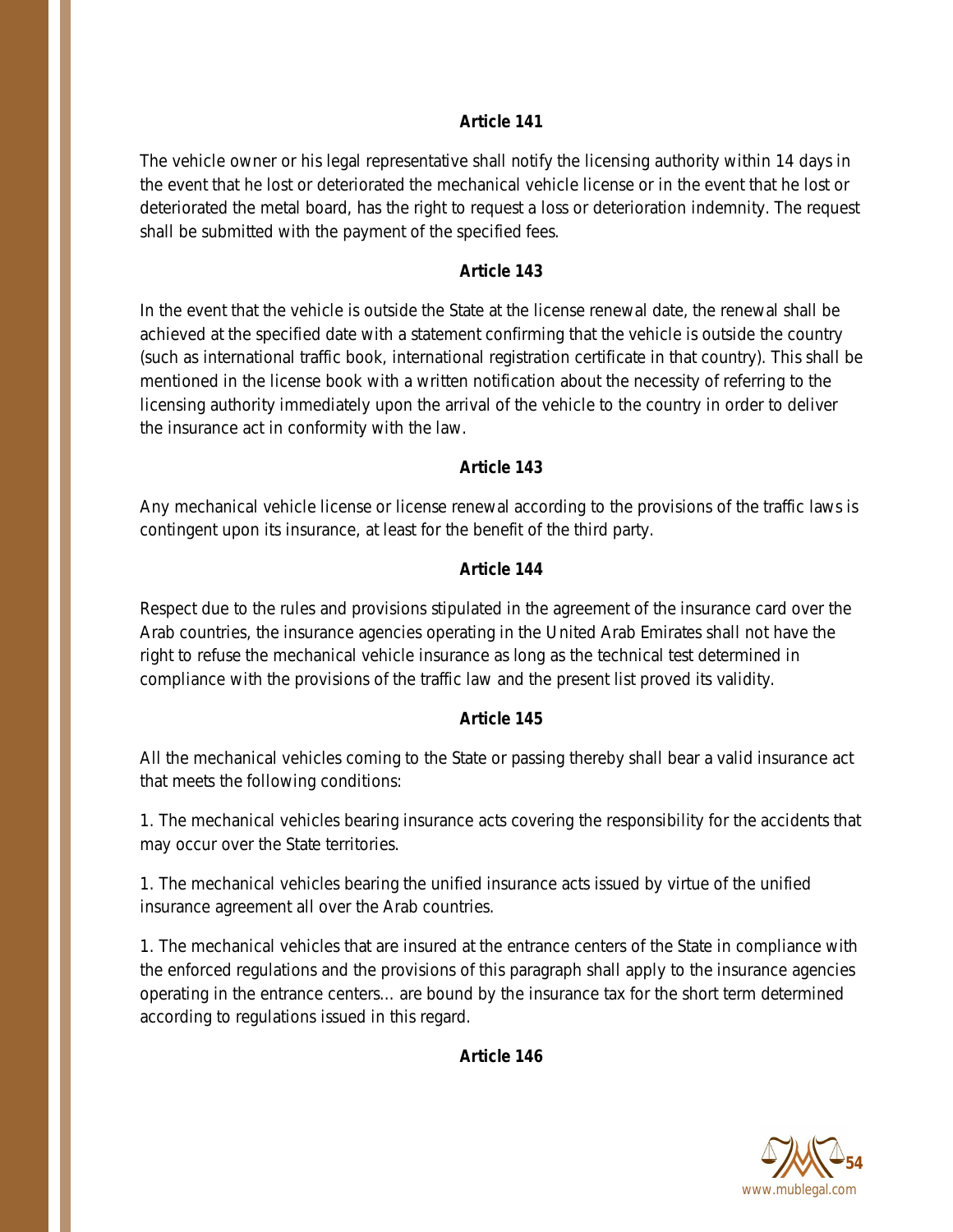The car insurance acts issued by the licensed insurance agencies in the United Arab Emirates shall be in conformity with the form adopted by the competent party.

## **Article 147**

The validity term of the mechanical vehicle insurance act shall cover its license term even in the 30 days following the license term.

As for the vehicles designated to rental and to public transport and driving teaching, the act shall stipulate that the vehicle is insured for the benefit of the third part including its driver.

The insurance drafted for the benefit of the drivers of these vehicles shall cover the total civil responsibility resulting from body and material damages.

## **Article 148**

The insurer shall not include in the insurance act any condition that inhibits the covering of his total civil responsibility resulting from death, injury or material loss.

## **Article 149**

Upon requesting the vehicle registration, the buyer shall deliver a new insurance act whose term corresponds to the license term; he shall also return the first act to the insured.

### **Exclusive provisions**

## **Article 150**

Shall be excluded from the vehicle registration and license provisions:

1. The vehicles of the president of state and the governors of the U.A.E.

2. The vehicles owned by the local federal government according to the terms and conditions issued by the interior minister

3. The vehicles registered at the body of troops bearing their numbers.

4. The vehicles of passengers, visitors, foreign tourists according to the conditions determined by the licensing authority.

5. Getting in vehicles and goods licensed in any foreign State and allowed to enter to the country according to the terms and conditions stipulated in the lists and decisions issued in implementation of the traffic laws.

6. The mechanical vehicles bearing commercial numbers according to the conditions defined by the licensing authority.

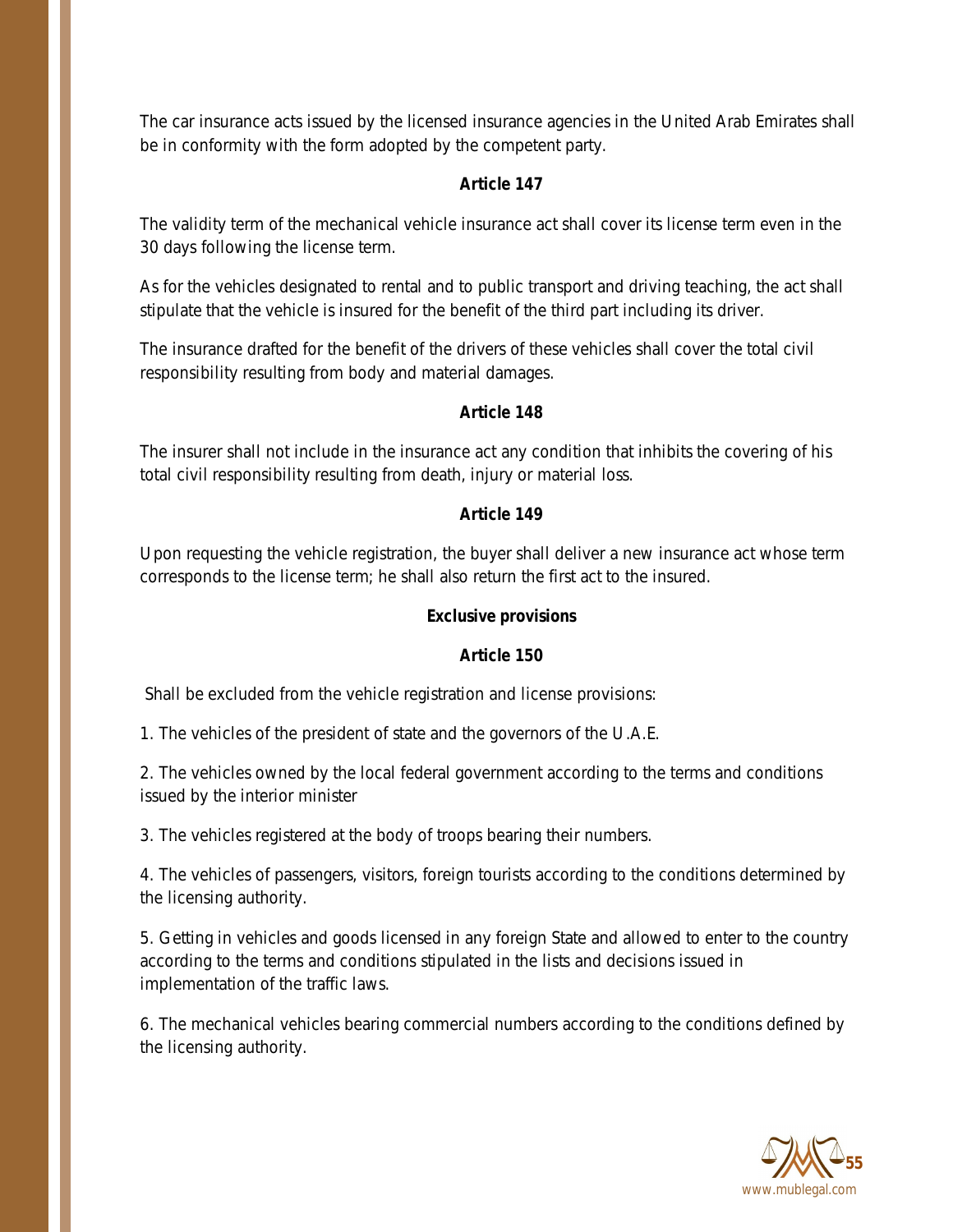The registration and license of the private vehicles shall be performed in the fiscal department and in the department of the president of state. The same rule shall apply to the governmental vehicles according the terms and conditions mentioned in the present list and the interior minister's instructions.

### **Article 152**

The requests for the license of the aforementioned vehicles shall be submitted by the competent employee for each party.

These vehicles shall be exempted from the license fees.

Respect due to the provisions of article 132 regarding the newly manufactured vehicles, the license shall be effective for one renewable year.

#### **Article 153**

The registration and renewal requests for the vehicles of official parties, consular and political organs shall be submitted according to the vehicle nature and shall be attached to a letter issued by the foreign ministry containing the diplomatic or consular quality of the license requester in addition to a book issued by the interested party including statements on the owner's identity, quality, residence as well as his ownership of the vehicle.

## **Article 154**

The vehicles of passengers, visitors and foreign tourists shall fulfill the following conditions in order to be released from the registration and license provisions stipulated by the law

1. They shall be licensed in their original country within a license in effect during its presence in the State and they shall bear the board of that country.

2. The fulfillment of the insurance conditions set for these vehicles.

3. The respect of the concept of tourism or traffic.

4. The release period shall not exceed three months. After this period, the concerned party is compelled refer to the licensing authority.

## **ARTICLE (155)**

Licensing Authority may issue an occupation license to any mechanical vehicle trader or factory owner producing such vehicles. Such license permits commissioning any vehicle after complete manufacture or when imported or offered for sale provided that the vehicle in that case will have a commercial number plate.

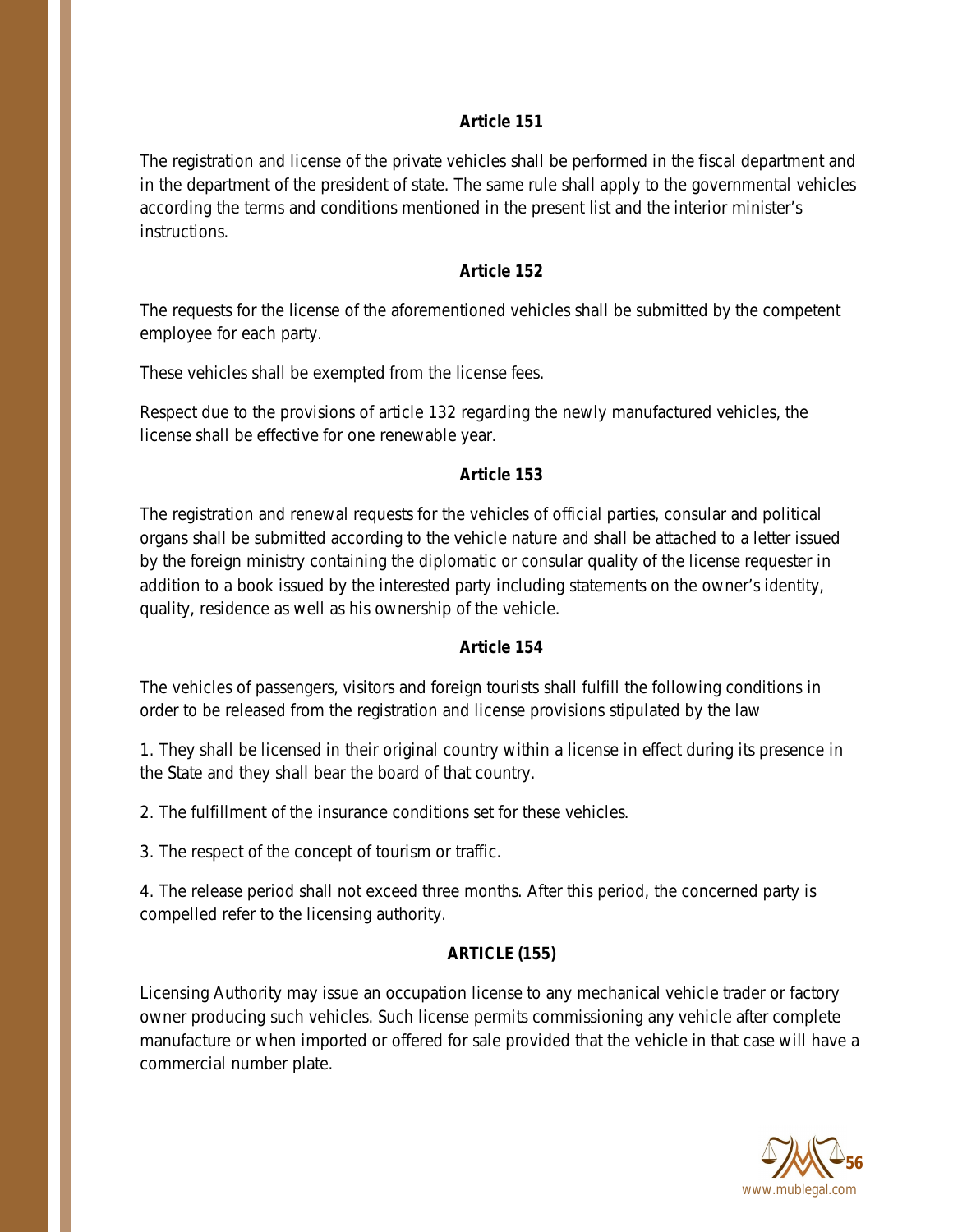### **ARTICLE (156)**

Commercial number plates may be submitted with exemption of licensing to individuals practicing vehicle manufacturing, trading, importing or exporting when applicant is restricted with such property in trade register and undertakes to register such plates in a register with serial numbers signed and approved by Licensing Authority including particulars of the vehicle using such plates, particulars of users, date and time of use. Use of such commercial plates will be for the following purposes:-

1. Vehicle's transfer from arrival place or factory to trade store.

1. Vehicle commissioning before or by purchaser.

1. Vehicle's transfer to premises of Licensing Authority for obtaining license.

1. Vehicle's transfer from premises of Licensing Authority to a certain place in case of noncompleting licensing procedures.

1. Other similar purposes stated by Licensing Authority.

When breaching conditions of plate submittal or vehicle use other than mentioned purposes, plates will be administratively withdrawn and the vehicle will be considered breaching.

## **ARTICLE (157)**

Occupation license stated in previous article will be given after submitting an application on the specific form designed for such, payment of stated fees, completing legal conditions and procedures and the application will be attached with the following documents:

1. Acceptable documents to prove identity, nationality, capacity and residence of license applicant.

2. A formal document proving registering in trade register.

3. License of trade store of factory.

4. Insurance document against vehicle accidents according to the Law.

## **ARTICLE (158)**

The following conditions, in addition to general conditions, are necessary for licensing public transport vehicles for passengers (buses):

1. Submitting a formal approval from competent authority to issue license. Such approval will include approving the rest of conditions listed in this article.

2. Submitting a declaration showing bus route and service times.

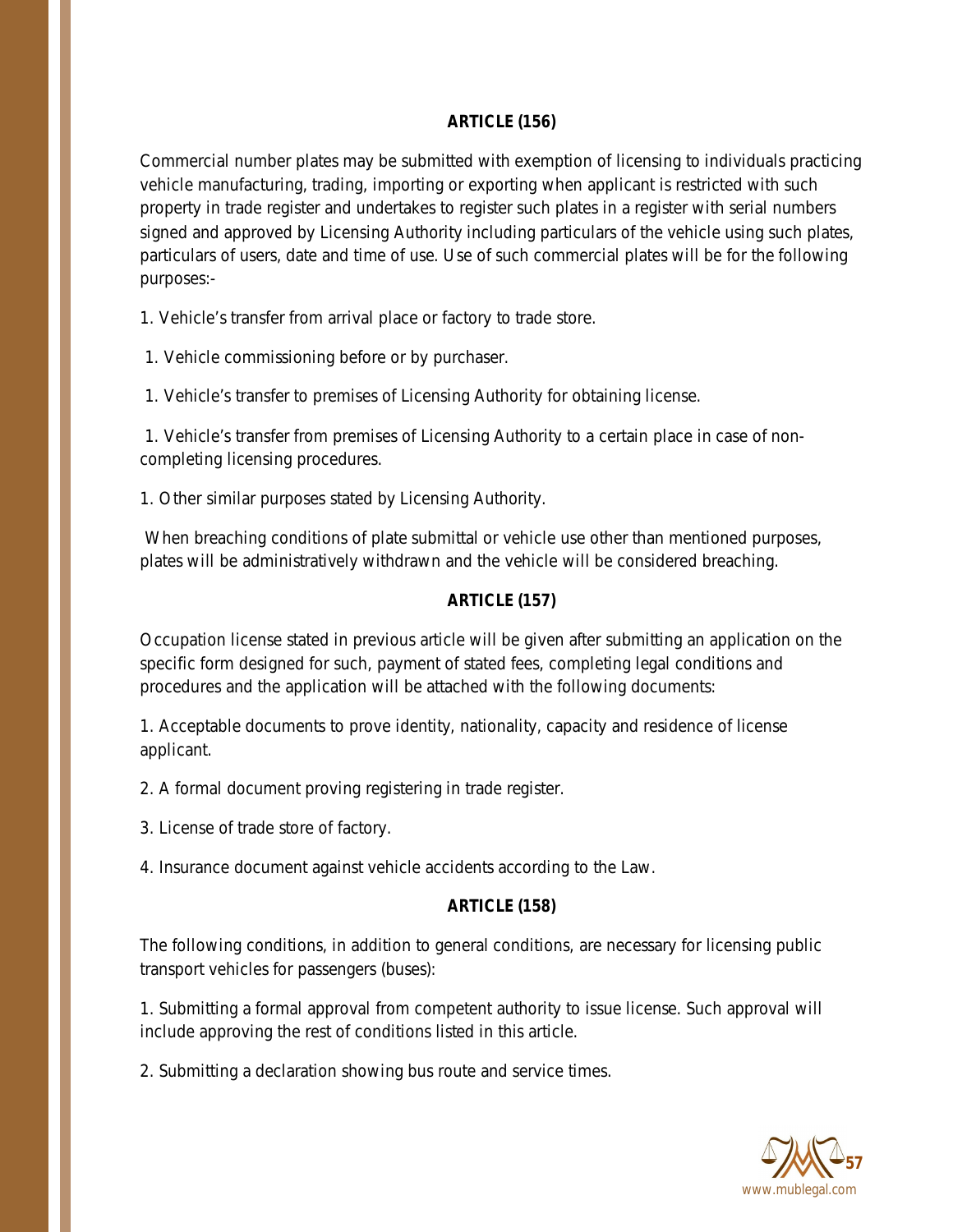3. Submitting a statement of wages in case of non-existence of a resolution by competent authority to determine such wages.

Licensing Authority may enter adjustment on data listed in provisions (2 and 3) of this article. If license applicant will not accept the adjustment, the mentioned authority may refuse license issuance.

## **ARTICLE (159)**

Licensing of vehicles for transporting school students is in the following two cases:

1. To the school requesting license to transport students registered therein.

2. To contractor of students transporting under a contract issued between the contractor and school or schools to undertake transporting students and such contract will be approved by Ministry of Education. In this case, license will be issued for duration of the contract and the license will be considered null and void by contract termination before its duration expiry.

## **ARTICLE (160)**

Licensing private passenger vehicles (a private bus for transporting employees and workers) will be given provided that employer will submit a document approved by the competent public authority to prove that the employer has a number of employees and workers that will be proper for bus passengers for which license is required. It will not be allowed to transport others even if without a fare.

# **ARTICLE (161)**

Tourist vehicles may not be licensed except to tourist authorities, air lines, ships, and travel agency and tourist hotels approved by competent authorities. Licensee to steer a tourist vehicle may transport workers by such vehicle in the cases mentioned in article (160) or if such workers are of work nature necessitating accompanying tourists or providing them with services necessary for tours.

# **ARTICLE (162)**

Licensing of handicapped carrier or vehicle licensed for them to steer may be given provided that such will be designed and made and equipped with suitable and enough devices to get rid of effect of driver's hindrance or ability to drive according to technical practices.

License applicant must submit a medical report from a public physician or another physician approved by Licensing Authority to indicate designing sufficiency of carrier, vehicle or provided devices to get rid of driving hindrance.

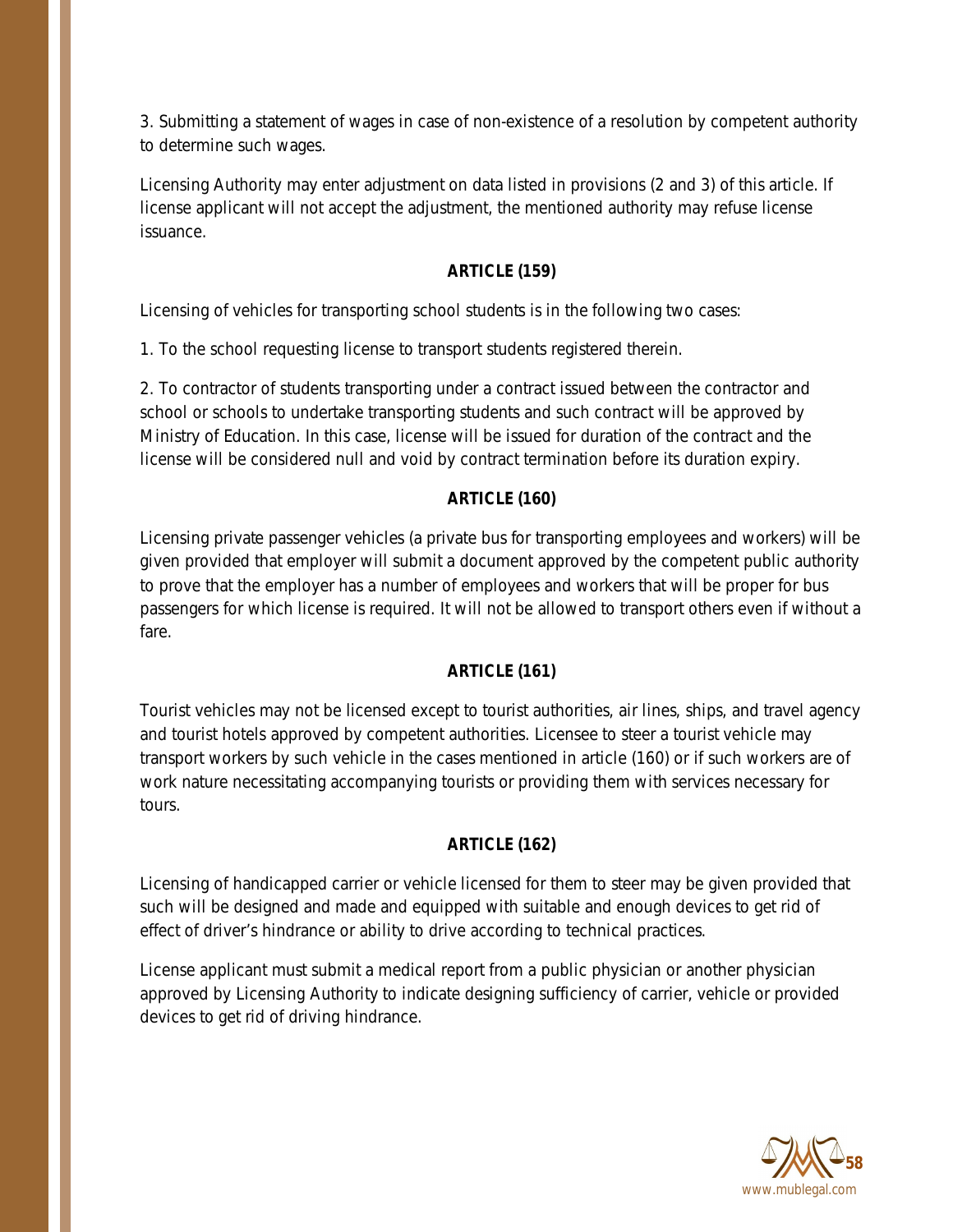#### **ARTICLE (163)**

Licensing public shipping vehicles for things and animals will be given provided that owner will be a citizen practicing such activity and to provide approval of competent authority to supervise the mentioned activity.

Registering, licensing or renewal of licensing of shipping vehicles may not be given until the applicant will prove that their work or profession nature justifies possessing such vehicle.

## **ARTICLE (164)**

Licensing private use vehicles will be given provided that competent authorities will approve such.

## **ARTICLE (165)**

Licensing tractors and industrial, construction or agricultural vehicle will be given provided the following:

1. The owner is one of those practicing an activity that needs steering of such vehicle.

2. The owner will submit approval of competent authorities.

No passenger will be allowed to be transported in such vehicles other than workers on them and who are listed and specified in license.

These vehicles will only be run on work places not in public roads except with the purpose of moving from and to work places or in emergency cases.

## **PART III**

## **METAL PLATES**

## **ARTICLE (166)**

Vehicle plates are classified as follows:

Plates of State Head Cameralism and Public Cameralism in each emirate.

- 1. Private plates. These are issued for the following vehicles:
- 2. Vehicles owned by public authorities.

3. Private cars.

- 4. Private passenger transport vehicles (private buses).
- 5. For private industrial, construction and agricultural vehicles
- 6. For tourist vehicles.

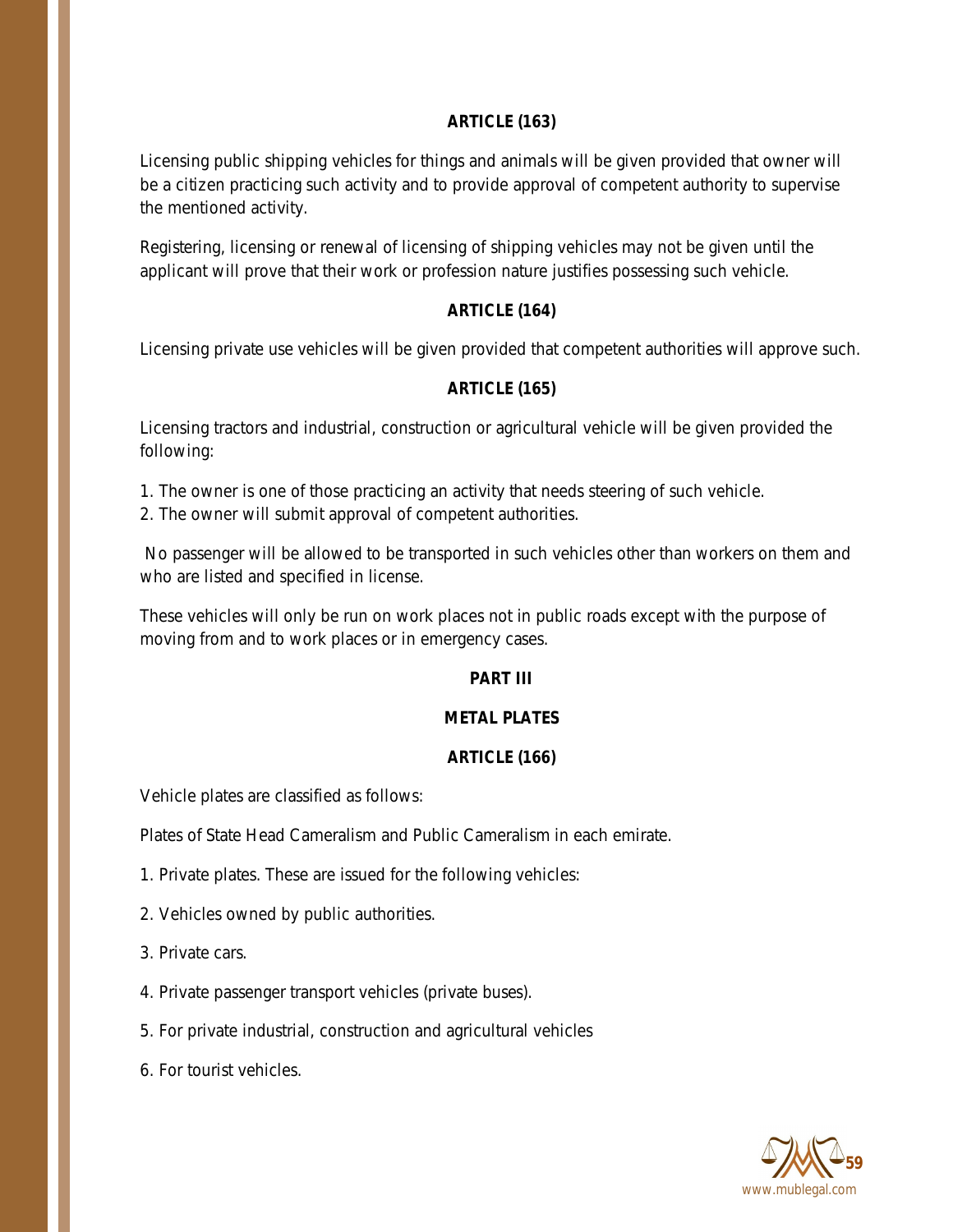7. For private transport vehicles (Vans).

1. Public plates. These are issued for the following vehicles:

1. Cabs.

2. Public passenger transport vehicles (public buses).

3. Tractors designed for dragging trailers used in public transportation.

4. For public industrial, construction and agricultural vehicles

5. For public vans designed for transporting things and animals.

1. Political Authority Plates. These are issued for foreigner employees' vehicles in diplomatic authorities and alike.

2. Consulate Authority Plates. These are issued for foreigner employees' vehicles in consulate authorities and alike.

3. International organizations Plates. These are issued for foreigner employees' vehicles in International organizations and alike.

4. Bikes plates. These are issued for motor bikes.

5. Trade number plates, including fairs, export and import plates.

## **ARTICLE (167)**

Licensing Authority will determine specifications of each kind of plates legally stated.

## **ARTICLE (168)**

Each vehicle will be given two plates, of which one will be fixed in front of the vehicle and the other will be fixed in back provided that such will be in an obvious place. Trailers and semi-trailers will be dealt with as one unit.

## **ARTICLE (169)**

Trailers and semi-trailers will have number of locomotive and the plate must be put in an obvious place behind the trailer. Companies having more than two trailers may be licensed with making private numbering provided that such numbers will be written clearly on the sides with clearing company title. These numbers will be registered by approval of Licensing Authority.

**ARTICLE (170)**

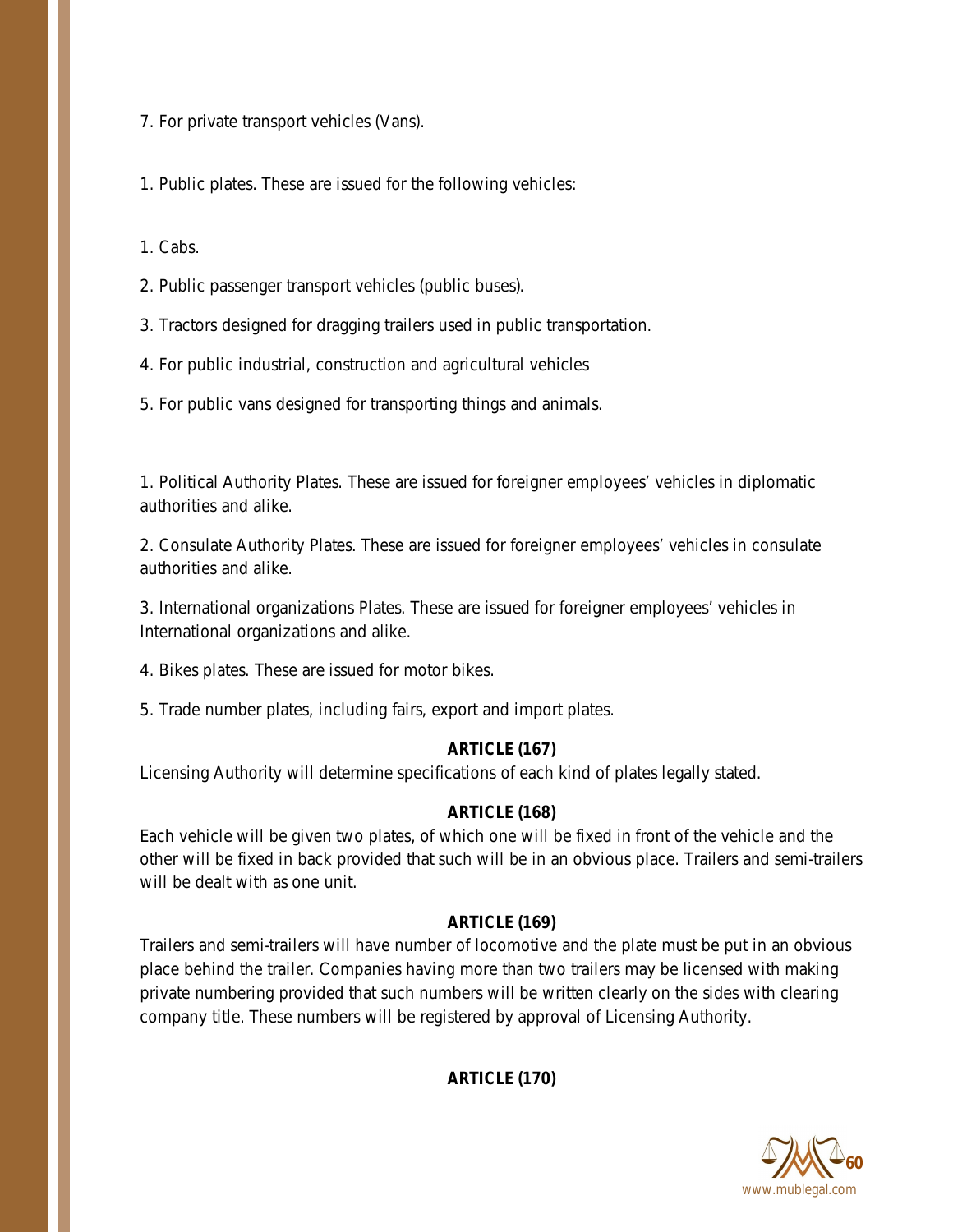No mechanical vehicle may be driven unless number plates issued according to rules of this regulation will be fixed thereon.

## **ARTICLE (171)**

Licensee must return plates to Licensing Authority in the following cases:

1. When licensing period expires with desire not to renew or when there is an obstacle to renew.

2. When retiring vehicle steering before the end of license period.

3. When license is withdrawn, cancelled or there is an order to withdraw or confiscate plates.

Plates will be returned to the competent department at Licensing Authority. They may also be submitted to embassies and consulates abroad.

# **ARTICLE (172)**

License may be given to manufacture plates in place of lost or damages ones in case of loss or stealth or damage. Licensing Authority must be notified with plate loss or stealth immediately after knowledge. Plates in place of lost or damaged ones will be issued upon request of people of authority after taking necessary security measures by Licensing Authority.

## **PART IV**

# **VEHICLES TECHNICAL CONDITIONS**

# **First: General Conditions**

# **ARTICLE (173)**

The vehicle must be designed and manufactured according to industry and art practices and all parts must be strong, intact and completely fixed.

The vehicle must also be always in good condition for use and steering and including conditions of safety and strength stated in this regulation or any other legal order so that they will not endanger drivers, passengers or road users or not cause damage to roads, public or private possessions.

# **ARTICLE (174)**

Vehicle base must be strong and intact so that it can endure pressure of loads and efforts which is designed to endure. No connections or welding may be made in base parts to extend unless by consent of Licensing Authority. Base number must be stamped or fixed in an obvious place.

**ARTICLE (175)**

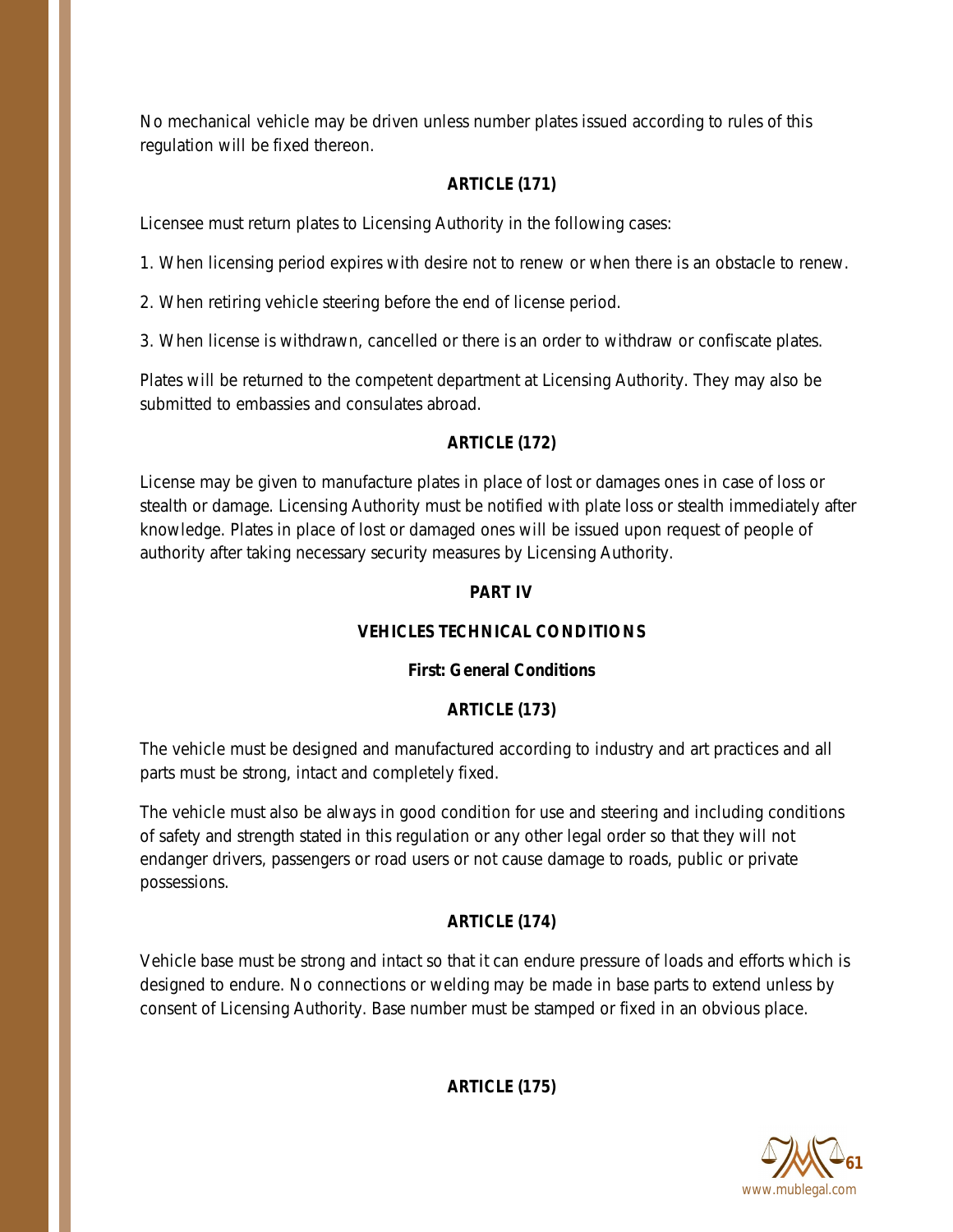Motor design must be strong and intact to comply with vehicle design and purpose of use, which is at maximum weight and the motor must be fixed strongly and the number must be stamped or fixed on it. The motor must be in a good condition without letting vapors continuously which will lead to harming public health or steering safety or disturb road beneficiaries.

## **ARTICLE (176)**

Fuel tanks and pipes connecting cycle devices must be intact not letting fuel leakage and fuel tank whole must be far from exhaust pipe and tightly covered. Exhaust pipe must be tightly fixed and intact to meet required purpose not making any unusual sound and equipped with anti-pollution device and reducing gas exhaust sound. Gases and vapors must not exceed limits determined by competent authority and exhaust pipe in vans and heavy equipment must go upwards so that the nozzle will be higher than steering cabin level.

# **ARTICLE (177)**

Vehicle body must be in a good condition and well fixed to the base. The vehicle must be made in a manner that will secure to the driver an enough field of vision forward, to the right, to the left and backward so that drivers can drive safely. Doors and windows must be easy to use and well tight when closing. Seats must be comfortable and sizes must meet usual level. Glass must be of a safe type and transparent that will not change form of visual things not making splinting when broken. Vehicle body must be painted as per specifications determined by Licensing Authority.

## **ARTICLE (178)**

Every mechanic vehicle must be provided with lightening fixed on the vehicle in an obvious way showing vehicle wideness and that will not deactivate it at any part of the vehicle or its load. It must also be equipped with an indicator to indicate direction provided that all vehicle lamps will be intact and valid for use and to be distributed as follows:

1. Searchlights that light in steering direction for a distance not less than a hundred and fifty meters.

Low lights that light forward for a limited distance without causing dazzling for drivers coming across.

2. Position lights that are front and back lights of the vehicle that alarm its existence and shows wideness from front and back from 300 meters in clear climate at night. These lights will be in white or yellow in both vehicle front sides and in red in both back sides.

3. Brakes light, which is in red at vehicle back from the two sides so that it works as using service brakes and vision is clear day and night.

4. White lights to light metal plate indirectly.

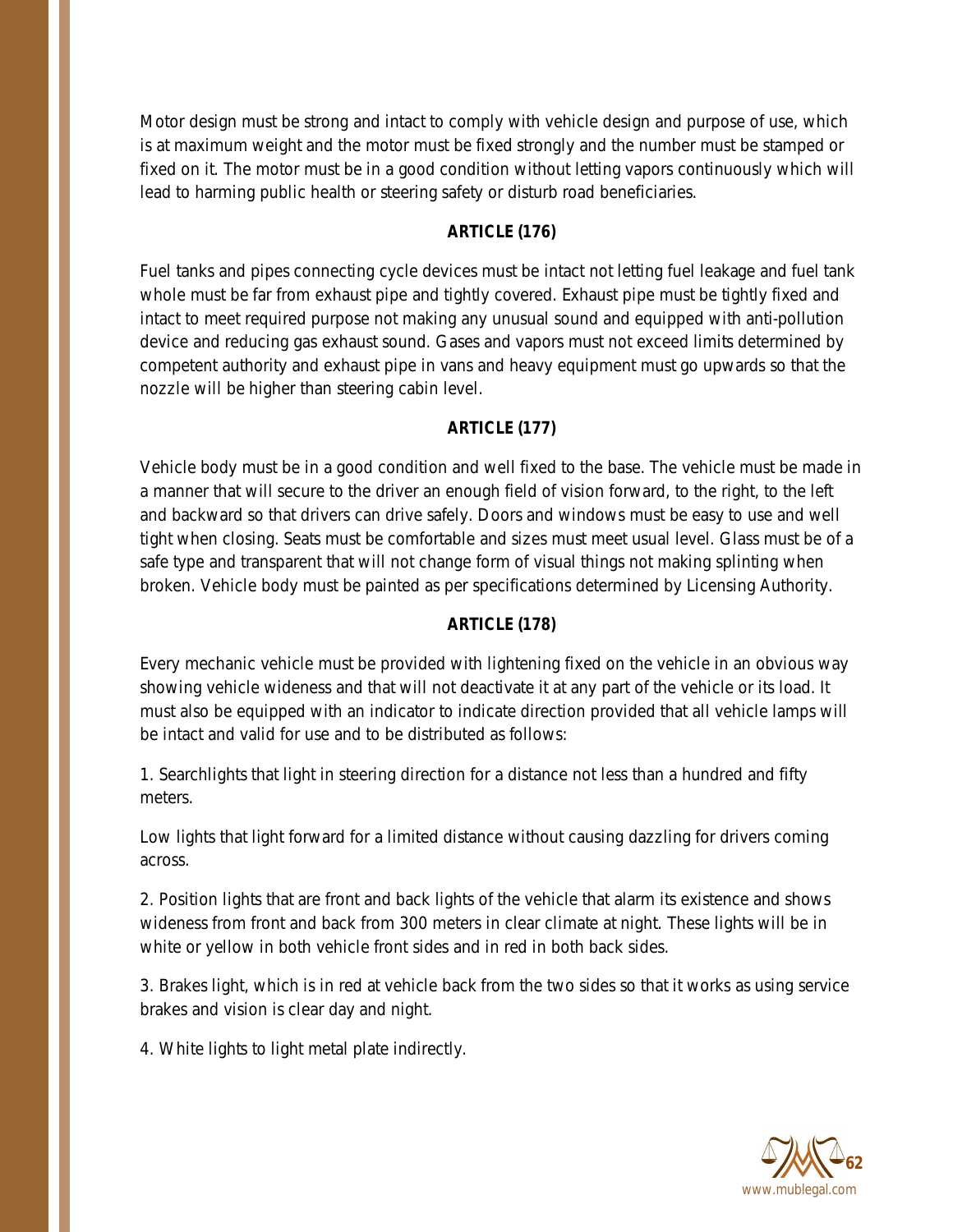5. White double lights at vehicle back that automatically works as changing movement stick to go backward.

6. Signal lights making dashed light for clearing when directing to the right or to the left and in case of sudden stop. These lights must be on both sides, in the front, in the back and that makes vision easy night and day.

Every trailer must be equipped with back lamps and other side ones to indicate trailer length.

Motor bikes must be equipped with a main lamp to light the road at night and another lamp in the back. If it is a side car, it must be in addition equipped with two side lamps in front and back of the vehicle.

Normal bikes must be equipped with a main lamp, a red lamp and a red reflector in the back.

Vehicles dragged by animals must be equipped with red light from the back that is enough to alarm others.

## **ARTICLE (179)**

Vehicles must be equipped with a suitable alarm device valid to give heard warning at emergency.

It must not be multi-tones or of alarm systems special for emergency vehicles (police, fire, ambulance etc.) or of any type not approved by Licensing Authority.

# **ARTICLE (180)**

The vehicle must be equipped with a front collision bulkhead and another back one to be well fixed in the base and strong and intact that meet the purpose. Heavy vehicles must be equipped in a manner that will not permit sliding of light vehicles underneath in cases of collision.

Front seats must also be equipped with safety belts.

# **ARTICLE (181)**

The vehicle must be equipped with emergency wheel valid for use and a lifter for the vehicle and tools for emergent repairing.

# **ARTICLE (182)**

Shipping vehicles and tanks designed for carrying liquid fuels must be equipped with suitable and valid fire extinguishers.

Police, public transport and cabs must be equipped with valid fire extinguishers easy to reach vehicle driver. Fire extinguishers in buses must not be less than two valid devices of which one is easy to reach bus driver.

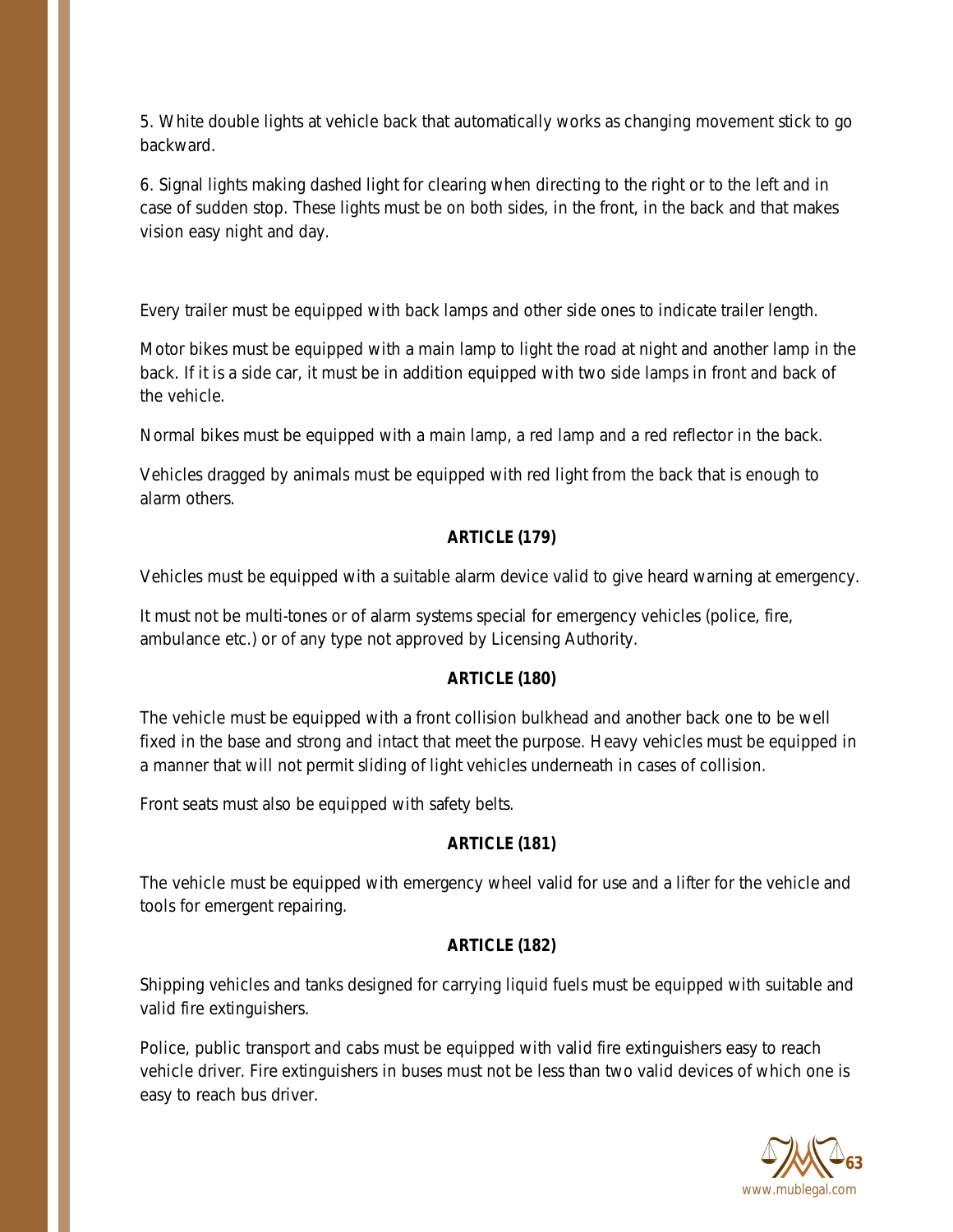Licensing Authority may necessitate providing vehicles not mentioned in this article with a tool or device of fire extinguishing that is suitable and valid for use.

## **ARTICLE (183)**

No additives may be put on the vehicle like reflector colored glass, reflector lights, extra lamps or number plates different from those issued or approved by Licensing Authority.

## **Second: technical Private Conditions**

# **ARTICLE (184)**

In addition to considering general technical conditions mentioned in First provision of this Chapter, private technical conditions of vehicle kinds mentioned in the following articles must be adhered to.

## **ARTICLE (185)**

Cabs of all kinds must meet the following conditions:

- 1. They must have four doors of which two are in each side.
- 1. Seats must be comfortable and clean.
- 1. Cabs must be equipped with electrical lights inside.
- 1. Cabs must be equipped with valid air-conditioned machines.

1. Data and numbers of metal plates must be written on the two sides from outside in a clear writing and also on two small plates inside according to article (73) of this regulation.

1. There must be a plate over the cab in which the word (cab) is written to be lit at night when there are no passengers. Under call cabs are exempted from this condition.

2. Cabs color must be according to what Licensing Authority determines.

# **ARTICLE (186)**

Passenger transport vehicles (buses) must meet the following conditions:

- 1. They must have sufficient lighting inside.
- 2. They must have ambulance boxes that include materials necessary for first aid.
- 3. They must be equipped with valid air-conditioned machines.

4. They must be equipped with red lights and dashed signals from the two sides and from the back to be used in all cases of alarm for stop.

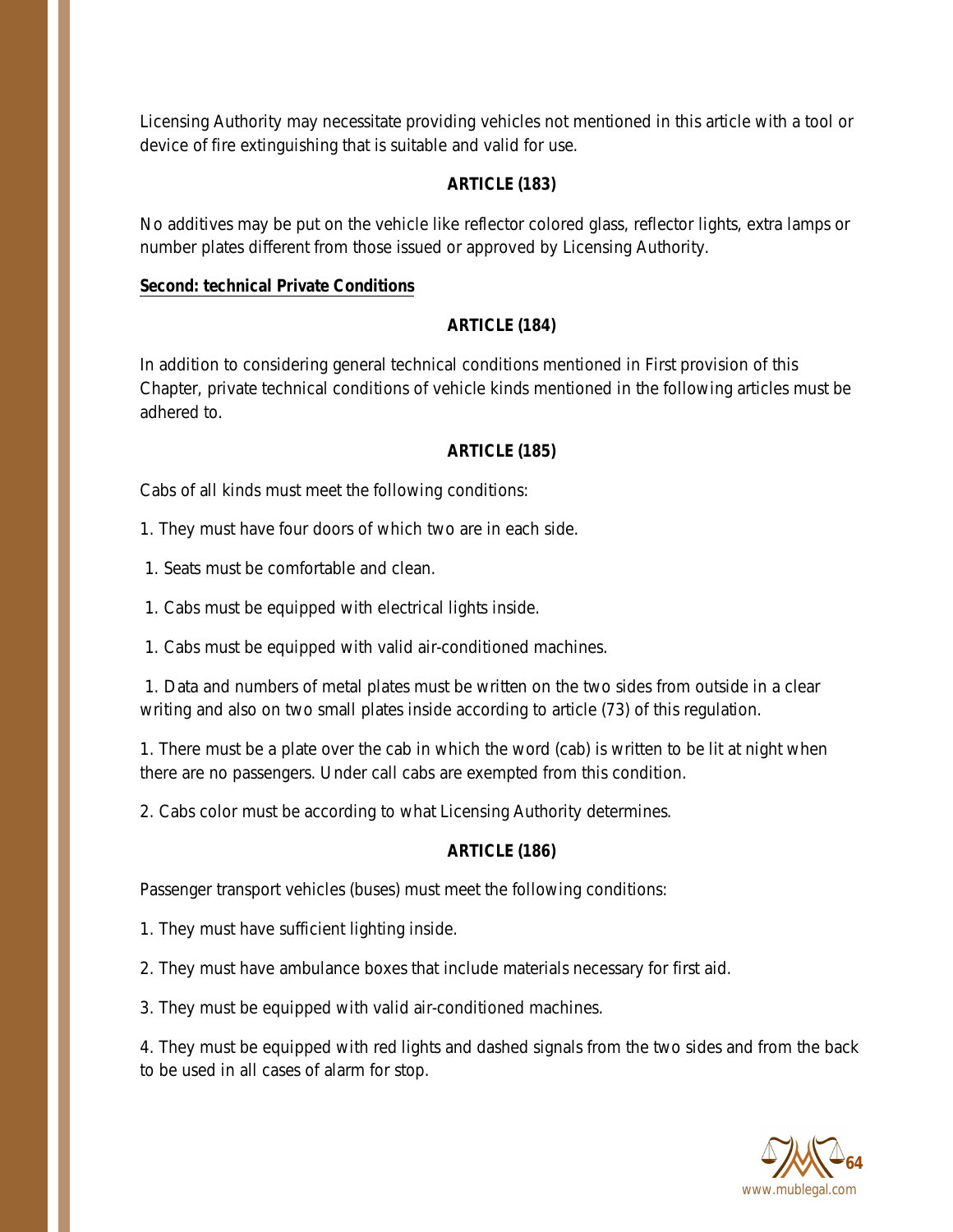#### **SECTION IV**

#### **GENERAL RULES**

### **ARTICLE (187)**

Licensing Authority may suspend, cancel or refuse renewal of vehicle license in the cases and conditions legally stated.

### **ARTICLE (188)**

Police officers may detain any mechanical vehicle in any of the following cases:

1. If vehicles go on the road without plates or having plates not issued by Licensing Authority.

If vehicles go on the road unequipped with exhaust sound reducer machine.

1. If vehicles go on the road without brakes or with unusable brakes or with errors.

1. If vehicles go on the road without sufficient lights at night.

In the previous cases, vehicles will not be allowed to move until all errors or defects are corrected or completing missing parts. If repairing needs transfer to a garage, they may not be carried except dragged by another vehicle in a safe way. They must not be allowed to be used until they complete all legal requirements.

1. If driver was previously convicted with use without an applicable driving license for the vehicle and was used again on the road without such license. In such a case, vehicle detaining will not be ended until presenting mentioned license.

1. If found on the road driven by a person not holding a valid driving license or permission for driving unless he is exempted of such.

1. If used on the road after performing fundamental changes in the base or body of the vehicle or its color without notifying Licensing Authority of such changes.

1. If related to an accident enclosing a crime and it was necessary to present the vehicle as a proof for the court.

1. Detaining cases described in other laws.

## **ARTICLE (189)**

Vehicle detaining is performed by driving, dragging or lifting it to the place prepared by Licensing Authority.

Detained vehicle will not be submitted to its owner unless detaining reason is over and after payment of all fees, fines and detaining expenses.

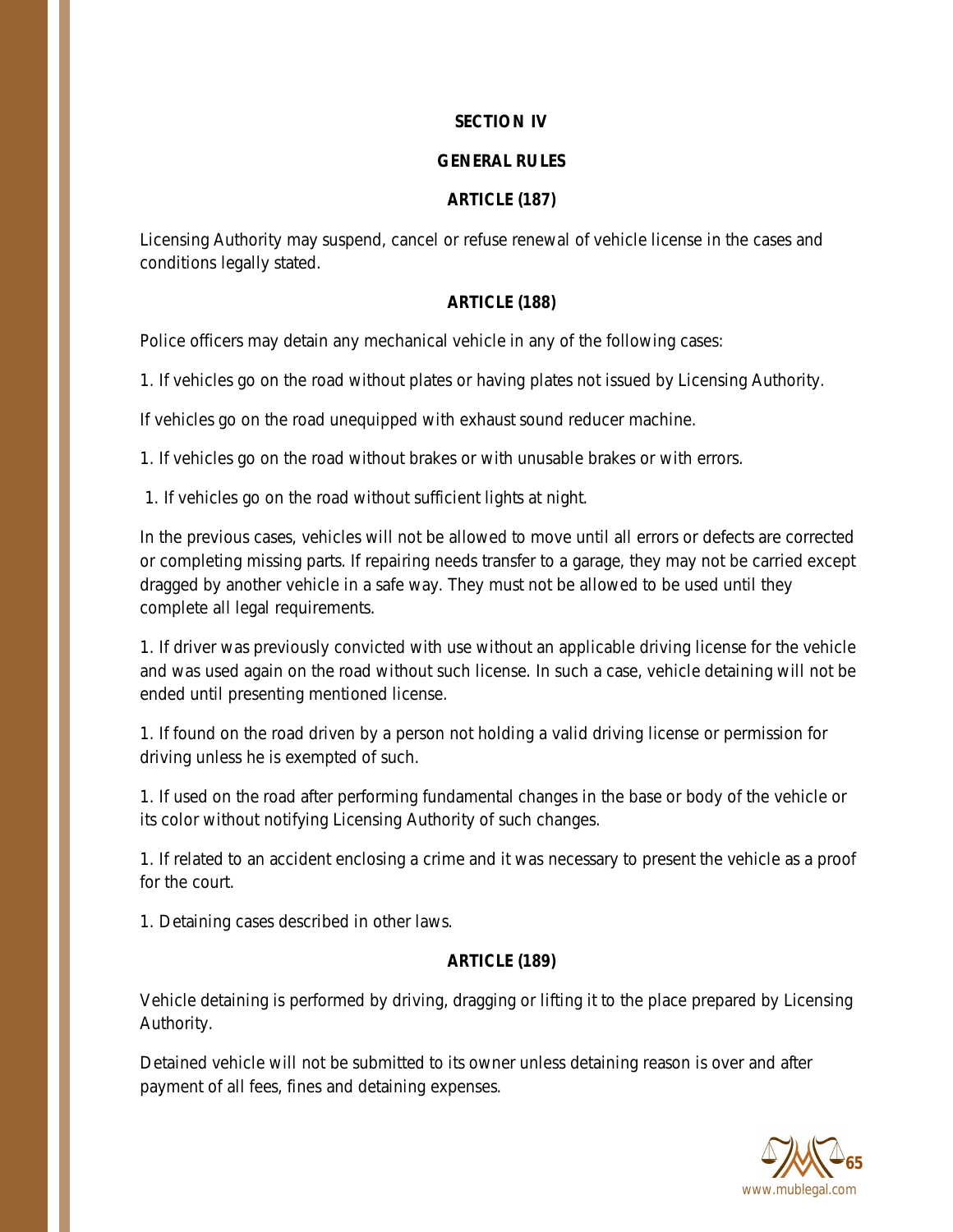#### **ARTICLE (190)**

Reconciliation will be performed concerning breaches of Federal Act (21) – 1995 referred to and this regulation according to enclosed table of breaches and fines.

Any breaching person must pay stated fine within no more than one month from notification date, or an extra fine of ten Dirhams will be made for each delay month or part thereof after such period considering that the fine will not exceed five hundred Dirhams.

Competent Licensing Authority must renew requesting people of authority to pay stated fine at least once every six months.

#### **ARTICLE (191)**

Licenses of vehicle driving and driving licenses and permits issued before implementing driving and traffic act and this regulation are valid until end of duration then they will be renewed according to their rules and rules of this regulation.

#### **TABLE OF Violations & Fines**

| S              | Violation                                                                 | <b>Proposed Fine</b><br>(Dirham) |
|----------------|---------------------------------------------------------------------------|----------------------------------|
| $\mathbf{1}$   | Non-complying with Traffic Officer's instructions                         | 200                              |
| $\overline{2}$ | Non-complying with Traffic signs and instructions                         | 100                              |
| 3              | Running away from Traffic Officer                                         | 200                              |
| 4              | Non-Stop when causing an accident or harm to others                       | 100                              |
| 5              | Abstention to give name and address to Traffic Officer                    | 200                              |
| 6              | Hindering traffic movement                                                | 100                              |
| 7              | Putting signs on the road damaging or hindering traffic movement          | 100                              |
| 8              | Stopping the vehicle along sidewalk or without observing the distance     |                                  |
|                | duly defined                                                              | 100                              |
| 9              | Stopping the vehicle in a manner causing danger or hindering sidewalk     | 100                              |
| 10             | Non-taking necessary procedures for safety of traffic when vehicle broken | 100                              |
| 11             | Attempting entering a road without being sure of being empty causing      |                                  |
|                | sidewalk hindering                                                        | 200                              |
| 12             | Excess Speed (detected by Radar)                                          | 200                              |

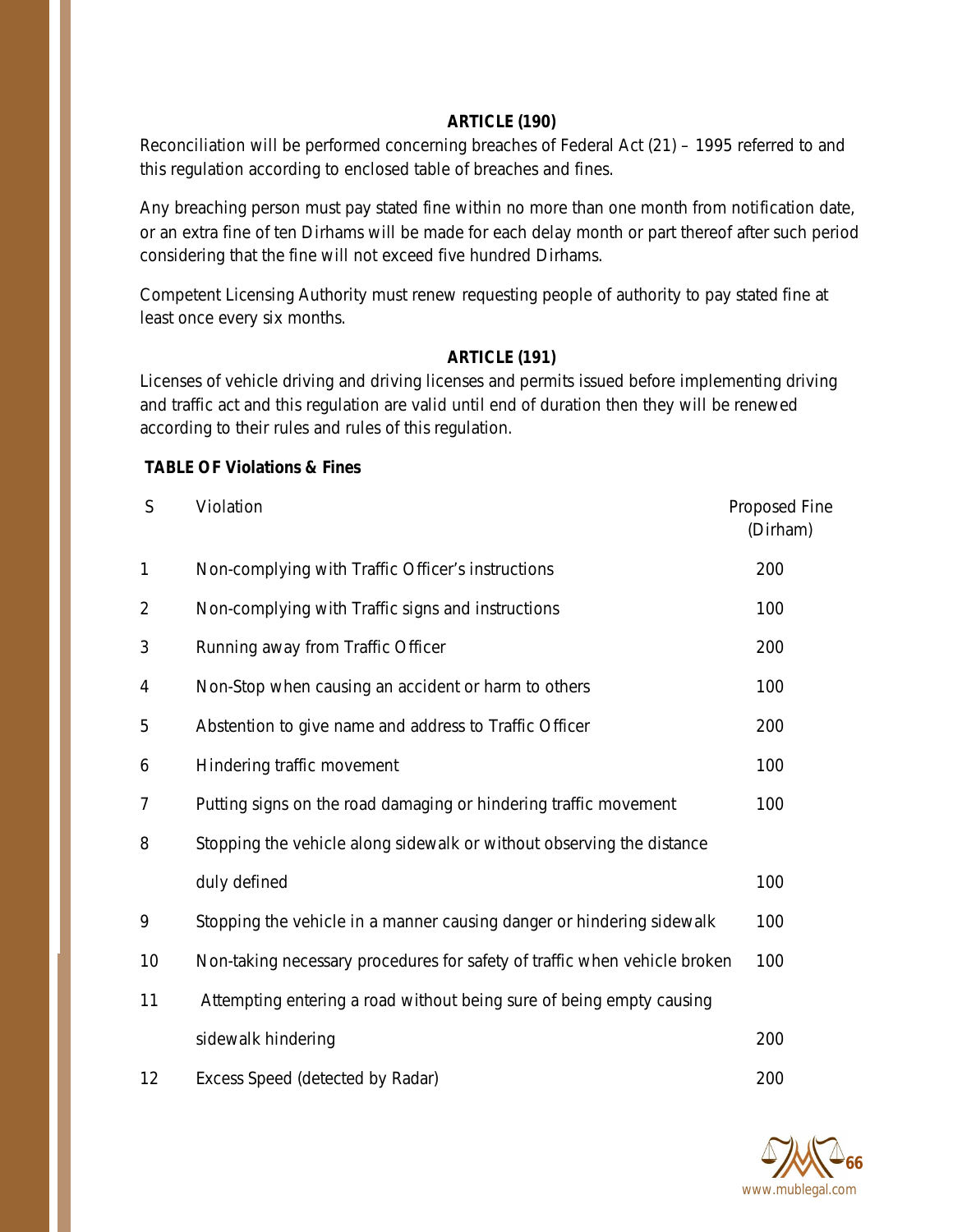| 13 | Driving below minimum speed limit for roads.                              | 100 |
|----|---------------------------------------------------------------------------|-----|
| 14 | Driving recklessly or in a manner endangering public                      | 200 |
| 15 | Passing red light                                                         | 500 |
| 16 | Turning with vehicle from a place not specified for such or wrong turning | 100 |
| 17 | Driving contrary to the line                                              | 200 |
| 18 | Getting into a prohibited place                                           | 200 |
| 19 | Turning back in a dangerous way                                           | 100 |
| 20 | Non-preference of emergency, police, public service and seasonal parades  | 200 |
| 21 | Non-leaving the road for left-coming cars where required                  | 100 |
| 22 | Non-leaving the path for back-coming cars to go on the left               | 100 |
| 23 | Crossing from the right or in a dangerous way                             | 150 |
| 24 | Van drivers' passing in a dangerous way                                   | 400 |
| 25 | Passing in a place prohibited for passing                                 | 400 |
| 26 | Turning into the road in a dangerous way for vans or any other vehicles   | 400 |
| 27 | Non-leaving enough distance behind front vehicles                         | 100 |
| 28 | Sudden turning with the vehicle                                           | 150 |
| 29 | Non-complying with obligatory walking line                                | 100 |
| 30 | Non-preference of sidewalk                                                | 100 |
| 31 | Vans' passing in prohibited places and roads                              | 100 |
| 32 | Non-use of lights when changing vehicle direction or turning              | 150 |
| 33 | Dragging a vehicle by an unequipped car or vehicle                        | 100 |
| 34 | Loading the vehicle in a dangerous way on others or the road              | 100 |
| 35 | Leaking things off the vehicle                                            | 100 |
| 36 | Throwing wastes off vehicles on public road                               | 100 |
| 37 | Using alarm in prohibited place or in an annoying way                     | 100 |
| 38 | Walking at night or foggy times without using lights                      | 150 |

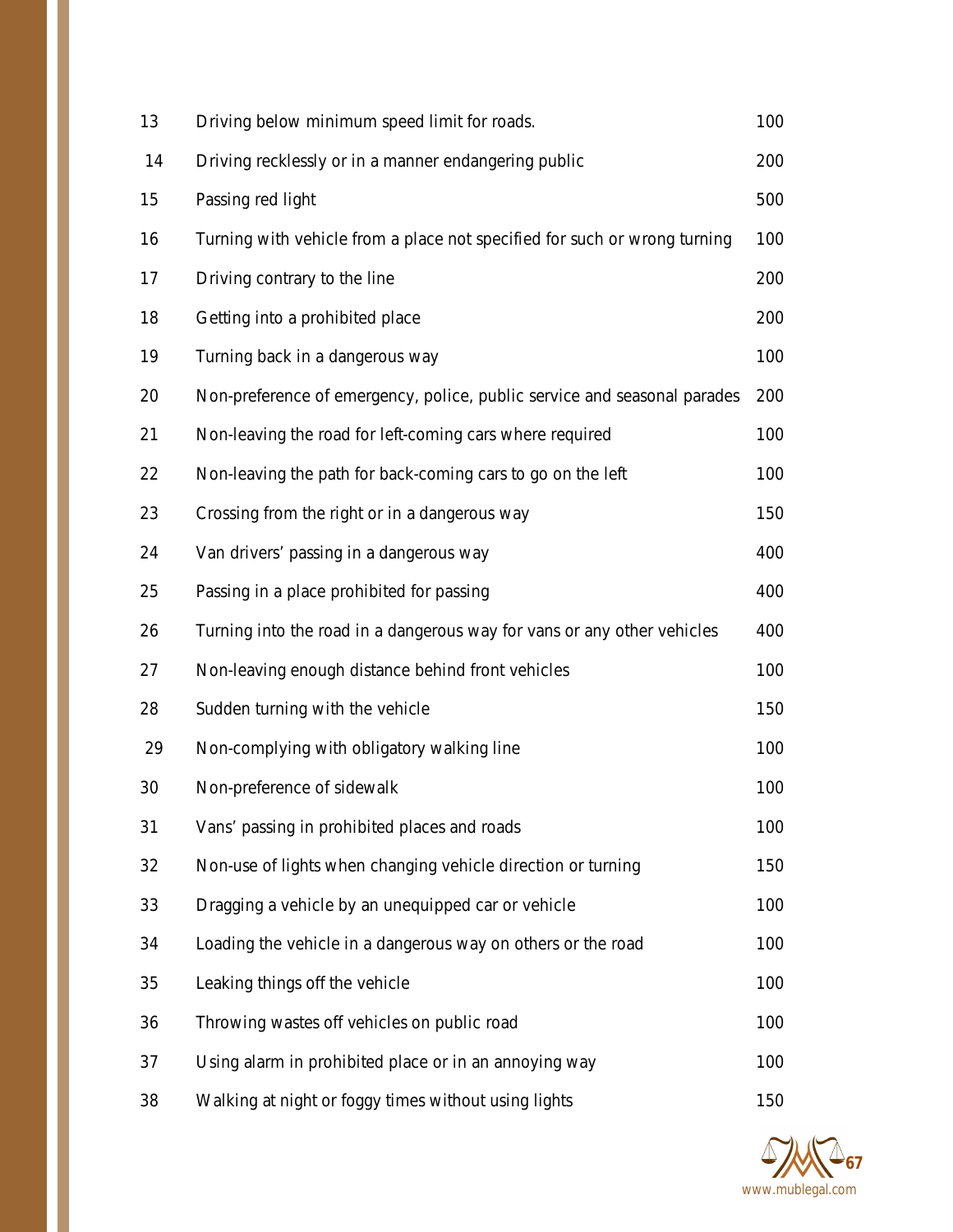| 39 | (Using cycling multi-color lights)                                                     | 100 |
|----|----------------------------------------------------------------------------------------|-----|
| 40 | Adding additives to vehicle unauthorized by licensing authority                        | 100 |
| 41 | Using inner light during vehicle walk with no excuse                                   | 50  |
| 42 | Non-use of inner light in buses at night                                               | 100 |
| 43 | Driving by a driving license issued from a foreign country in other than               |     |
|    | authorized cases                                                                       | 150 |
| 44 | Driving by a license other than given one                                              | 200 |
| 45 | Driving without using medical glasses or lances                                        | 100 |
| 46 | Non-wearing helmet when driving motorbike                                              | 200 |
| 47 | Non-holding driving license or vehicle ownership license                               | 100 |
| 48 | Non-presenting driving license when requested                                          | 100 |
| 49 | Non-presenting vehicle ownership license when requested                                | 100 |
| 50 | Teaching driving without license                                                       | 200 |
| 51 | Driving a cab without license                                                          | 100 |
| 52 | Driving a cab with expired license                                                     | 100 |
| 53 | Driving a vehicle unlicensed by licensing authority                                    | 200 |
| 54 | Driving a vehicle with an expired driving license                                      | 100 |
| 55 | Non-renewing vehicle license after expiryAnd an extra fine of ten dirham               |     |
|    | for each delay month or part thereof after three months of license expiry              |     |
|    | date                                                                                   | 100 |
| 56 | Loading passengers onto educational vehicles                                           | 100 |
| 57 | Using educational vehicles at times or in places not defined by licensing<br>Authority | 100 |
| 58 | Using the vehicle for purposes other than specified                                    | 100 |
| 59 | Excess load than allowed with no license                                               | 200 |
| 60 | Breaching rules of using commercial number plates                                      | 100 |

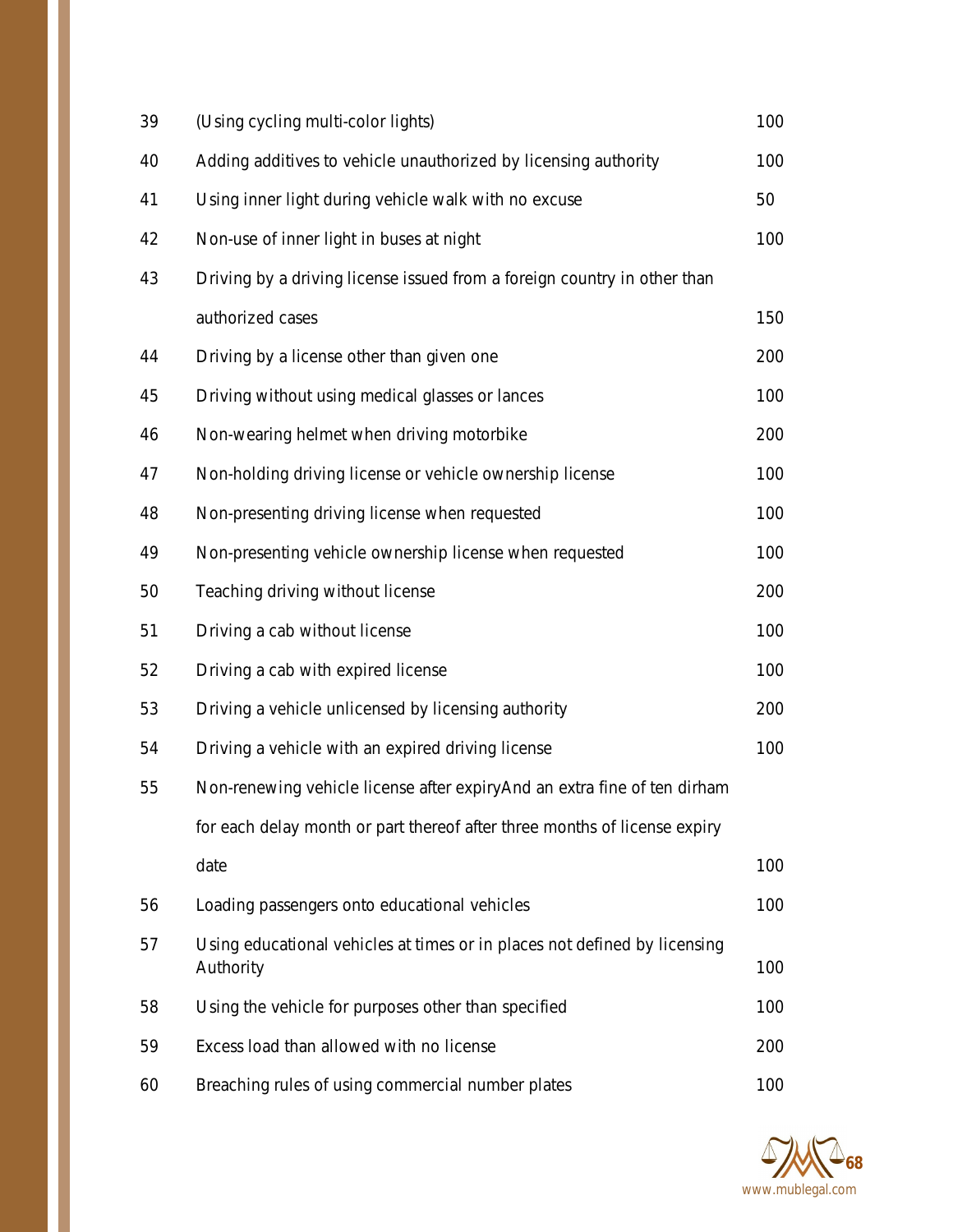| 61 | Non-existence of number plates or driving with one plate                                            | 200 |
|----|-----------------------------------------------------------------------------------------------------|-----|
| 62 | Different number plates among dragger, dragged and semi-dragged                                     | 100 |
| 63 | Non-clearance of number plates                                                                      | 150 |
| 64 | Teaching driving in a vehicle not dedicated for such without permission<br>from licensing authority | 100 |
| 65 | Driving a vehicle without safety conditions                                                         | 150 |
| 66 | Vehicle not valid for driving                                                                       | 150 |
| 67 | Vehicle tires not valid for driving                                                                 | 100 |
| 68 | Direction changing lights or lights not valid for driving                                           | 100 |
| 69 | Non-existence of red light in the back                                                              | 100 |
| 70 | Non-existence or non-validity of lamps in the back or sides of trailer                              | 150 |
| 71 | Driving a vehicle causing noise                                                                     | 100 |
| 72 | Driving a vehicle causing environment pollution or gasses and vapors<br>containing excess compounds | 300 |
| 73 | Making fundamental changes in vehicle motor, chase or color without<br>License                      | 400 |
| 74 | Non-inspecting the vehicle after performing any fundamental change in<br>motor or body              | 100 |
| 75 | Parking in a no-parking place                                                                       | 150 |
| 76 | Non-assuring vehicle stability when parking                                                         | 150 |
| 77 | Leaving vehicle on the road while motor is working                                                  | 100 |
| 78 | Parking the vehicle on the left side of the road in no-parking places                               | 150 |
| 79 | Vehicles parking in front of fire nozzles and places dedicated for<br>handicapped or ambulance      | 100 |
| 80 | Misusing situations                                                                                 | 100 |
| 81 | Parking vehicles on pavements                                                                       | 150 |
| 82 | Parking behind vehicles hindering movement                                                          | 150 |
| 83 | Writing or putting naughty posters on the car                                                       | 100 |

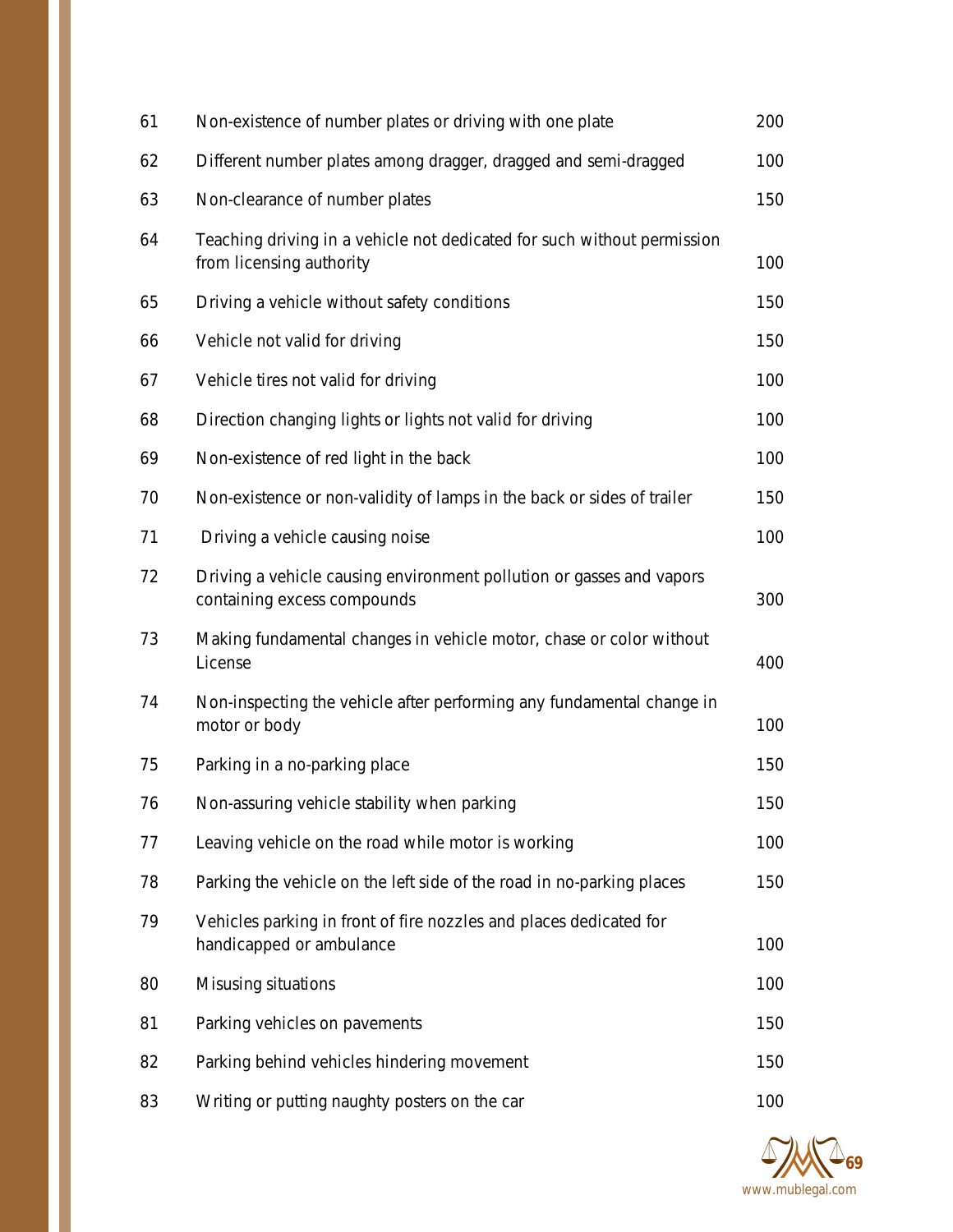| Non-putting fees tariff stated in public buses and cabs or non-presenting |     |
|---------------------------------------------------------------------------|-----|
| when requested                                                            | 150 |
| Non-fixing reflecting posters in the back of vans and transport cars      | 100 |
| Non-writing van load on sides                                             | 100 |
| Non-exposing what refers to licensed excess load                          | 100 |
| Non-fixing cab sign in dedicated places                                   | 100 |
| Non-complying with stated color for cabs or training                      | 100 |
| Cabs to which stations are dedicated to transport passengers stopping in  |     |
| places not permitted                                                      | 100 |
| Refusal to take passengers in cabs                                        | 100 |
| Non-complying with loading or unloading system in stations (if any)       | 100 |
| Opening left door of cabs                                                 | 100 |
| Gathering passengers by calling in presence of signs                      | 50  |
| Non-committal to decided tariff                                           | 100 |
| Transporting excess passengers                                            | 50  |
| Not-cleaning cabs and buses from inside and outside or smoking therein    | 100 |
| Non-wearing described uniforms for cabs drivers or non care               | 100 |
| Non-lifting exhaust device in vans                                        | 200 |
| Non-covering load in vans                                                 | 100 |
| Crossing street from not allowed places for crossing (if any)             | 50  |
| Non-fastening seat belt while driving                                     | 100 |
|                                                                           |     |

- Drivers' Licensing
- Managing and following up all tasks and services of drivers' licensing that include: receipt of applications for obtaining driving licenses, auditing data to make sure of its correctness, examining applicants for driving licenses to make sure of their quality to obtain driving license, issuing, renewing and exchanging driving licenses, giving traffic lectures, issuing

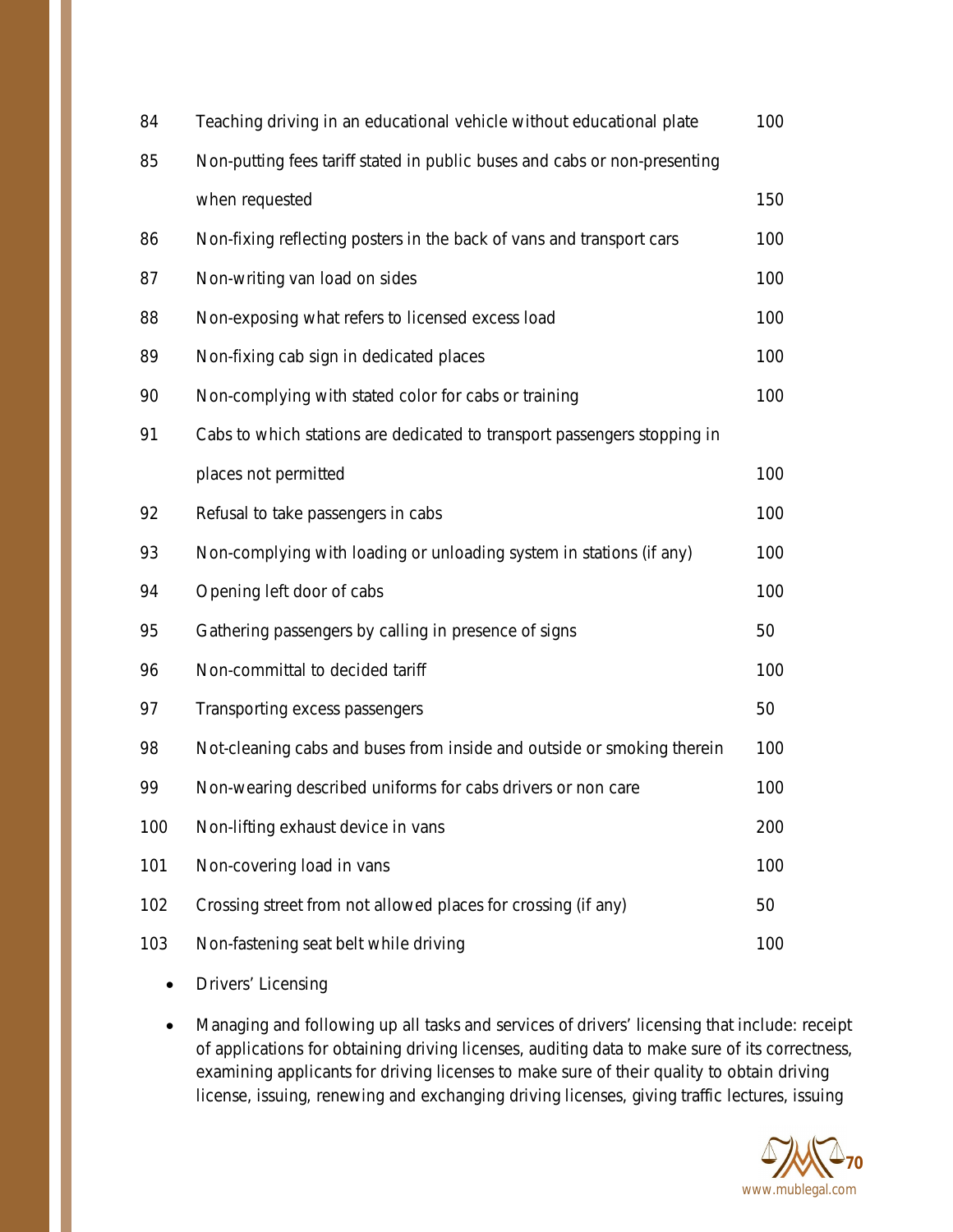driving license to try new vehicles in the emirate and considering applicants' requests to obtain driving licenses.

- Detaining, suspending, withdrawing or depriving of obtaining driving licenses based upon judiciary judgments and resolutions issued by the Authority.
- Qualifying and training inspectors of the department, performing hard inspection of breaching rivers according to the Law and examining and re-examining for evaluation.
- Collecting value of breaches on vehicles before renewing licenses and transferring revenues into concerned departments.
- Coordination with public and private authorities when receiving applications concerning qualifying, training and examining drivers and issuing work premises licenses.
- Issuing permits of disabled persons to park in their parking lots, permits for race and rallies in the emirate, permits for elderly to park in their parking lots, permits for trainers of institutes, private permits for those who desire to train their relatives after making sure of meeting stated safety conditions, issuing desert driving licenses after making sure of applicants' quality, issuing licenses for temporary driving from excepted countries according to law, certificates to whom it may concern like certificates of file transfer, certificate of holding valid license, certificate of issuing a residence for employees of institutes etc.
- Performing inspection for out-of-state drivers according to applications from public and private authorities that desire to outsource labor to evaluate candidates.
- Auditing international licenses, supervising external centers of drivers licensing.
- Preparing and implementing training programs to qualify public and private authority drivers.
- Vehicles Licensing
- Managing and following up all tasks and services of vehicles inspection through Vehicle Licensing Department, agencies and companies of vehicle trading including: receipt and auditing of dealings of technical inspection of vehicles, entering vehicles data on the system, inspecting vehicles and making sure of meeting standards and specifications approved by the Authority and issuing licenses.
- Providing the following services related to trade activities of carrying, rental and transportation of public including: issuing new permits, renewing permits, waiving permits, entering and adding a partner, partner withdrawal, adjusting activity type, waiving portions, deleting an activity, issuing a permit in place of a lost one, permit of opening a new branch.